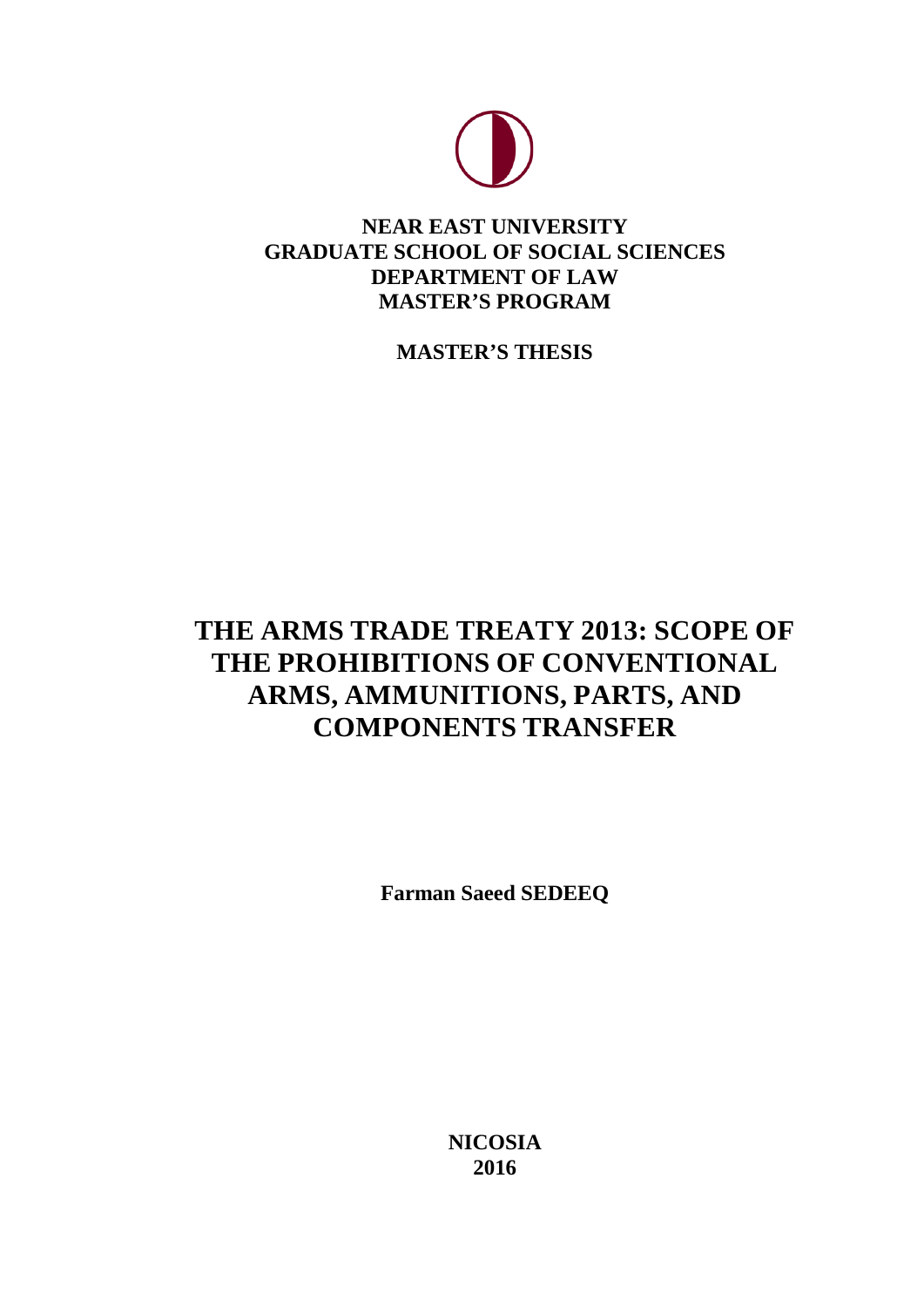# **NEAR EAST UNIVERSITY GRADUATE SCHOOL OF SOCIAL SCIENCES DEPARTMENT OF LAW MASTER'S PROGRAM**

**MASTER'S THESIS**

# **THE ARMS TRADE TREATY 2013: SCOPE OF THE PROHIBITIONS OF CONVENTIONAL ARMS, AMMUNITIONS, PARTS, AND COMPONENTS TRANSFER**

**PREPARED BY Farman Saeed SEDEEQ 20135369**

**Supervisor Asst. Prof. Dr Resat Volkan GUNEL**

> **NICOSIA 2016**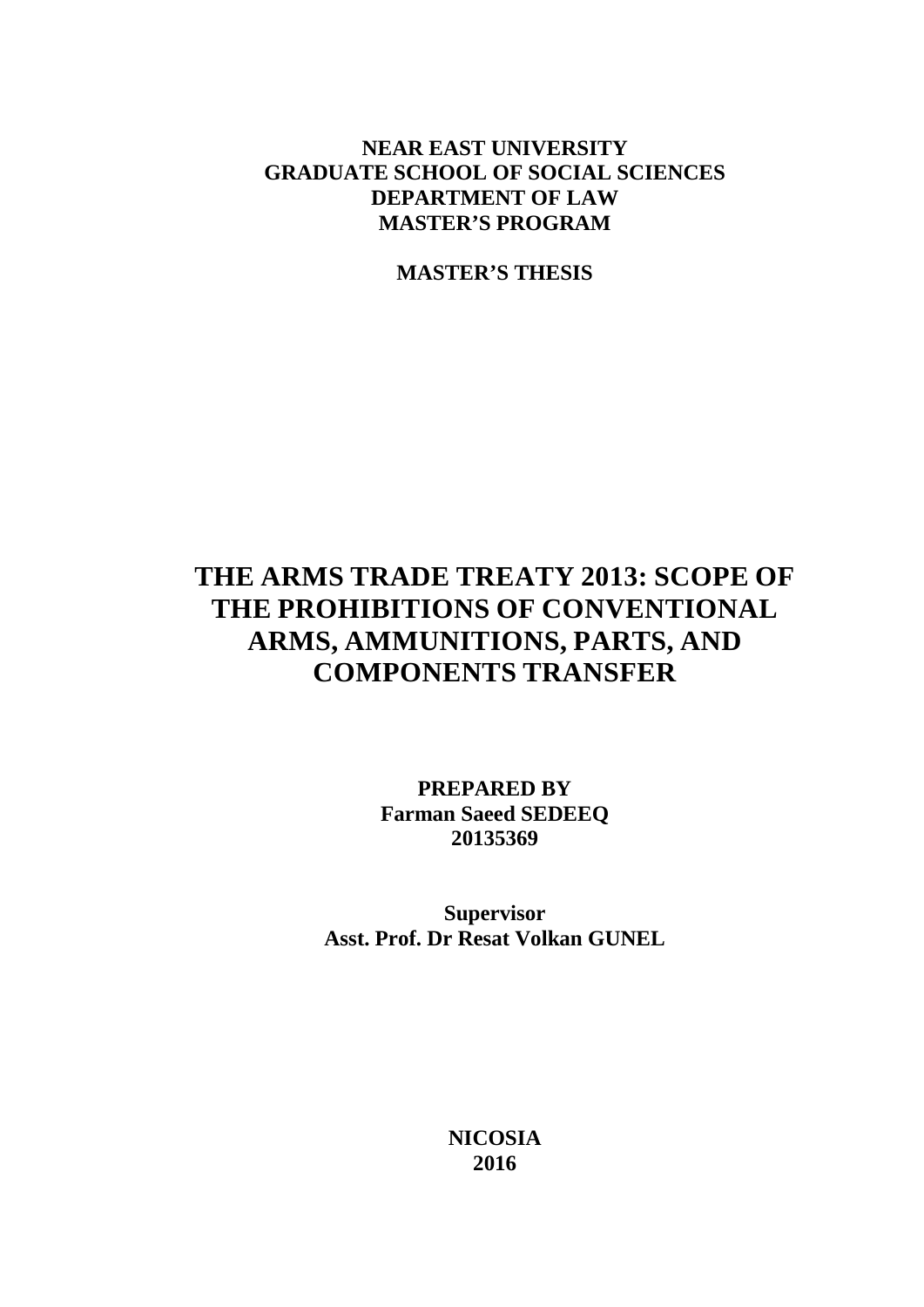#### **NEAR EAST UNIVERSITY GRADUATE SCHOOL OF SOCIAL SCIENCES Department of Law Master's Program**

#### **Thesis Defence**

**Thesis Title: The Arms Trade Treaty 2013: Scope Of the Prohibitions of Conventional Arms, Ammunitions, Parts, and Components Transfer**

**We certify the thesis is satisfactory for the award of degree of Master of Law**

**Prepared By: Farman Saeed Sedeeq**

**Examining Committee in charge** 

**Asst. Prof. Dr. Reşat Volkan Günel Near East University**

 **Thesis Supervisor Head of Law Department**

**Dr. Tutku Tugyan Near East University Law Department** 

**….………………… Near East University ………… Department**

> **Approval of the Graduate School of Social Sciences Assoc. Prof. Dr. MUSTAFA SAĞSAN Acting Director**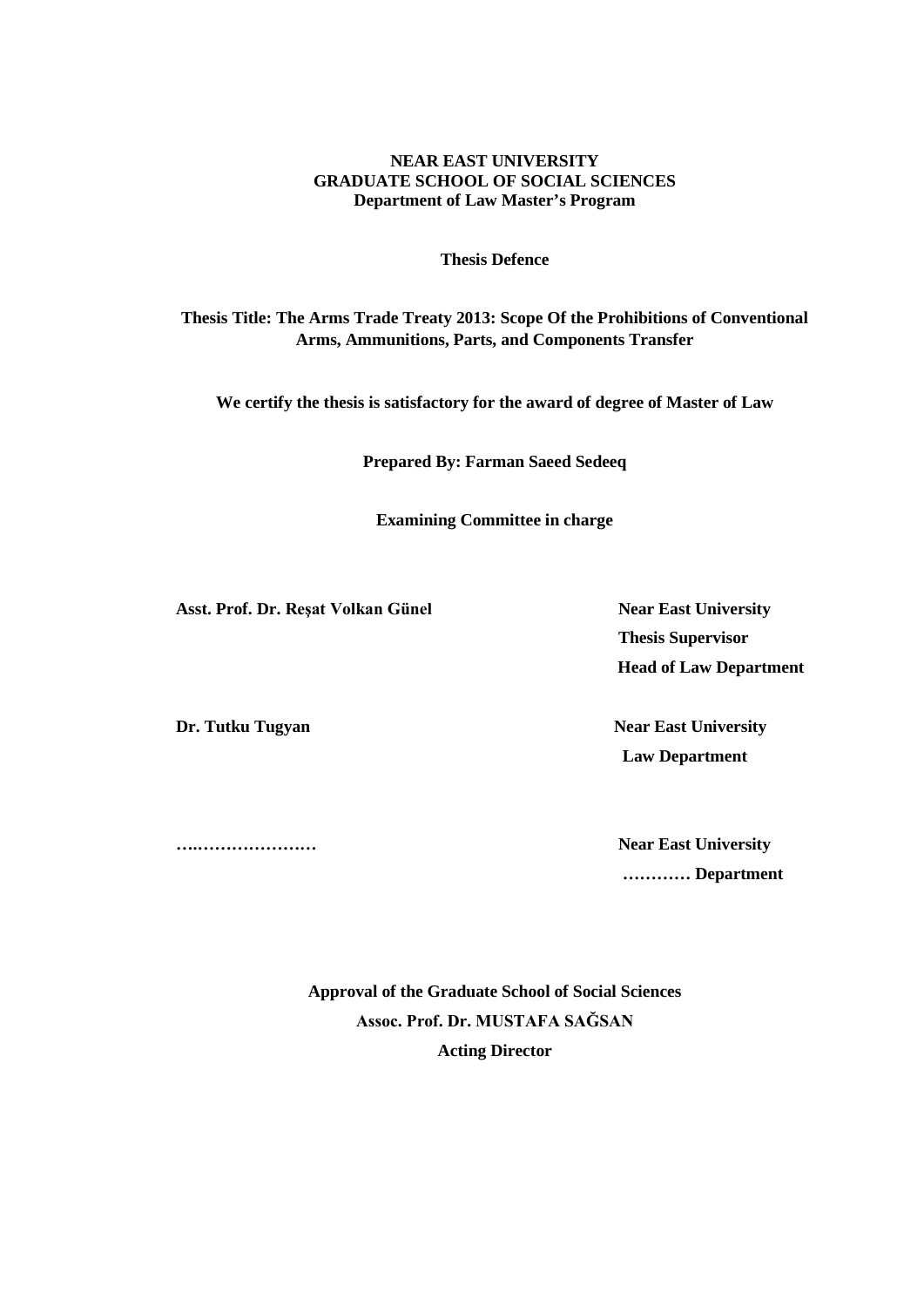### **ABSTRACT**

<span id="page-3-0"></span>This paper examines the scope of the prohibitions of the conventional arms, ammunitions, parts and components transfer. The Arms Trade Treaty 2013 and prohibitions of the conventional arms transfer were used as a base upon which analysis of the conventional arms ammunitions, parts and components transfer can be made. Detailed analysis has revealed that these laws are limited to the international scale and do not incorporate domestic conflicts and arms control policies and laws. As a result, this has hampered efforts to curb effects of violence and conflicts. Further details showed that economic powerhouses known as the P5 and major arms exporters play a significant role towards efforts to eliminate conflicts and promote peace and security. It was also established that members of government and official responsible for conventional arms monitoring are exploiting loopholes in laws in order to profit themselves. It was noted small and light arms incidents are on the rise and are threatening efforts to eradicate violence. Recommendations of this paper advocate for change in and strict enforcement of stipulated laws and full cooperation from dominant parties around the world.

**Keywords:** international law, Law of Treaties, Humanitarian Law, Arms Trade Treaty, Genocide, War Crimes, Grave Breaches of Geneva Conventions.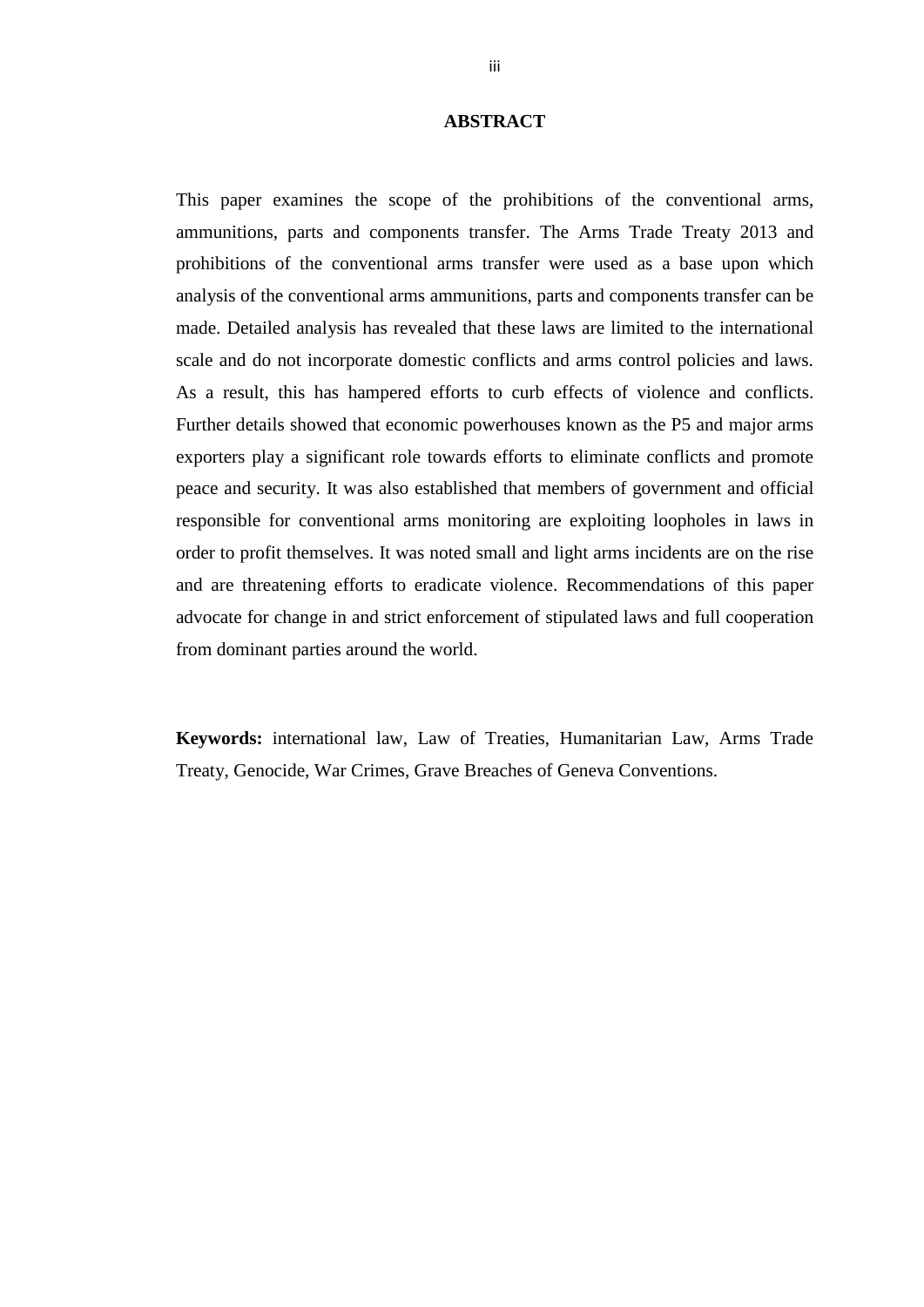#### **DECLARATION**

<span id="page-4-0"></span>I hereby declare that this master's thesis titled as *"The Arms Trade Treaty 2013: Scope of the Prohibitions of Conventional Arms, Ammunitions, Parts, and Components Transfer"* has been written by myself in accordance with the academic rules and ethical conduct. I also declare that all the materials benefited in this thesis consist of the mentioned resources in the reference list. I verify all these with my honour.

 $\ldots$  / ... / 2016

Farman Saeed SEDEQ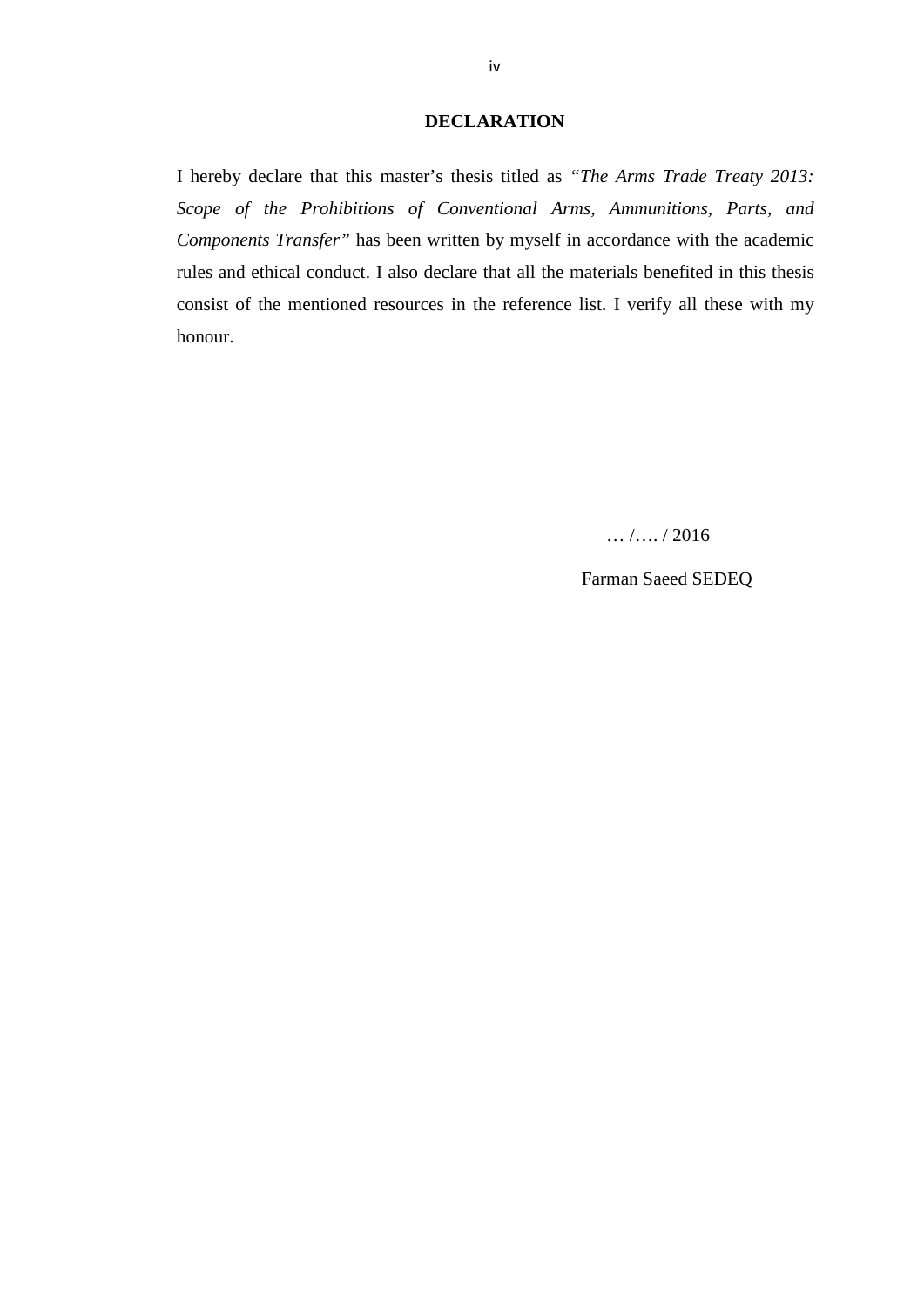# **DEDICATION**

<span id="page-5-0"></span>To all free nations whose courageous endeavor and fight against terror and dark forces, and the brave Peshmarga forces, they have always stated that;

*"It's an honor that we are fighting against the most violent terrorist group on behalf of humanity."*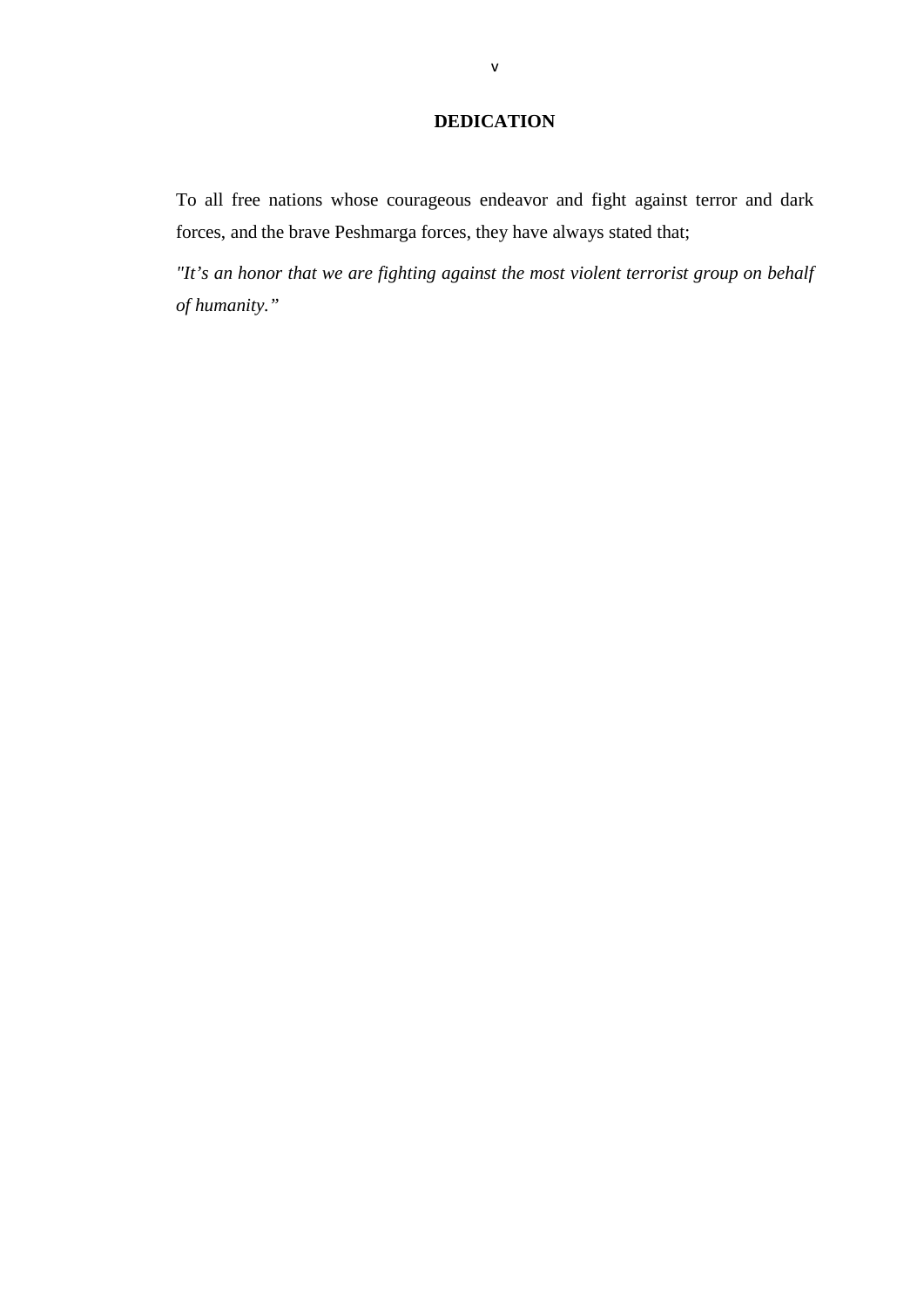#### **ACKNOWLEDGEMENT**

<span id="page-6-0"></span>It is a genuine pleasure to express my deep sense of thanks and gratitude to my supervisor Asst. Prof. Resat Volkan Gunel, the head of the law department, whose astonishing mentorship skills have deeply molded me to be who I am today.

Deepest appreciation goes to Res. Asst. Nabi Berkut, whose deep and rich valuable insights cannot go unmentioned. Thank you for your unwavering support.

I would like to thank my parents for their love and support in my life. Thank you both for you have always been my source of strength, you have driven me to pursue my dreams. To my brothers and sisters, my heartfelt thanks go to you as well.

Lastly but not least, appreciation goes to Dr. Hussein Shekhany, my cousin Sherzad Saeed and Goran Ghafour, who have always been a strong pillar in my study.

Farman Saeed SEDEEQ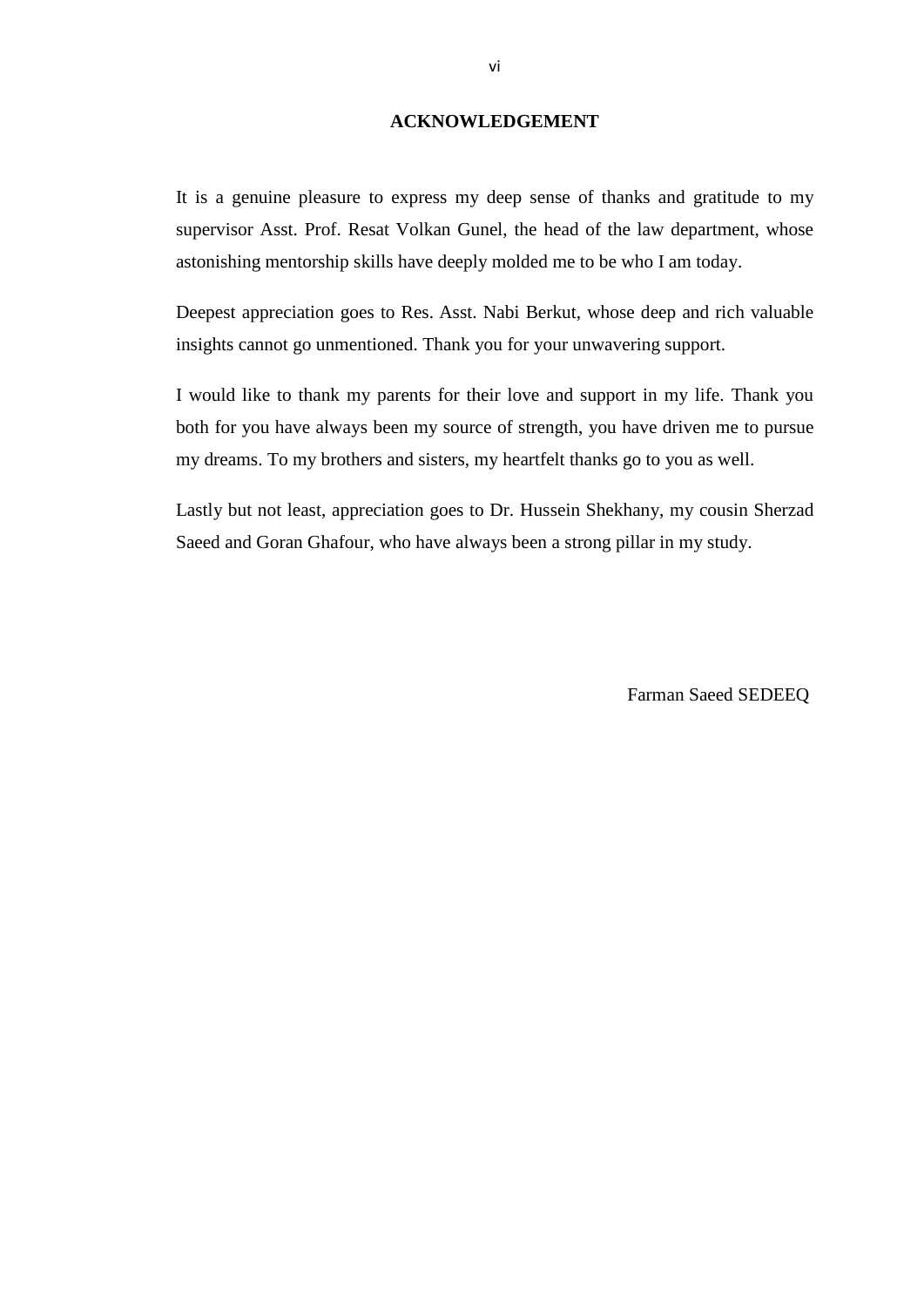# **TABLE OF CONTENTS**

<span id="page-7-0"></span>

|       | CHAPTER ONE: INTERNATIONAL LAW, LAW OF TREATIES AND |  |  |
|-------|-----------------------------------------------------|--|--|
| 1.1   |                                                     |  |  |
| 1.1.1 |                                                     |  |  |
| 1.1.2 |                                                     |  |  |
| 1.1.3 |                                                     |  |  |
| 1.2   |                                                     |  |  |
| 1.2.1 |                                                     |  |  |
| 1.2.2 |                                                     |  |  |
| 1.2.3 |                                                     |  |  |
|       | 1.2.3.1                                             |  |  |
|       | 1.2.3.2                                             |  |  |
|       | 1.2.3.3                                             |  |  |
|       | 1.2.3.4                                             |  |  |
|       | 1.2.3.5                                             |  |  |
| 1.2.4 |                                                     |  |  |
|       | 10                                                  |  |  |
| 1.2.6 |                                                     |  |  |
| 1.2.7 |                                                     |  |  |
| 1.3   |                                                     |  |  |
| 1.3.1 |                                                     |  |  |
|       |                                                     |  |  |
| 2.1   |                                                     |  |  |
| 2.2   |                                                     |  |  |
| 2.3   |                                                     |  |  |
| 2.4   |                                                     |  |  |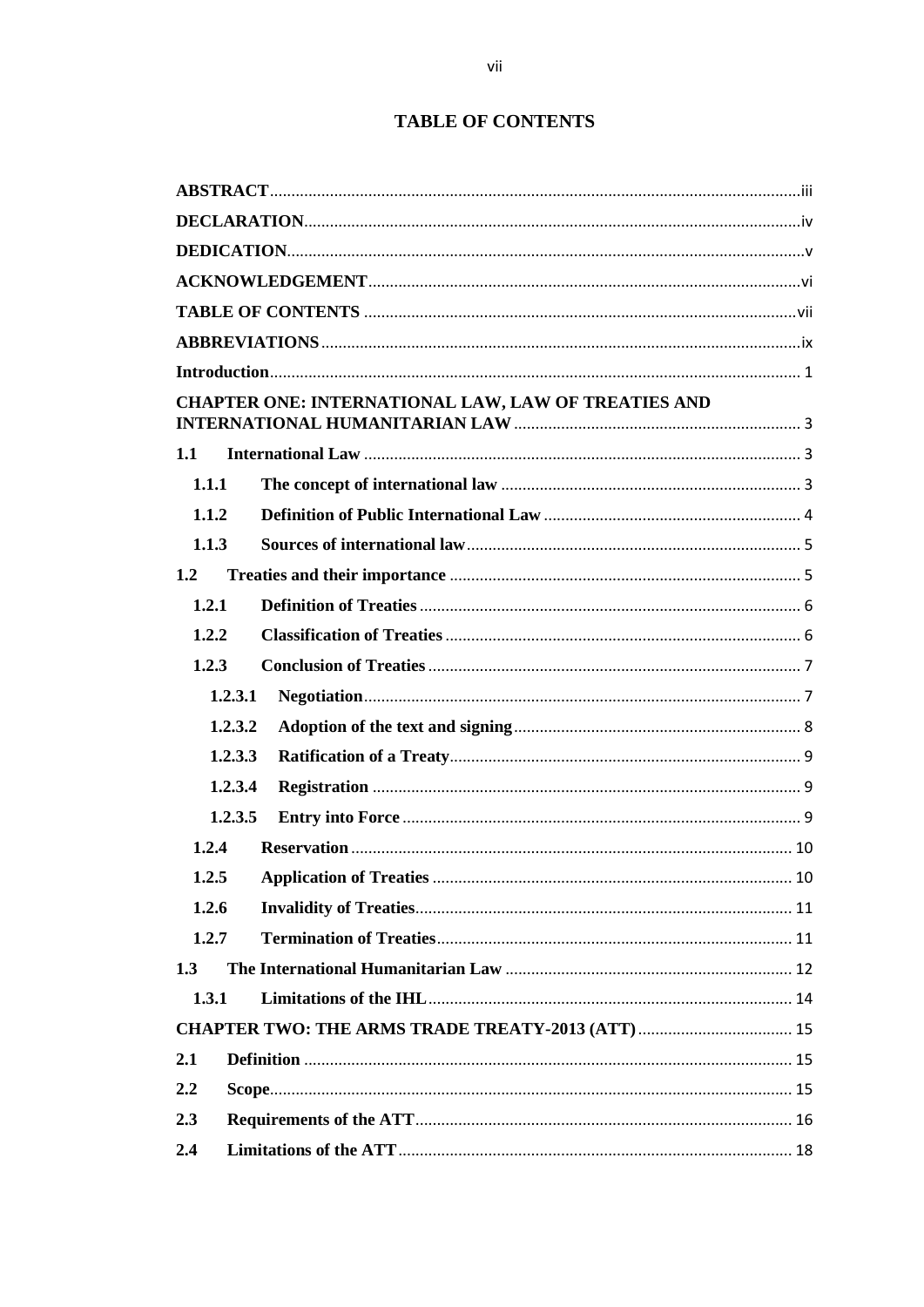**[CHAPTER THREE: PROHIBITIONS OF CONVENTIONAL ARMS,](#page-30-0)  [AMMUNITIONS, PARTS, AND COMPONENTS TRANSFER](#page-30-0)**.................................... 20 **3.1 [Violation of Measures Adopted by the UNSC acting under Chapter VII of the](#page-30-1)  UN Charter**[...........................................................................................................................](#page-30-1) 20 **3.2 [Violation of Relevant International Obligations](#page-34-0)**................................................... 24 **3.3 [The prohibitions against Arms Transfers for Committing Grave International](#page-37-0)  Crimes**[...................................................................................................................................](#page-37-0) 27 **3.3.1 Genocide**[............................................................................................................](#page-40-0) 30 **3.3.2 Crimes against humanity (CAH)**[....................................................................](#page-42-0) 32 **3.3.3 War Crimes (WCS)**[..........................................................................................](#page-43-0) 33 **3.3.3.1 [Attacks directed against civilian objects or civilians](#page-44-0)**................................ 34 **3.3.3.2 [Grave violations of the Geneva Conventions of 1949](#page-45-0)** ............................... 35 **3.3.3.3 Other War Crimes**[.......................................................................................](#page-48-0) 38 **3.4 [Prohibition of Arms Transfers That Contribute to Human Rights and](#page-50-0)  [Humanitarian Law Violations or to Violations of Terrorism or Crime Conventions](#page-50-0)**... 40 **3.4.1 [Contributing to or Undermining Peace and Security](#page-51-0)**................................... 41 **3.4.2 [Serious Violation of International Humanitarian Law](#page-52-0)** ................................ 42 **3.4.3 [Serious Violation of International Human Rights Law](#page-53-0)**................................ 43 **3.4.4 [An act constituting an offence under international conventions relating to](#page-55-0)  [terrorism or transnational organized crime](#page-55-0)**.................................................................. 45 **3.5 Evaluation of the ATT**[.............................................................................................](#page-55-1) 45 **3.5.1 [Improving human security through responsible arms trade](#page-55-2)** ....................... 45 **3.5.2 Reducing armed violence**[.................................................................................](#page-56-0) 46 **3.5.3 [Improving human security across age and gender](#page-57-0)** ....................................... 47 **3.5.4 Assisting victims**[...............................................................................................](#page-57-1) 47 **3.5.5 Benefits to all countries**[....................................................................................](#page-57-2) 47 **[CHAPTER FOUR: CONCLUSION AND RECOMMENDATIONS](#page-58-0)**............................. 48 **4.1 Conclusion** [......................................................................................................................](#page-58-1) 48 **4.2 Recommendations**[..........................................................................................................](#page-60-0) 50 **REFERENCES**[.....................................................................................................................](#page-61-0) 51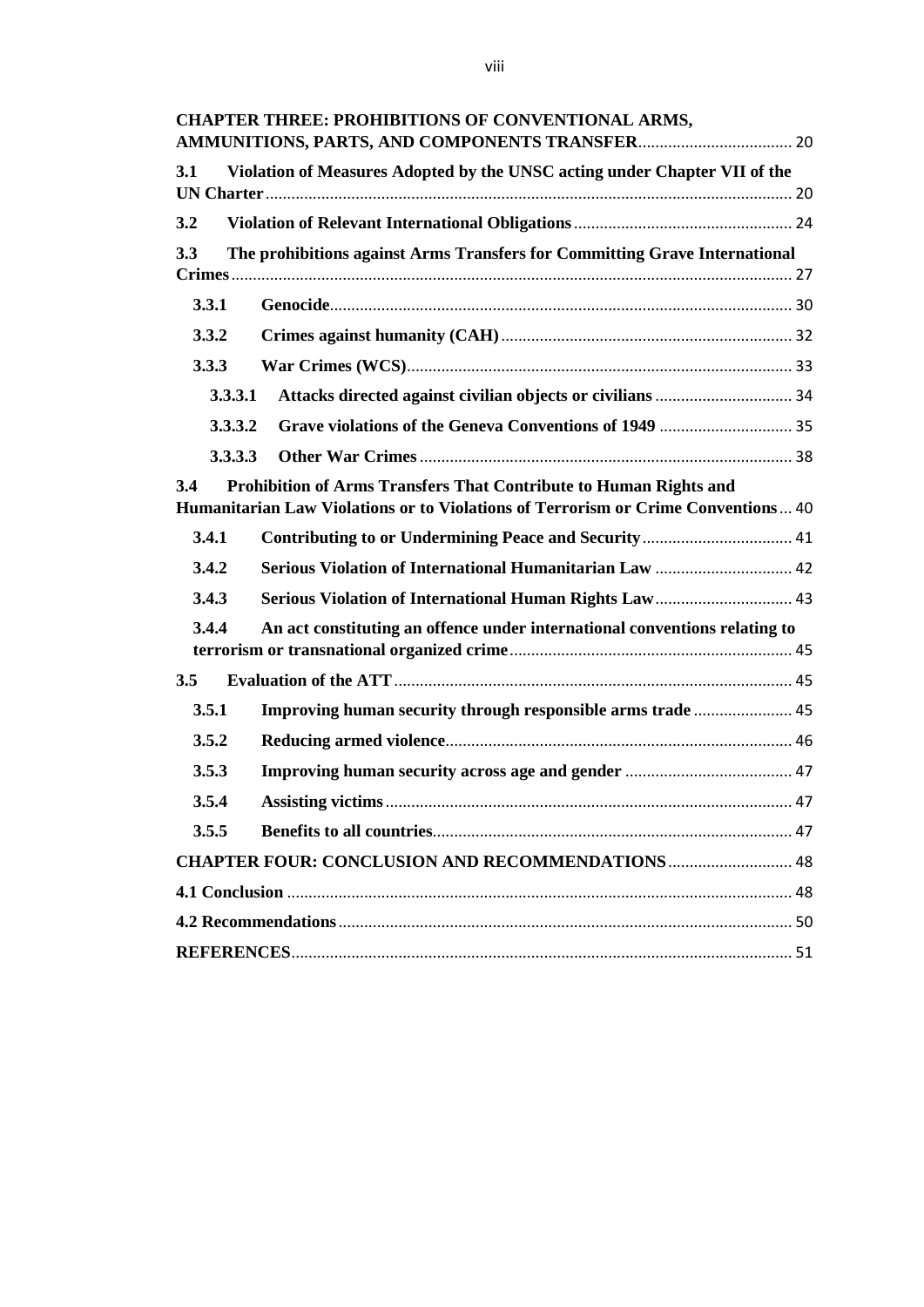#### **ABBREVIATIONS**

<span id="page-9-0"></span>AE ---- Arms Embargoes AP I ---- Additional Protocol I of 1977 ATT ---- Arms Trade Treaty 2013 AU ---- African Unity CAAPC ---- Conventional Arms, Ammunitions, Parts and Components CAH ---- Crimes against Humanity CCM ---- Convention on Cluster Munitions CCW ---- Certain Conventional Weapons CIL ---- Customary International Law CO ---- Civilian Object CPPCG ---- Convention on the Prevention and Punishment of the Crime of Genocide ECCC ---- Extraordinary Chambers in the Courts of Cambodia EU ---- European Union GC ---- Geneva Conventions of 1949 GC I ---- First Geneva Convention of 1949 GC II ---- Second Geneva Convention of 1949 GC III ---- Third Geneva Convention of 1949 GC IV ---- Forth Geneva Convention of 1949 ICC ---- International Criminal Court ICJ ---- International Court of Justice ICTY ---- International Criminal Tribunals for the Former Yugoslavia IHL ---- International Humanitarian Law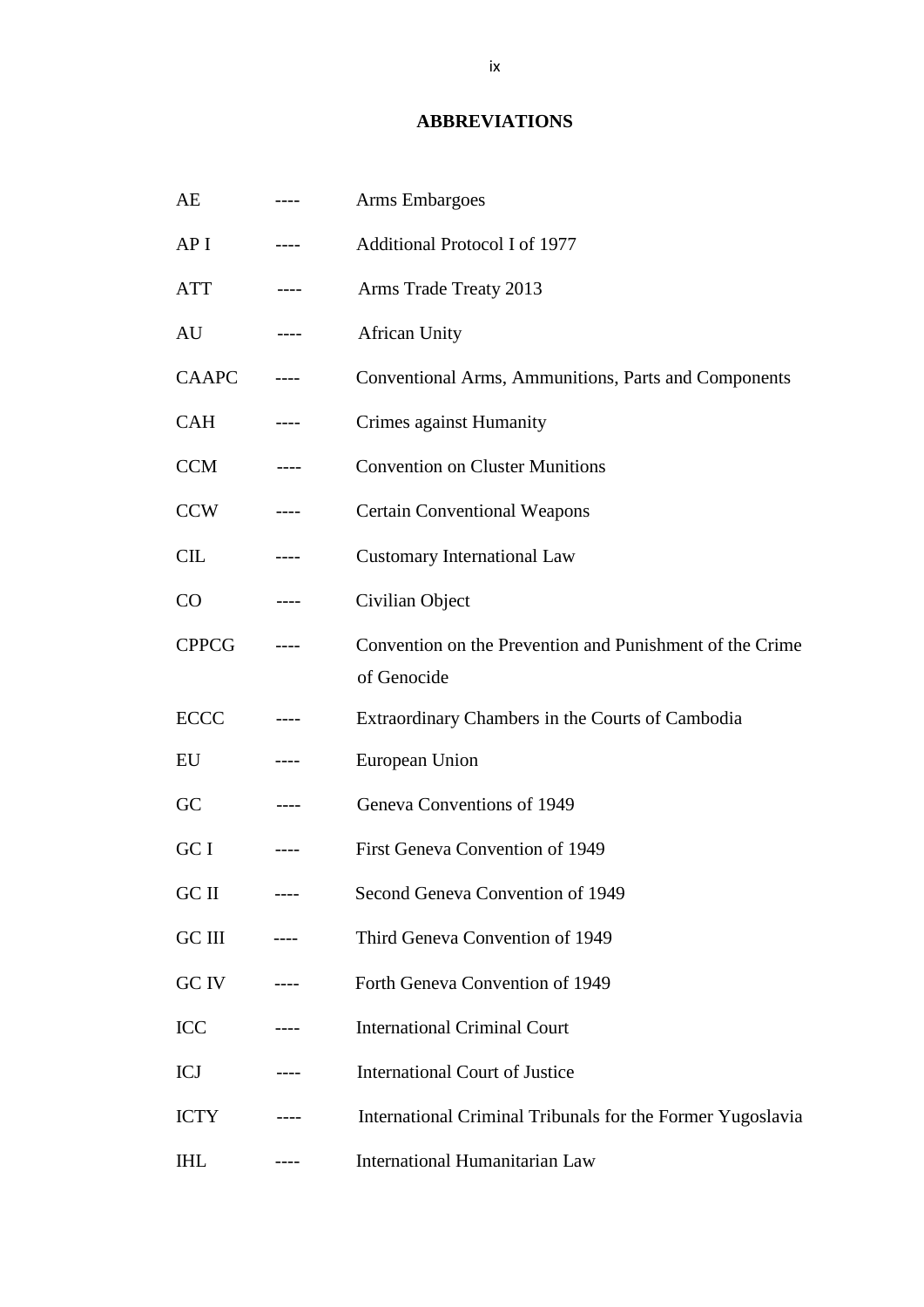- IHRL ---- International Human Rights Law
- LAS ---- League of Arab States
- MO ---- Military Objective
- POW ---- Prisoners of War
- SALW ---- Small Arms and Light Weapons
- SC ---- Security Council
- SCSL ---- Subsequently the Special Court for Sierra Leone
- SIL ---- Sources of International Law
- UN ---- United Nations
- UK ---- United Kingdom
- UNITA ---- The National Union for the Total Independence of Angola
- US ---- United States
- VCLT ---- Vienna Convention on the treaties of 1969
- WCS ---- War Crimes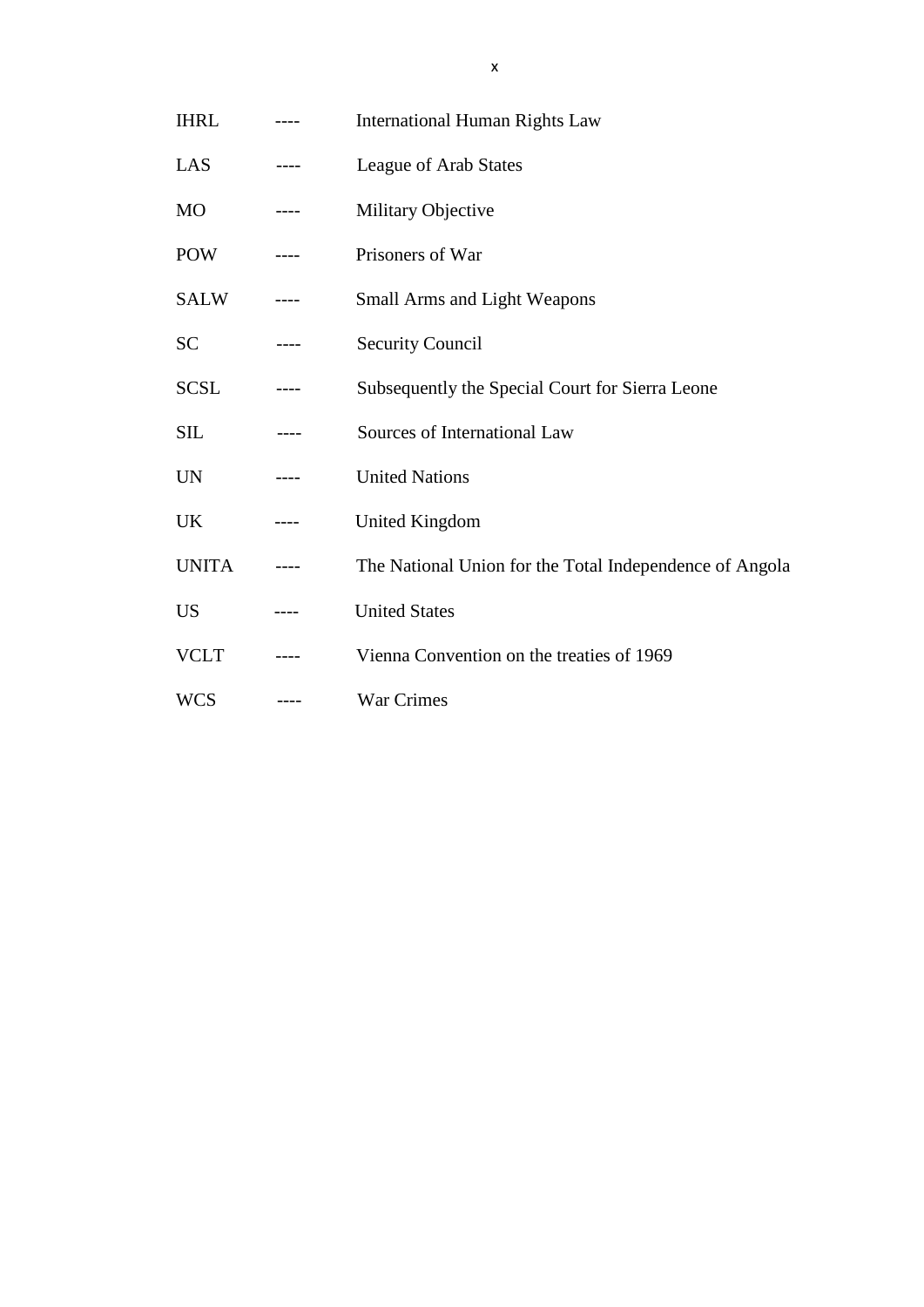#### <span id="page-11-0"></span>**Introduction**

There is escalating news worldwide about the weapons damages such as rocketpropelled grenades mortars, drones, and military aircraft. A significant part of this damage has been witnessed to befall on civilians. The damage that has caused by weapons has been contended to be enormous, and this can be evidenced by the situation in Iraq, Syria, Afghanistan, Libya, Yemen, Ukraine and Nigeria which has notably caused a significant migrant problem in Europe.

International leaders and organizations such as the UN have diverged in understanding about the need to deal with the problem being caused by the use of illicit arms. Among these problems are the escalating number of civilians who are falling victims to conflicts and the use of illicit arms.

Though CAAPC is a legitimate tool of achieving national security and defense goals they are also fostering instability, international tensions, cause substantial environmental damages, promoting the violation of international rights and fuels organized crimes. It can be noted that global arms conventions have greatly changed, and this has posed serious implications on United Nations' security and peace objectives. According to the Small Arms Survey (2011), the number of reported gunrelated incidents has soared, and major reasons point to loopholes in CAAPC control policies and laws. International organizations such as the UN have advocated that peace and security objectives can only be attained if the currently prevailing CAAPC transfer policies are ratified.

International laws and the IHL's scope widened to incorporate elements that are being deemed to be of significant importance in eradicating violence and armed conflicts. One of the angles the ATT is being applauded on is the ability to influence of local governments' ability to monitor weapons. As such in most cases this has made it difficult to access illicit arms on the black market. The inability to monitor weapons has been said to be the prime cause and proliferation of armed conflicts. Evidence by the Small Arms Survey suggests that high levels of conflicts are aggravated by the inability of parties responsible for monitoring and controlling arms movement and usage to execute their mandate. Furthermore, domestic, regional and international peace and security initiatives will remain threatened if there is no call to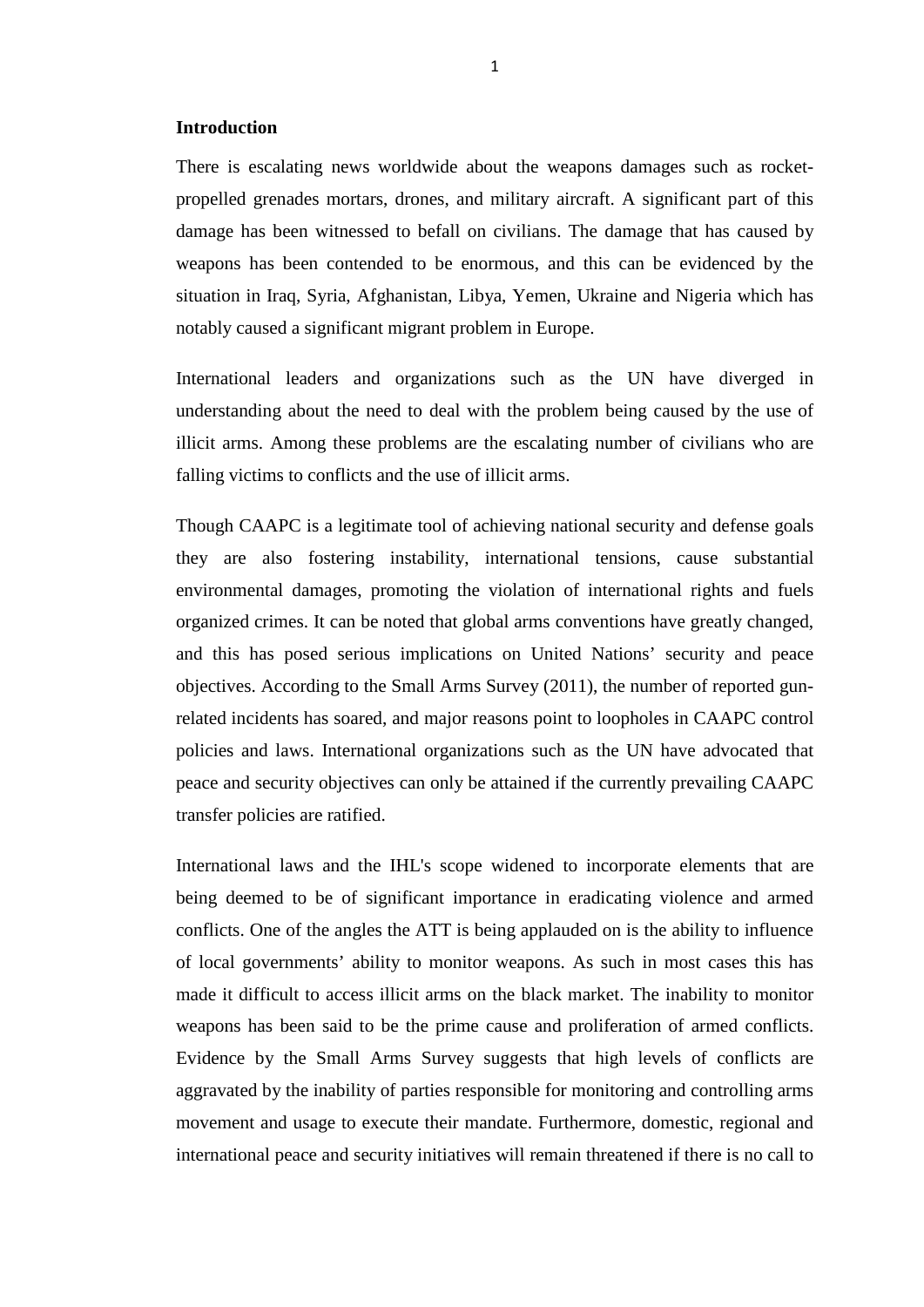stop officials from exploiting loopholes in arms control and monitoring laws, policies, and initiatives.

The debate about the effectiveness of the CAAPC transfer is still debatable, and no consensus has been reached, and this has been a stumbling to efforts to promote peace and security worldwide. Arguments can be imposed about how CAAPC transfer can be effective when major arms exporters are reluctant to have the ATT implemented. Thus, it can be argued that the CAAPC transfer will be ineffective so long as the ATT implementation remained just an idea on paper. Consequently, it can be noted that the ratification or amendment of the CAAPC transfer may not yield desired results when the dominant parties or parties that serve as a source arms are reluctant to participate and cooperate. On the contrary, suggestions may advocate that the CAAPC transfer policies be amended and oblige these dominant parties to limit arms export and restrict them to be bought by certain States or individuals.

The issue of human rights and civilian protection and environmental management is still a crucial matter to reckon on. Human rights can be safeguarded, civilians can be protected, and the environmental can be properly managed against disasters emanating from the use of illicit arms. Recommendations can be therefore be made to have the CAAPC transfer policies and other human rights or civilians related laws modified and strictly imposed, and to limit the effects of armed conflicts, harsh penalties imposed on offenders.

Questions, therefore, remain about what the ATT is and if any other laws can be used or imposed to augment the ATT and if the scope of the ATT should be are sufficiently wide enough to encompass major changes and current peace and security elements that are being witnessed around the world.

Despite all these problems currently bewildering the world, imposed international laws have significantly endeavored to eradicate these problems. One of these enacted laws the ATT. This paper examines the scope of the prohibition of CAAPC transfer by looking at the ATT.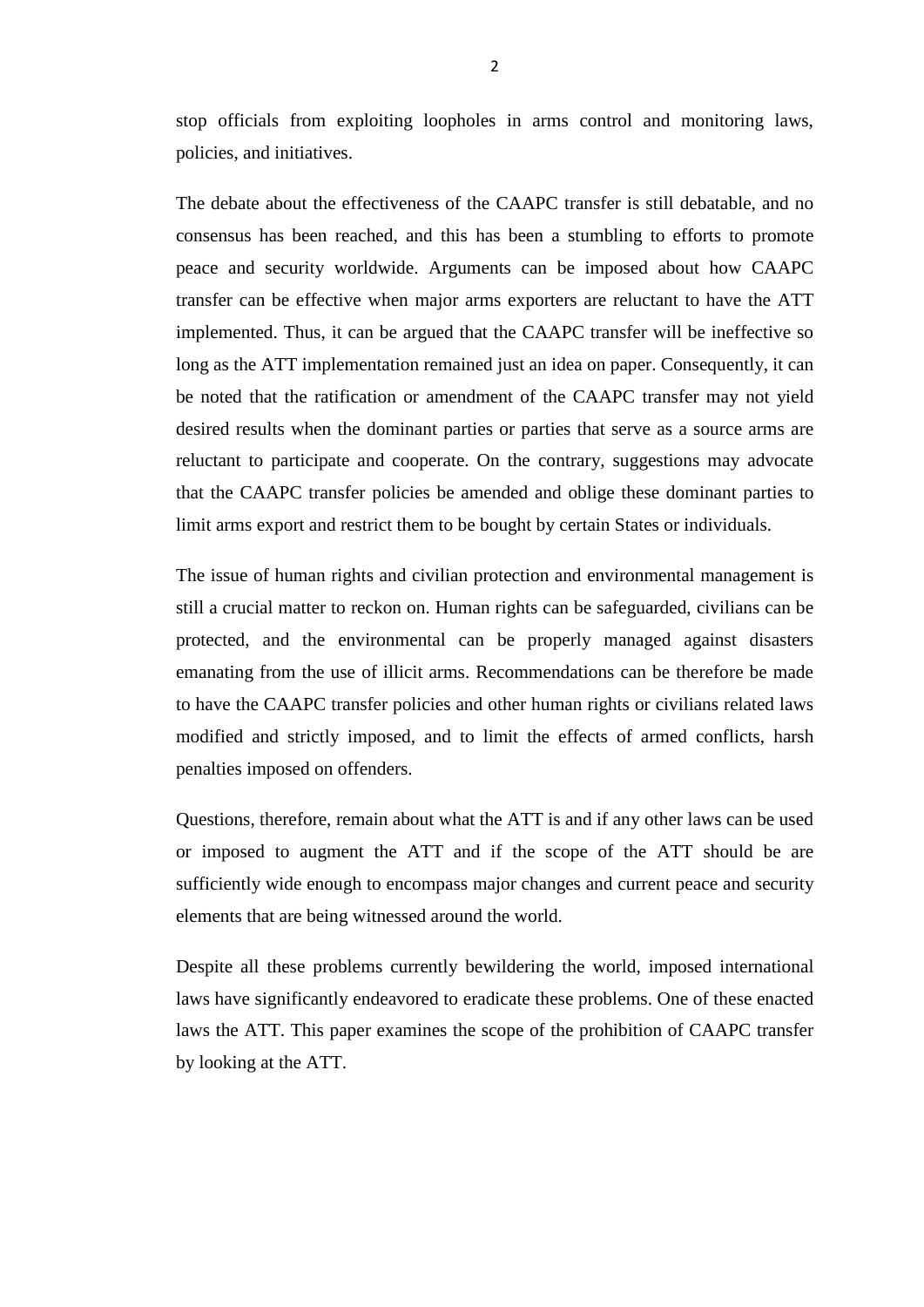### <span id="page-13-0"></span>**CHAPTER ONE: INTERNATIONAL LAW, LAW OF TREATIES AND INTERNATIONAL HUMANITARIAN LAW**

#### <span id="page-13-1"></span>**1.1 International Law**

#### <span id="page-13-2"></span>**1.1.1 The concept of international law**

The concept of international law is the rules governing relations between sovereign states, meaning it's any law concerning the rights and responsibilities of States, according to the traditional doctrine (Al-Attiyah, 2001). But the Objective theory considers that the individual, as in any other laws, is the only subject of the international law (Alkotaivi, 1970).

The modern opinion of the scholars of international law is that any international law is the set of legal rules that controls relations in sovereign States themselves and between them and international organizations and structures and international Unions or between international organizations. These legal rules are mainly governing international relations in various Activities, such as political, cultural, social, economic, military..., etc. therefore considered States and international organizations a member in the international community and the central subjects in the international community subjects (Janis, 1991).

These legal rules when they are comprehensive and the general rule in international relations among all sovereign states, as well as for international organizations and other subjects of international law, without exception, then, this law constitutes what is called (general principles of international law).

Recent trends of the opinion of the International law scholars consider the state as the main subject of the international law and then, these legal rules can be called 'Public International Law' (Al-Sarhan, 1969).

The public international law is not different from other legal aspects that have been recognized by the majority of states and international organizations, Which included in its composition the main SIL and in the forefront, international treaties,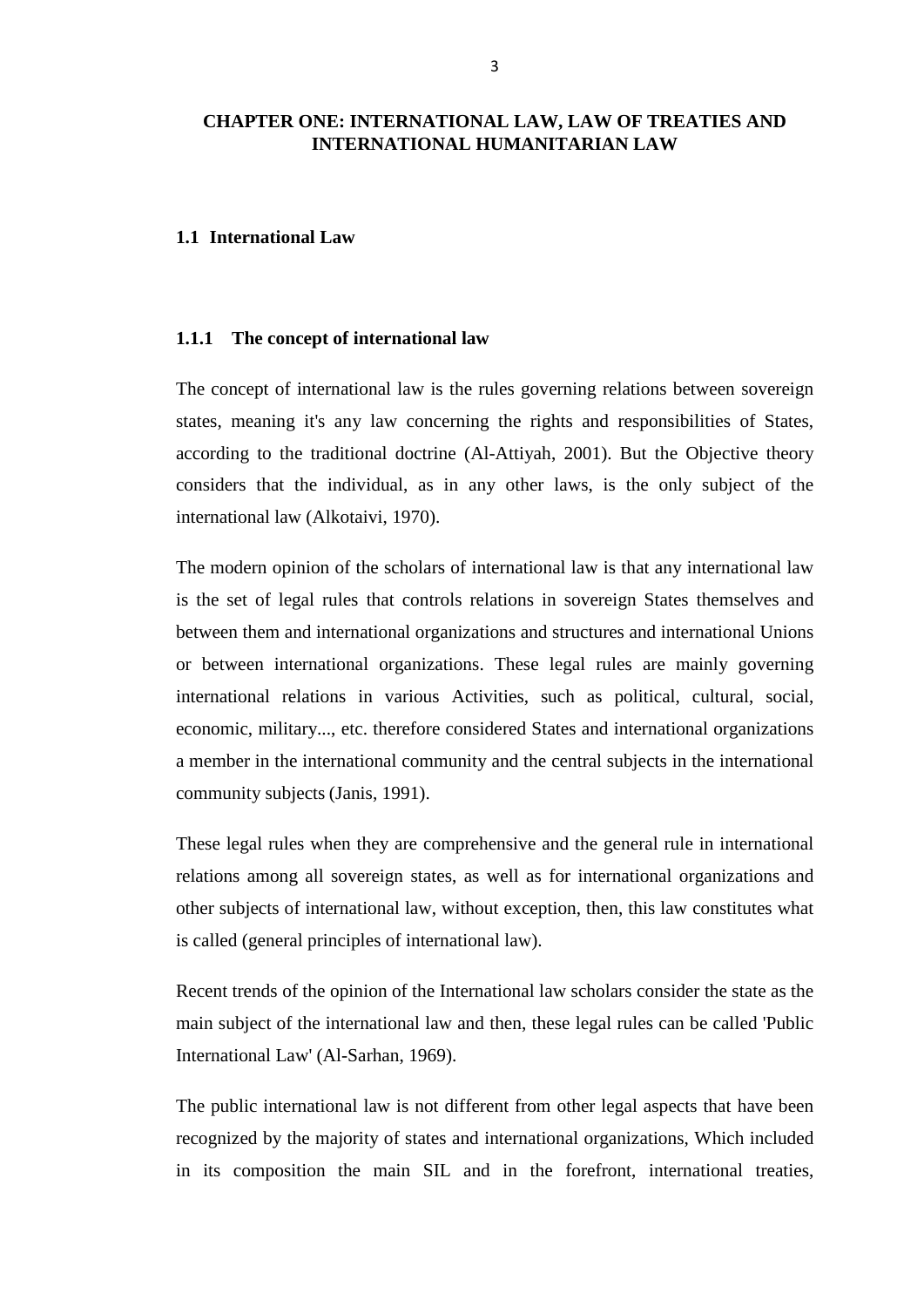international custom, the general principles of the law, judicial decisions plus the teachings of the highly qualified publicists of international law and the rules of justice and equity (Hamdy, 2010).

The importance of the public international law in the field of implementation emerged after the emergence of important international organizations after World War II such as the United Nations, the EU, the LAS and the African Unity and other regional and global international organizations.

### <span id="page-14-0"></span>**1.1.2 Definition of Public International Law**

The definition of the public international law passed thru several stages, and still no clear definition of public international law. Therefore, so many definitions emerged According to ideological trends and Jurisprudence Doctrines (McKeever, 2006). According to the traditional doctrine the state is the only subject of the international law, and the Objective doctrine, individual is the only subject of the international law (Abu Heif, 1975).

However, since the mid-twentieth century, the traditional definition has become controversial due to both the expansion of the scope of the Public International Law into new areas and the emergence of new actors, beside States, on the international scene, such as international organizations, multinational corporations, individuals and groups, including minorities and indigenous peoples. Some of these actors have acquired an international legal personality, or, at least, certain rights according to International Law (Abdulrahim, n.d.).

In light of this we can define the public international law as; set of legal rules governing the relations among subjects of the public international law, whether they are states or international organizations, and sometimes individuals and define the rights and duties of each and every one of them (Alkotaivi, 1970).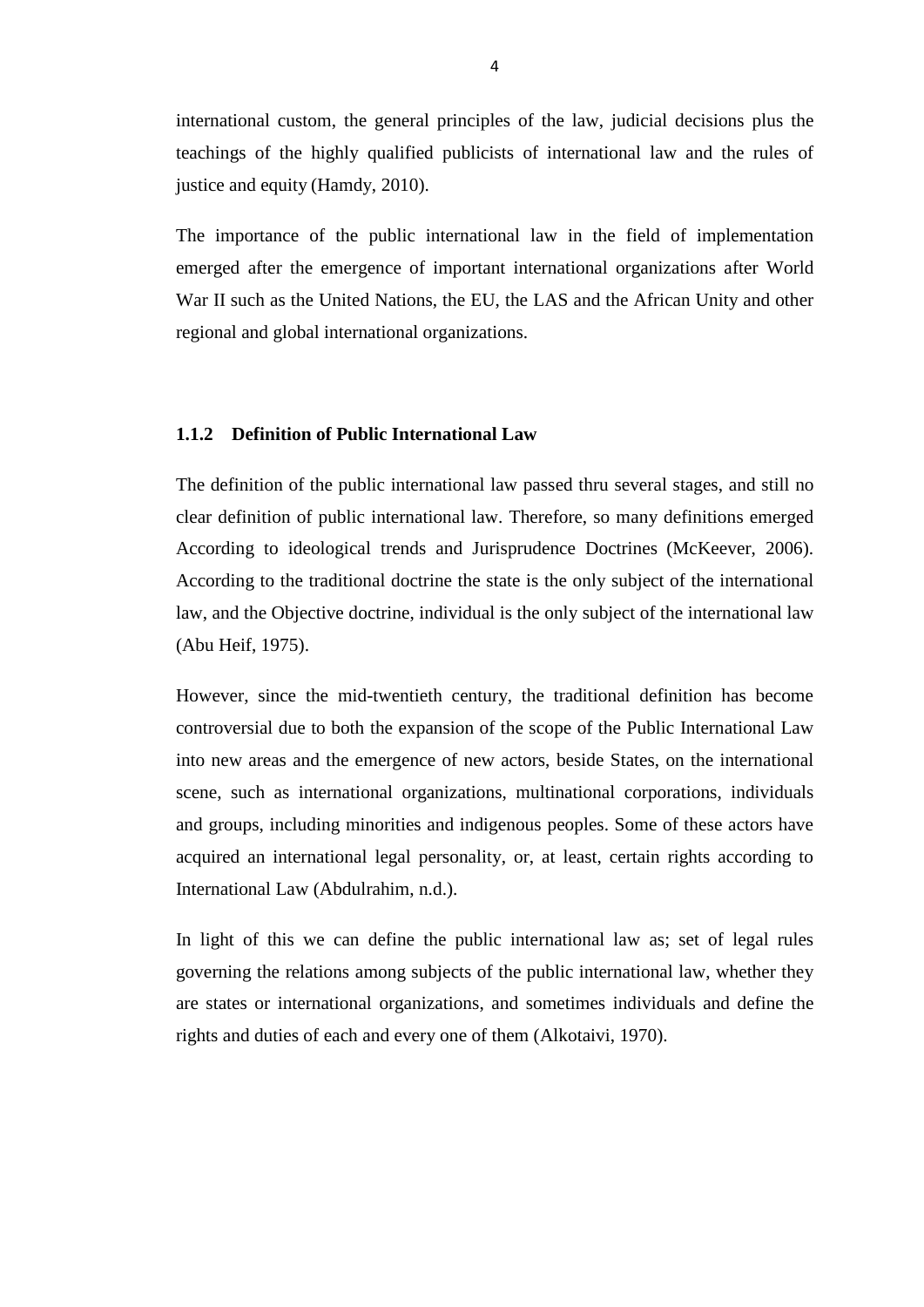#### <span id="page-15-0"></span>**1.1.3 Sources of international law**

The most known reliable statement on the SIL is Article 38 of the Statute of the ICJ, which divided the sources into two parts:

- 1- Formal Sources: These include treaties, whether general or particular, international custom plus general principles of law accepted by civilized nations, these sources are direct sources for the establishment of international legal norms.
- 2- Subsidiary sources: judicial decisions and the teachings of the highly able publicists of the various nations, but those sources are not via themselves international law when coupled with evidence of international custom or generalized principles of law; they may assist to prove the existence of a particular rule of international law. (Al-Attiyah, 2001).

The problem of law-making in international law is that international community lacks a supreme authority such as the one that can be found in a State. Therefore, the international community is organized in a different way. This basic feature makes the law-making in international law much more complicated and much different from the domestic laws

#### <span id="page-15-1"></span>**1.2 Treaties and their importance**

Treaties (sometimes called agreements, conventions and exchanges of notes or protocols) are the principle source of international rights and obligations among all sources and have a binding force in the application and implementation. It can be considered that these sources established the rules of public international law, and made the legal provisions clearer for States, This has effectively contributed to the creation of the way of understanding and dialogue among nations and to follow diplomatic to avoid the problems and international conflicts and wars (Sultan, 1968).

Great efforts have been made through international conferences and conventions and agreements to codify rules concerning international law according to its formal and subsidiary sources. And the prime achievement was the Law of Treaties, it is the outcome of the Vienna Convention on 23 May 1969, and entered into force on 27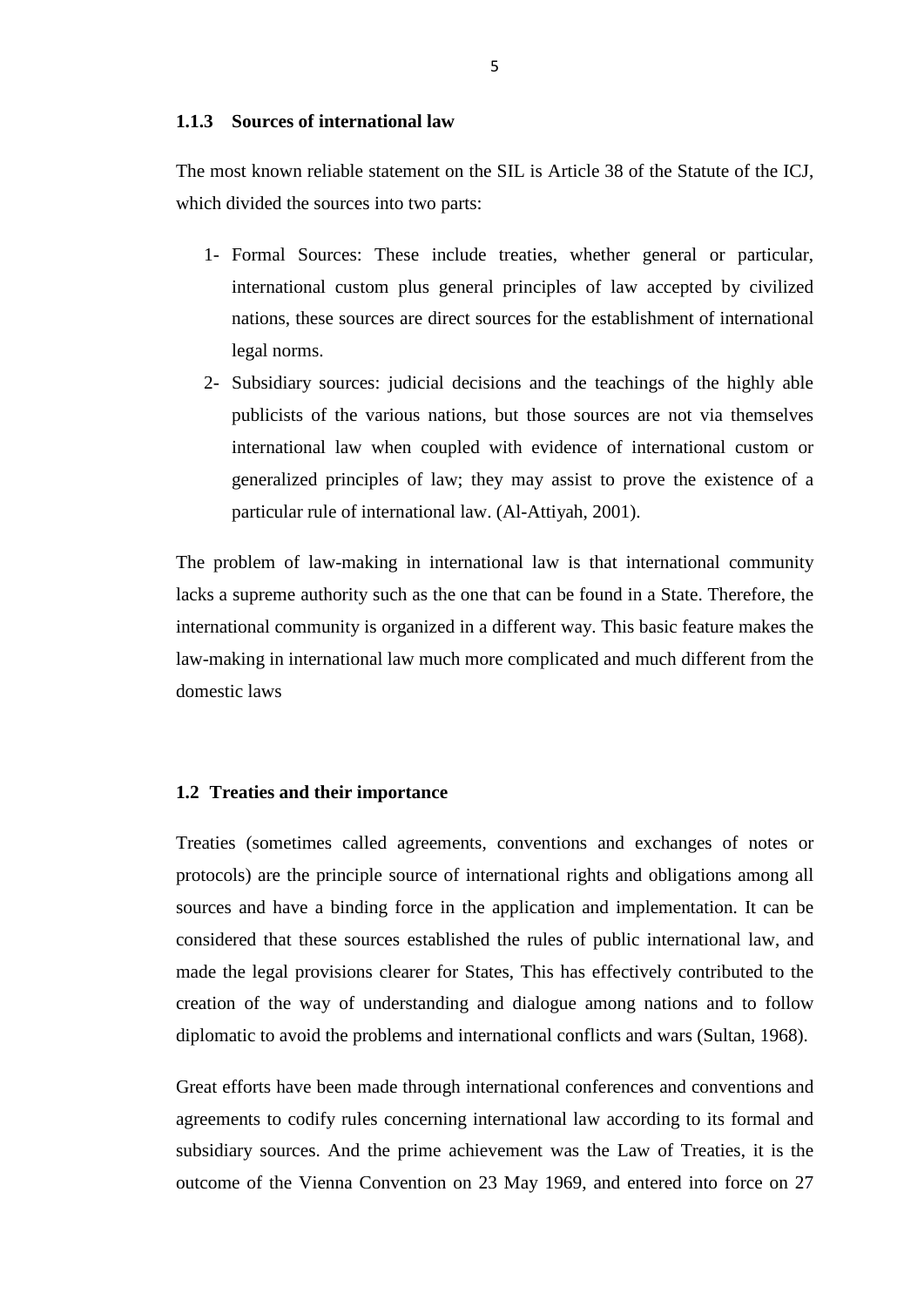January 1980 when the UN general secretary announced its implementation (Aust, 2006).

#### <span id="page-16-0"></span>**1.2.1 Definition of Treaties**

A Treaty is an agreement between two or more subjects of the international law aimed to build specific legal effects (Ghanem, 1961).

While VCLT (1969) explain treaties as "an international agreement concluded between States in written form and governed by international law, whether embodied in a single instrument or in two or more similar instruments and whatever its particular classification." (art. 2(a))

#### <span id="page-16-1"></span>**1.2.2 Classification of Treaties**

Treaties could be divided into several categories, entails significant results in clarifying its role as the origin of international law, according to its parties, treaties could be divided to bilateral treaties and multilateral treaties. The conclusion of bilateral treaties is between two states but for multilateral treaties, there have to be more than two parties (Al-Attiyah, 2001). There is another division of the treaties according to its legal functions between treaty- law and treaty- contract or so-called 'law-making treaties' (*traités lois*) and 'contractual treaties' (*traités-contrats*)

**Treaty- contract:** The treaty as a contract may be defined as being agreements between relatively few States can only create a particular obligation between the signatories, an obligation that is capable of fulfillment. For example, an agreement between France, Germany and the UK to develop and build a new fighter jet, Eurofighter (Al-Attiyah, 2001).

**Treaty- law:** The treaty as a source of law or law-making treaties create obligations that can continue as law, for example, an agreement between 100 States to outlaw the use of torture (Abu Heif, 1975).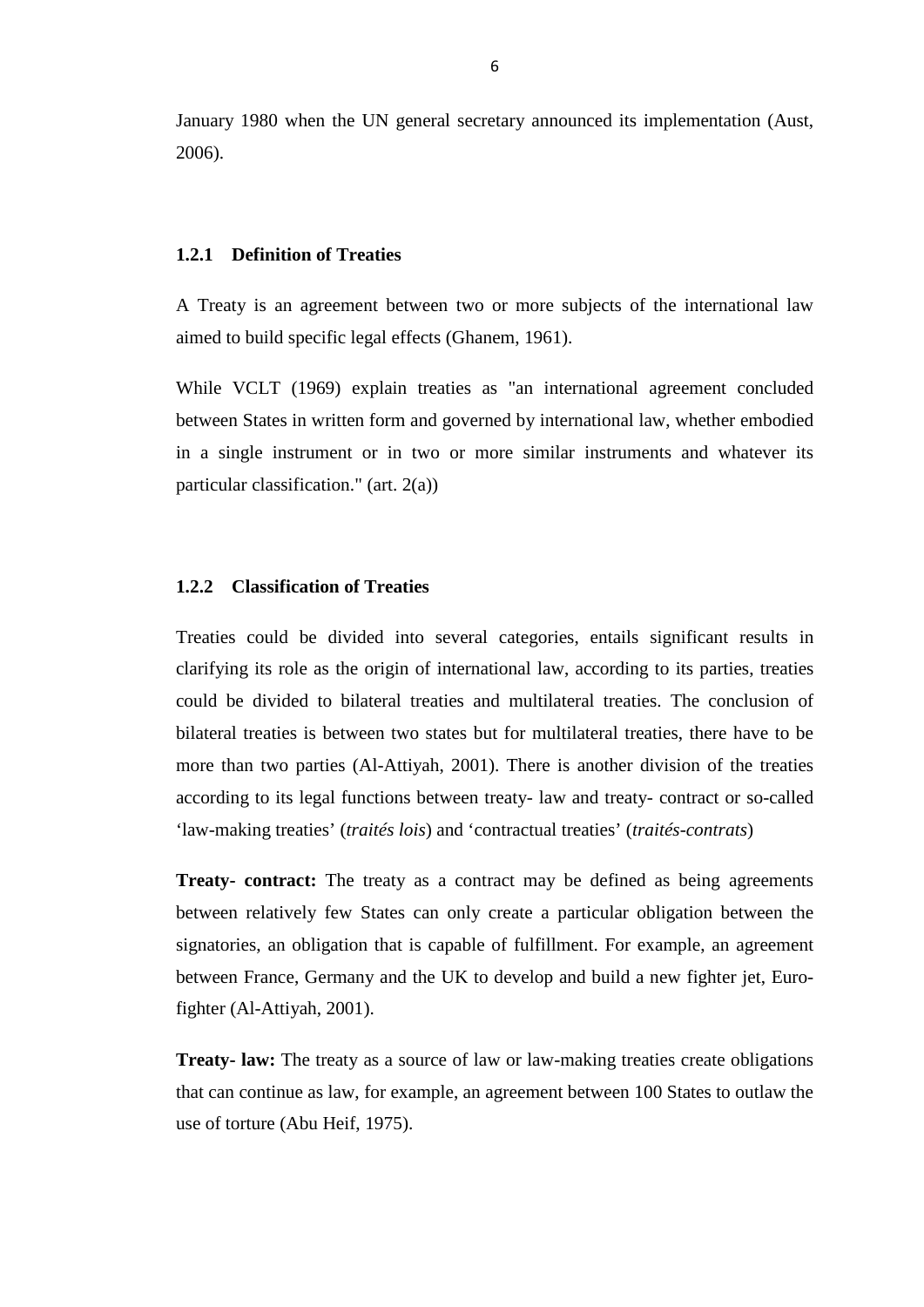#### <span id="page-17-0"></span>**1.2.3 Conclusion of Treaties**

Treaties are international legal agreements that are ordinarily concluded in writing between States or other subjects of international law regulating their mutual relations. The fast development of international relations in the last decades has led to an explosion of treaties, in both bilateral and multilateral division. Accordingly, treaties have become the most important source of international law, and they occupy a high position in the international community as regards the relations between States.

The conclusion of treaties comprises a number of steps:

#### <span id="page-17-1"></span>**1.2.3.1 Negotiation**

Negotiation is a way to swap views and opinions and consultations between representatives of two or more states with a view to understanding and the unification of views on various features of the treaty in terms of content and the form and venue and Signature. Negotiations could be administered in-person interviews or informal meetings or in the international conference drawing together representatives of specific parties. Negotiations in often brought out by international ministers themselves or delegates of the negotiating States or Heads of State and an example of the latter case the meeting between the leaders of government of the US, the UK and the Soviet Union in Yalta Conference, seldom called the Crimea Conference in February 1945 concerning the formation of the International Organization in the aftermath of WW II (Hamdy, 2010).

Representative must provide authorization or full power documents, which are no more than a document produced as evidence that the person named in it is authorized to represent his state in performing certain acts, concerning conclusion of a treaty, in particular, its signature (Aust, 2000). Sometimes it seems from the practice of the States or, from other circumstances that their intention was to regard that person as representing the State for such matters and to dispense with full powers, according to VCLT (1969, art. 7(1)(b))

VCLT (1969) states that heads of both states and governments, foreign ministers, Heads of diplomatic missions, and Representatives accredited by States to an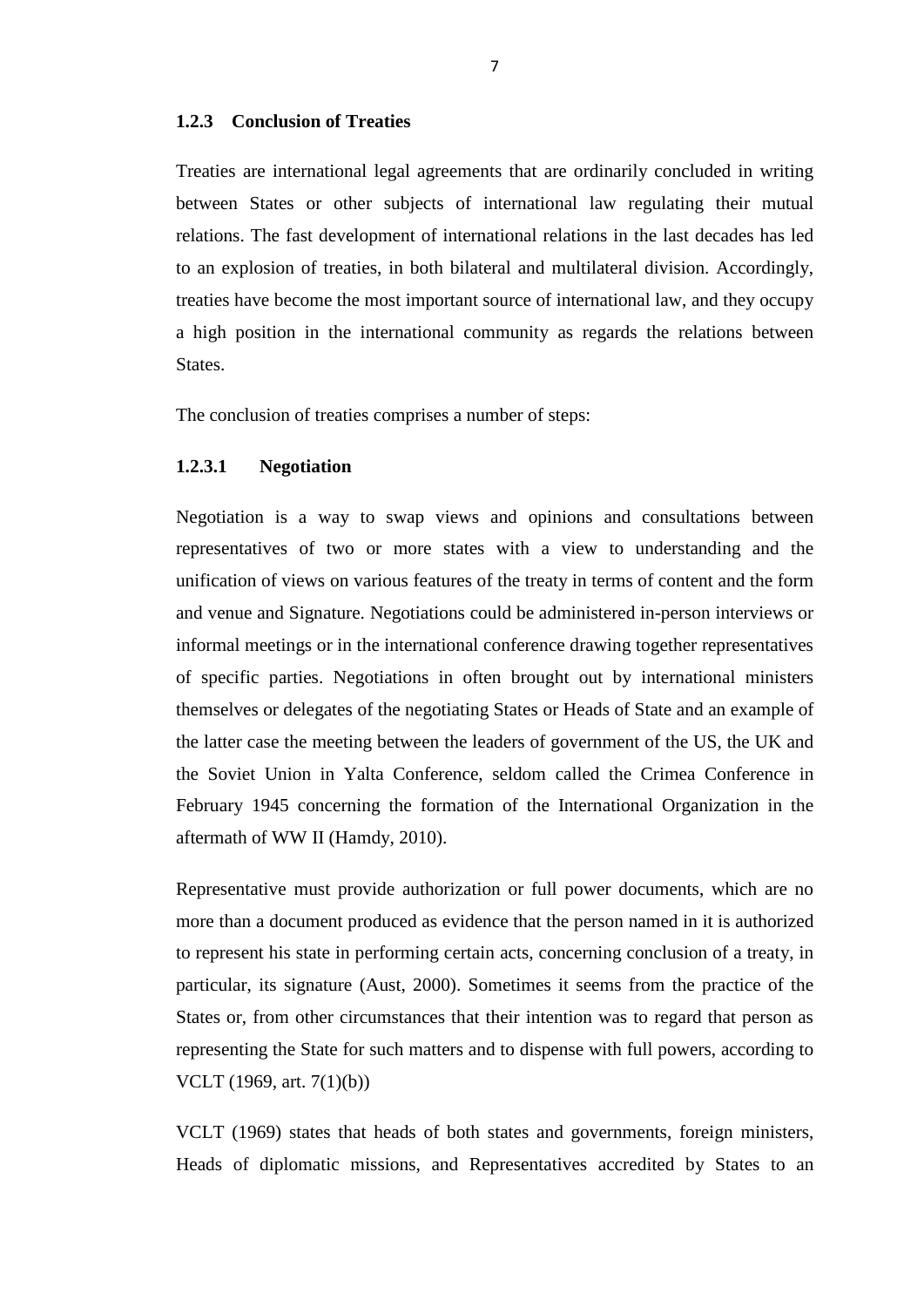international conference or an international organization or one of its organs are considered to be the representative of the state without providing full powers documents (art. 7(2)).

### <span id="page-18-0"></span>**1.2.3.2 Adoption of the text and signing**

The formal act by which the shape and content of a suggested treaty text instituted are called adoption. As a general rule, adoption of the text of a treaty takes place by the expression of the approval of the states participating in the process of treatymaking. Treaties that are negotiated within an international organization will usually adopt by a resolution of a representative organ of the same organization. Also, a treaty can be adopted through an international conference that has specifically been held for establishing up the treaty, by a vote of two-thirds of the states present and voting, except, if they have voted to implement a different rule by the same majority (UN Treaty Collection, n.d.).

The parties have to agree to specify the language to be used in the writing and adoption of the treaty. If the parties are speaking one language, in this case, it does not show any difficulty (as the case with the treaties concluded between the Arab countries). If the parties speak several different languages, the selecting of the language will be as follows:

- a) Adopt the text in one language of the choice of the parties;
- b) Adopting the text in two or more languages according to the agreement and giving preference to one of them in the case of disputes; or
- c) Adopting the text of the treaty in all of participating States languages, this technique may lead to many problems for the treaty interpretation (Al-Daqqaq, 1983).

For instance, The UN Charter was adopted in five languages (English, Chinese, French, Spanish, and Russian) and provided in Article 111 that all five texts are equally authentic.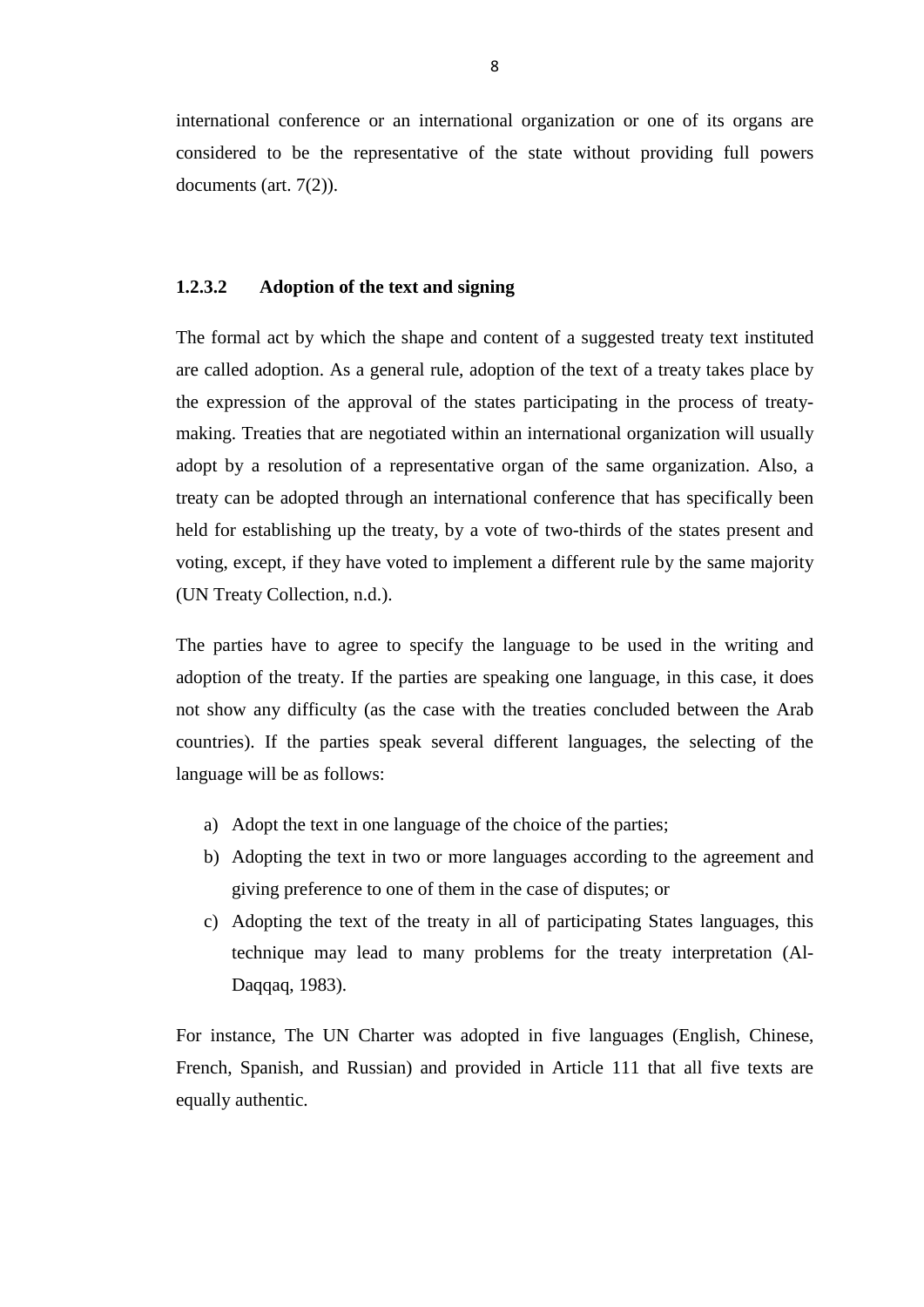#### <span id="page-19-0"></span>**1.2.3.3 Ratification of a Treaty**

Treaties do not enter into force at the time of their conclusion, but they need the ratification process according to the national law of each country which could be by the Head of State or by the Parliament, or by both to give official sanction or approval to the treaty (Sultan, 1968).

Ratification represents the international act whereby a state symbolizes its approval to be tied by a treaty if the parties intended to exhibit their approval by such an act. In the matter of mutual treaties, ratification is usually completed by switching the necessary instruments, while in the matter of multilateral treaties the common procedure is for the depositary to assemble the ramifications of all states, having all parties informed of the condition. The institution of ratification gives states the necessary time-frame to seek the necessary approval for the treaty on the domestic level and to pass the necessary law to grant domestic impact to that treaty (VCLT, 1969, arts. 2 (1) (b), 14 (1) and 16).

#### <span id="page-19-1"></span>**1.2.3.4 Registration**

UN Charter has provided in Article 102 and Article 17 of the LAS Charter and Article 80 of the VCLT that every Treaty have to be registered in the designated official body for the possibility to refer to it by the Organizing State and by other countries, especially in the case of disputes (Alwan, 2009).

#### <span id="page-19-2"></span>**1.2.3.5 Entry into Force**

Usually, the requirements of the treaty set the date on which the treaty enters into force. If the treaty does not indicate a date, there is a hypothesis that the treaty is aimed to come into force as soon as all the negotiating states have approved to be bound by the treaty. Bilateral treaties can provide for their entry into force on a specific date. In cases where multilateral treaties are involved, it is common to grant a fixed number of states to declare their approval for entry into force. Some treaties provide for extra conditions to be satisfied, e.g., by specifying that a certain group of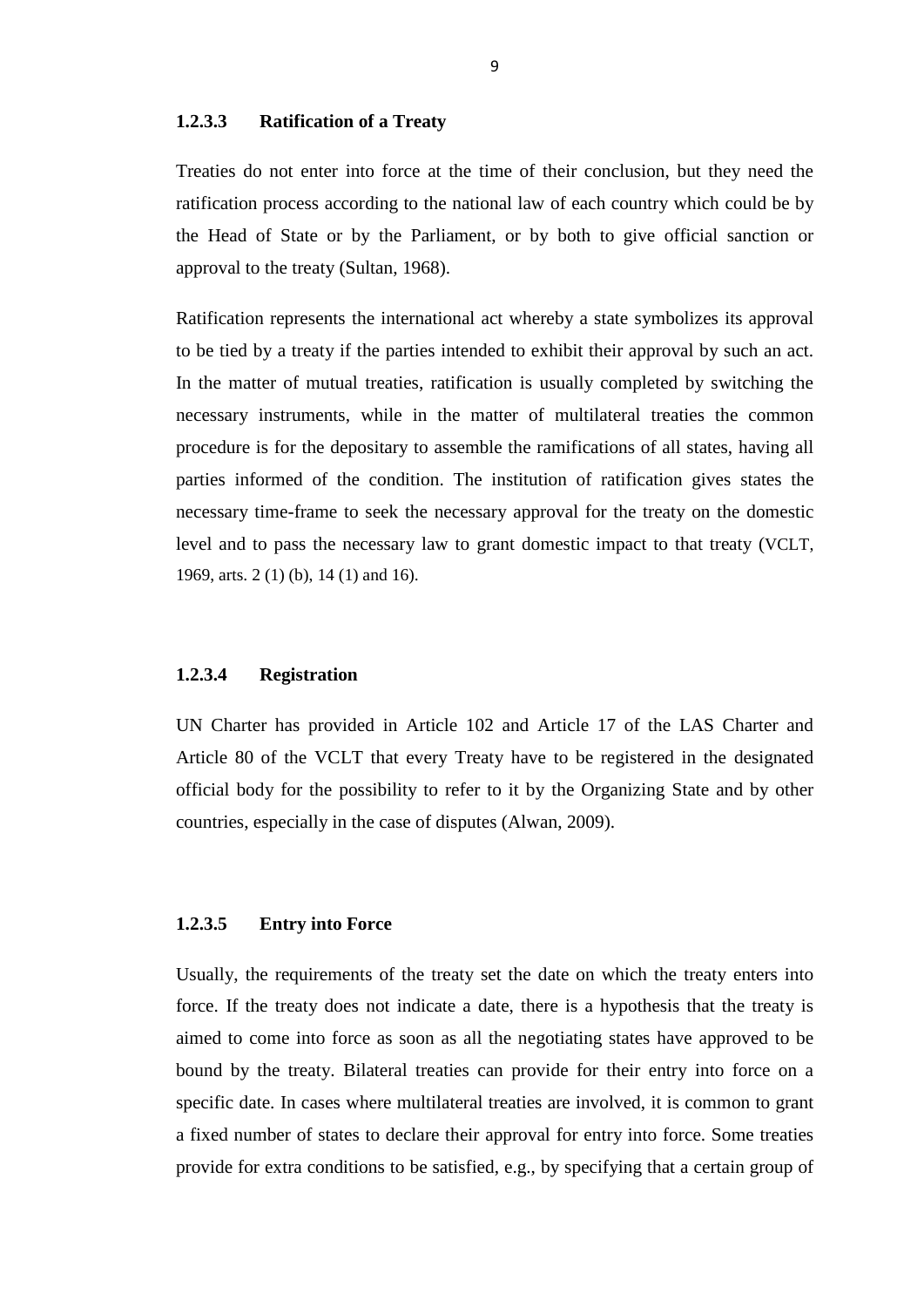states must be among the consenters. The treaty may also grant an extra time to elapse after the required number of countries has declared their consent or the conditions have been satisfied. A treaty enters into force for those states that gave the required approval. A treaty may also provide that, upon specific conditions having been met, it shall come into force provisionally according to VCLT (1969, art. 24; UN Treaty Collection, n.d.).

#### <span id="page-20-0"></span>**1.2.4 Reservation**

Reservation is a statement made by a state, it intent to disbar or modify the legal consequence of certain provisions of the treaty in their implementation to that state. A reservation permits a state to acquire a multilateral treaty as a whole by giving it the potential not to apply specific provisions with which it does not want to comply (VCLT, 1969, art. 2(1)(d)). Reservations could be made while the treaty is endorsed, ratified, received, approved or acceded to. Reservations should be compatible with the purpose and the object of the treaty. Furthermore, a treaty might prevent reservations or allow only for certain reservations to be made (UN Treaty Collection, n.d.).

#### <span id="page-20-1"></span>**1.2.5 Application of Treaties**

In principle, treaties do not apply except between the parties nor have effects only in confronting them, whether the effects are rights or obligations (VCLT, 1969, art. 34; Almana, 2005). Therefore imposes a framework for the actions and the rules of behavior do not go beyond the Contracting States among them. Hence, we find that effects of the treaties are binding for those accepted to be bound by it and a sublime on the other domestic legislation, this has been confirmed by the VCLT (Article 34), so the states respect the treaties concluded because it is one of the fundamental principles of international law.

In exceptional circumstances, a treaty could provide for obligation for third States if they expressly accept that obligation in writing to be bound by the treaty. A treaty may also provide for rights for the third State, some States or to all States if the third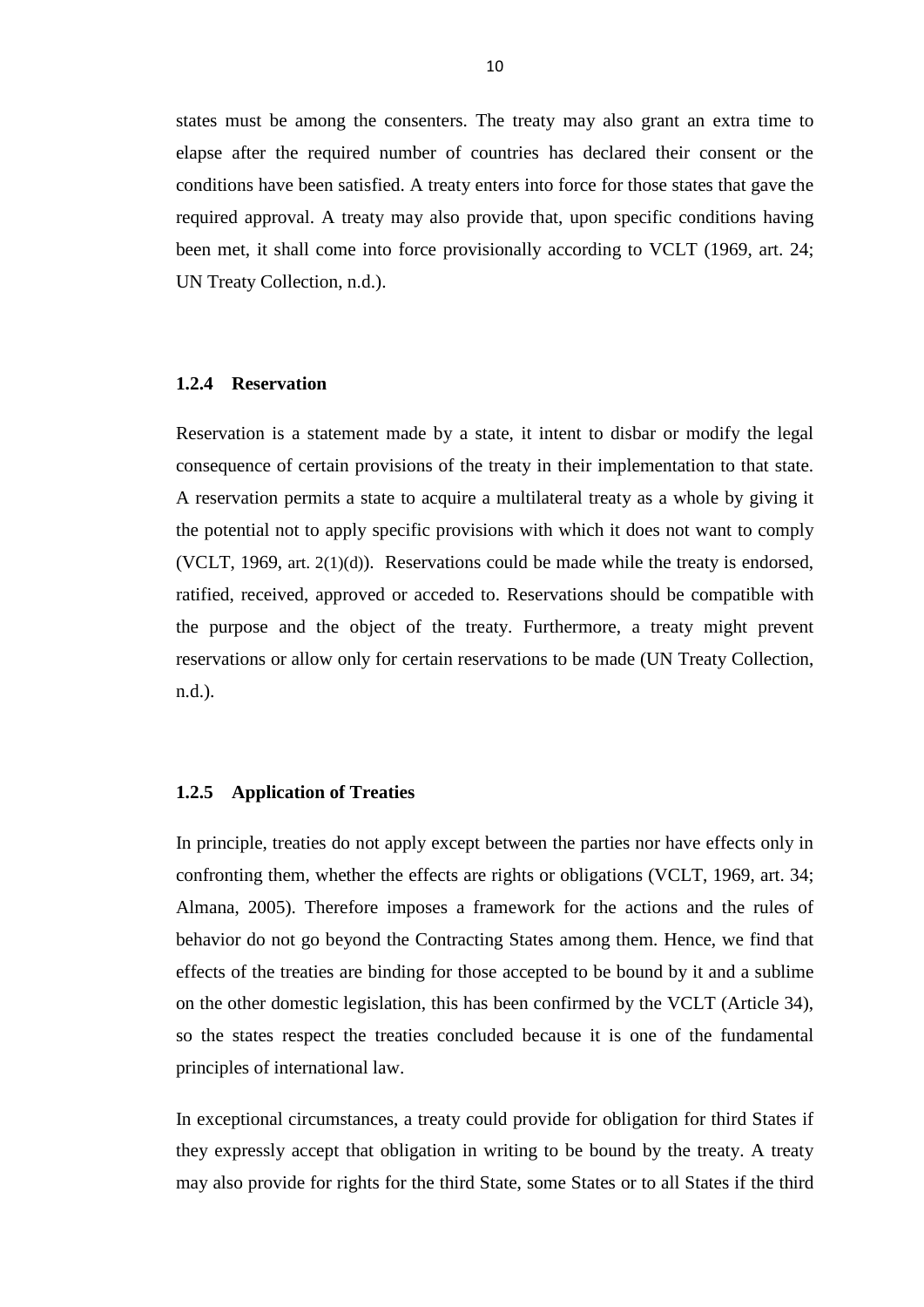States assent to it, their assent may be presumed (VCLT, 1969, arts. 35,36). An example of a treaty giving rights for all States is Montreux Convention of 1936, providing for the navigation freedom on the Turkish Straits.

#### <span id="page-21-0"></span>**1.2.6 Invalidity of Treaties**

The efficacy of a treaty or the approval to be bound by a treaty may be impeached. Inconsistency erases legal effects of the treaty. The reasons which will lead to invalidity of treaties include, apparent non-compliance with domestic law of major importance, regarding competence to conclude treaties or omission of restrictions of power of a State representative, if the other negotiating States were aware of the limitation, or error, if concerned to the fact or case that was assumed by a State to exist at the moment when the treaty did conclude and formed an essential basis of its consent to be bound by the treaty, or fraudulent conduct of another bargaining State, or exploitation of a representative of a State (VCLT, 1969, arts. 46-50).

A treaty is automatically invalid if the declaration of a State's approval to be obligated by a treaty has been obtained by the force of its representative within acts or threats aimed toward him or its conclusion has been reached through the threat or use of force in breach of the principles of international law embodied in the UN Charter, or it conflicts with a peremptory norm of general international law at the time of its conclusion (VCLT, 1969, arts. 51-53).

## <span id="page-21-1"></span>**1.2.7 Termination of Treaties**

The termination of a treaty may take place in accordance with its provisions or by the approval of all the parties to that treaty (VCLT, 1969, art. 54). Also, a treaty terminates if all of the parties to it conclude a new treaty retelling to the same subject matter.

In exceptional situations, a treaty may terminate as a consequence of its material violation by one of the parties. Seldom because of the supervening difficulty of enforcement resulting from the constant disappearance or destruction of an object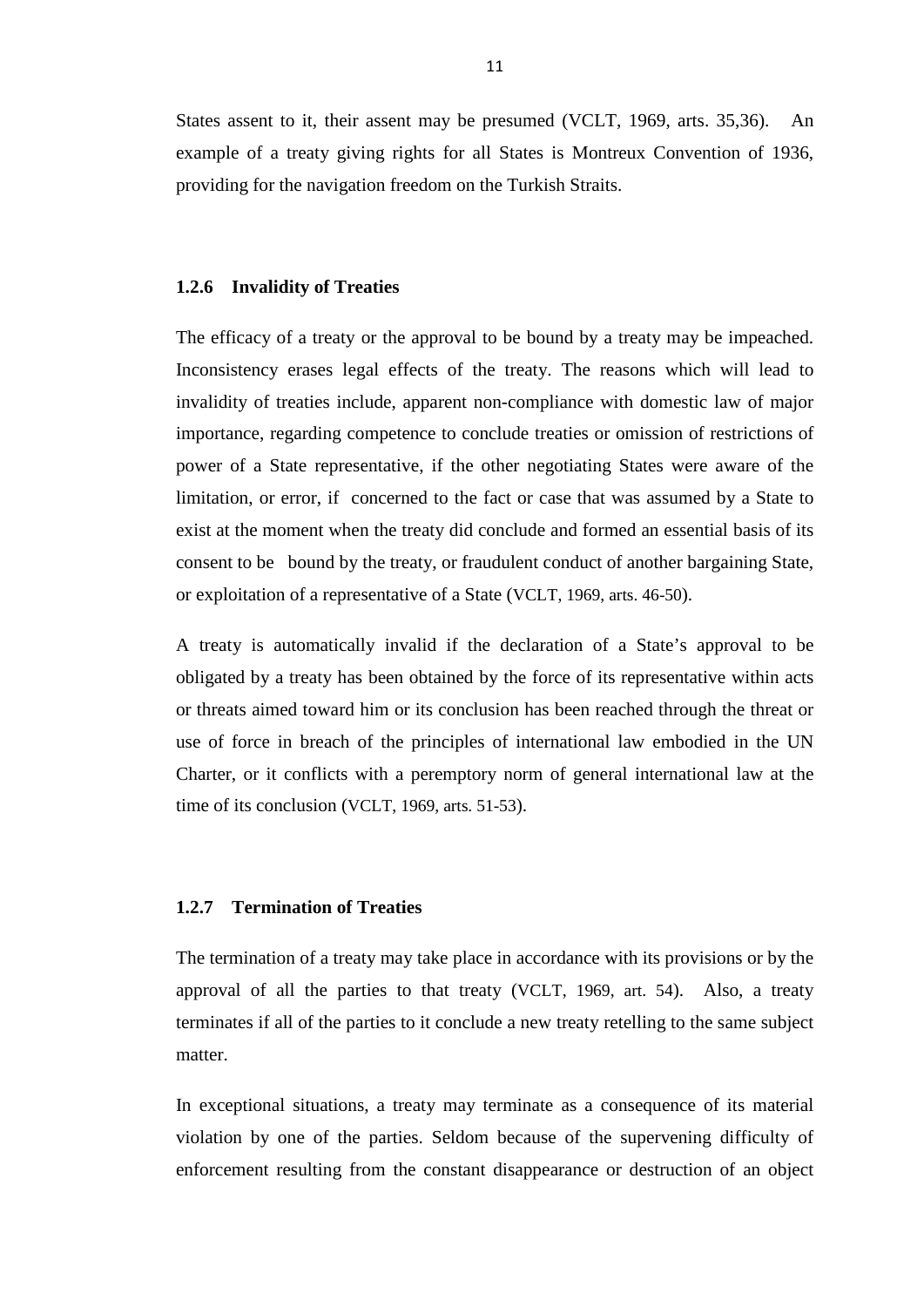necessary for the execution of the treaty (VCLT, 1969, arts. 60-61), as well as in a case of a fundamental change of conditions existing at the time of the outcome of the treaty provided the existence of those conditions constitute a fundamental basis of the approval of the parties to be bound by the treaty. However, the fundamental change of conditions cannot be invoked to terminate a treaty establishing a boundary or if the radical change is the result of a breach of an obligation (Alwan, 2003).

#### <span id="page-22-0"></span>**1.3 The International Humanitarian Law**

The IHL is a branch of international law that which for humanitarian reasons seeks to limit violence and or the effects of armed conflict (Santiago, 1979). The IHL has its roots from the Hugh Conventions of 1899 and 1907, and the GC and the Additional Protocols of 1977 whose prime interest is to harbor victims of armed conflict (Geneva Academy of International Humanitarian Law and Human Rights Law, 2013). The IHL and AP I place a difference amid non-international and International armed conflict. Based on the GC and the Protocols of 1977, the effects of armed conflict can be minimized by;

- Excluding individuals who do not take part in hostilities such as civilians or who have seized to have a direct influence in hostilities such as POW, the wounded and sick.
- Limiting the effects of conflicts and the potential threats of the enemy and long term damages to the environment.

As a result, the IHL is based on five basic principles and these are;

• The principle of proportionality

It asserts that even if there is an obvious military target, it may be hit only if the risk of civilians or civilian property is being harmed or civilians are being killed. That is, the risk does not outweigh the expected military advantage. The number of the wounded or dead among the civilian population must not be significantly higher than the military advantage.

The principle of necessity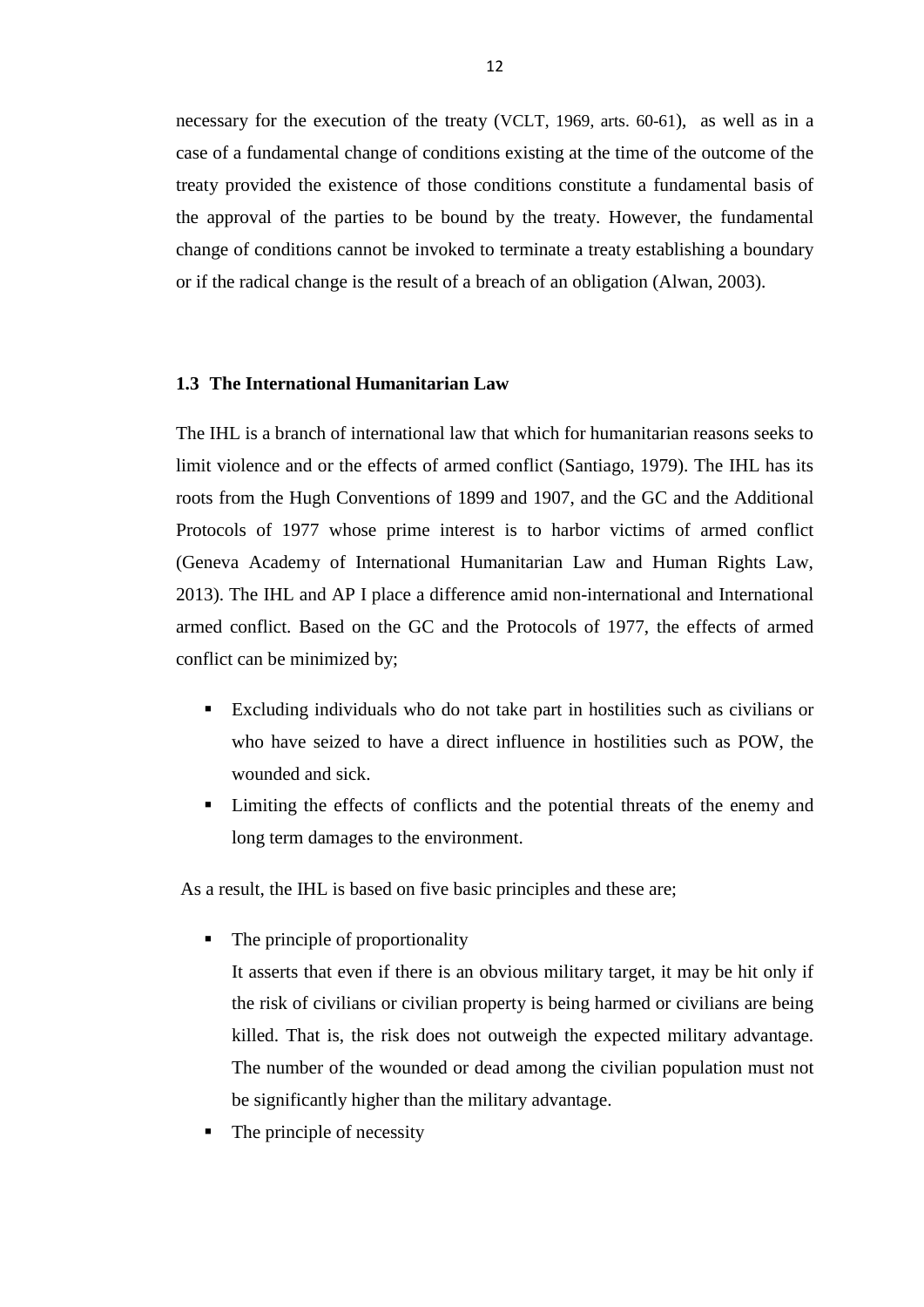Regulate the methods and means of warfare. This includes restrictions on the capacity for destruction, the choice of weapons and the means of waging war. That is, what can be attacked, which weapons can be used, which precautions musty be taken to reduce the number of casualties or civilians

- Prohibitions of unnecessary suffering The IHL prohibits unnecessary suffering and injury. It also covers militants who may be lawfully attacked.
- Prohibiting the attack of those hors de combat Protecting those not affiliating in hostile activities and these include adversaries who have surrendered adversaries who have been captured and adversaries who are injured or sick.
- Distinction between combatants and civilians Requires that, there be a clear cut between combats and civilians and that, MOs can be attacked and not COs.

The fundamental concepts of *Ius in Bello* and I*us ad Bellum* play a significant role in separating International Law from International Humanitarian Law. IHL came at a time when international relations approved the use of force but prohibited States from waging war *(Ius ad Bellum).* International law prohibits coercive action, but IHL regards the use of force necessary when the sole aim is self-defense. The IHL is thus a compliment to the International Law as it contends that both victims irrespective of the side of the conflict are entitled to a humanitarian action. It is required that the obligations of the IHL be observed independently of *Ius ad Bellum* and as a result not compromise self-defense. The IHL places a clear cut between International armed conflict and non-international armed conflict. Thus, it is assumed that International armed conflict is when the state of war is not recognized by either party involved in a conflict while the non-international armed conflict is based on internal matters of the State.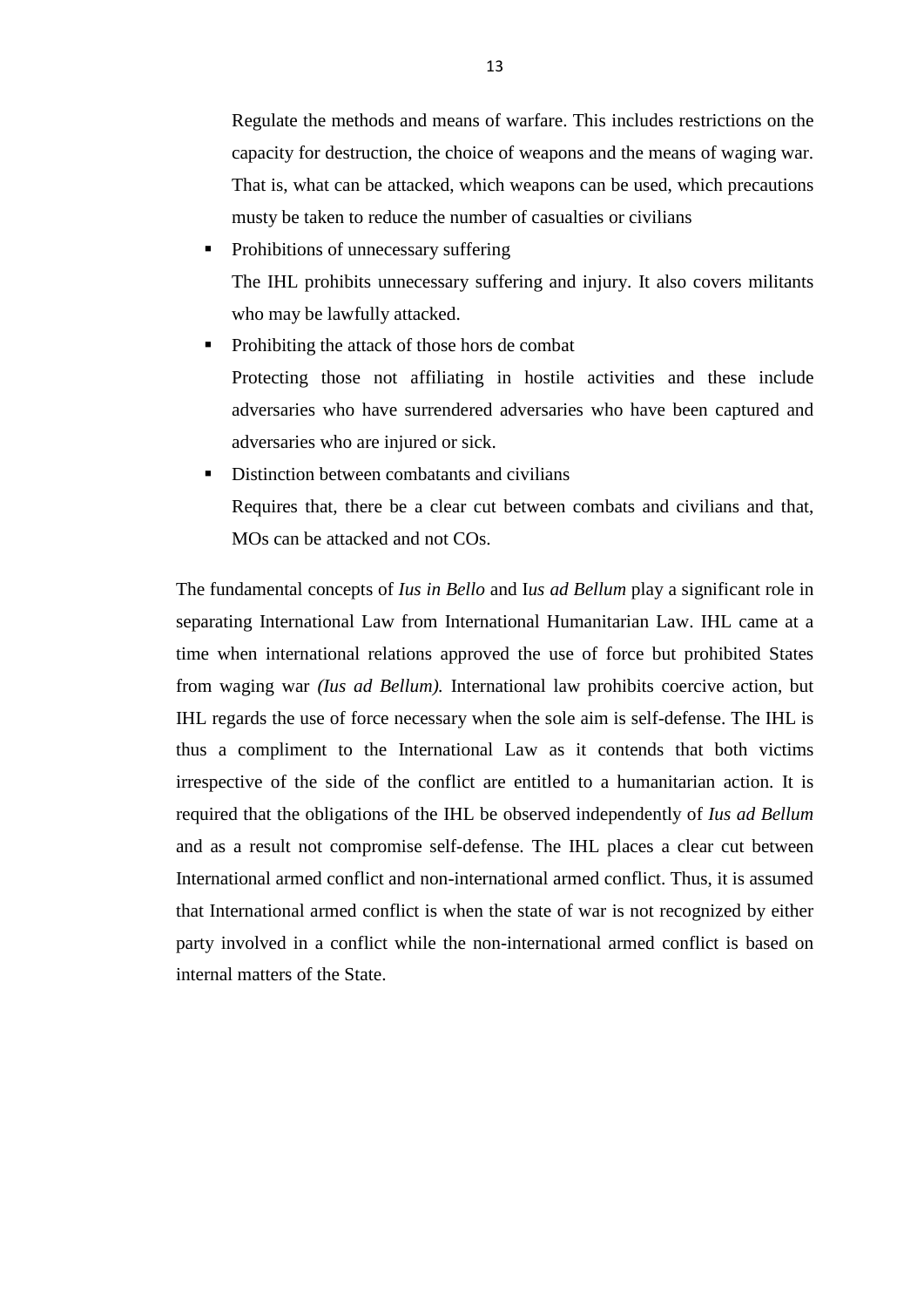### <span id="page-24-0"></span>**1.3.1 Limitations of the IHL**

The IHL has been criticized on the following bases;

- It is complex because it incorporates rules and laws that vary with instruments, context, and concerned legal issues.
- Its inability to protect all victims of armed conflict or violence
- It assumes that the motives of conflicting parties are rational
- It does not influence one party's influence on the enemy and does not take into account of internal issues or conflicts.
- Its failure to separate issues according to the purpose of the conflict.

The extent to which States have complied with the stipulations of the IHL is subjective. This follows a series of violations of the IHL. The number of civilians who have fallen victims to war keeps on rising whenever war-related issues emerge. Moreover, the use of hazardous weapons still continues to take place around the world (Wexler, 2013).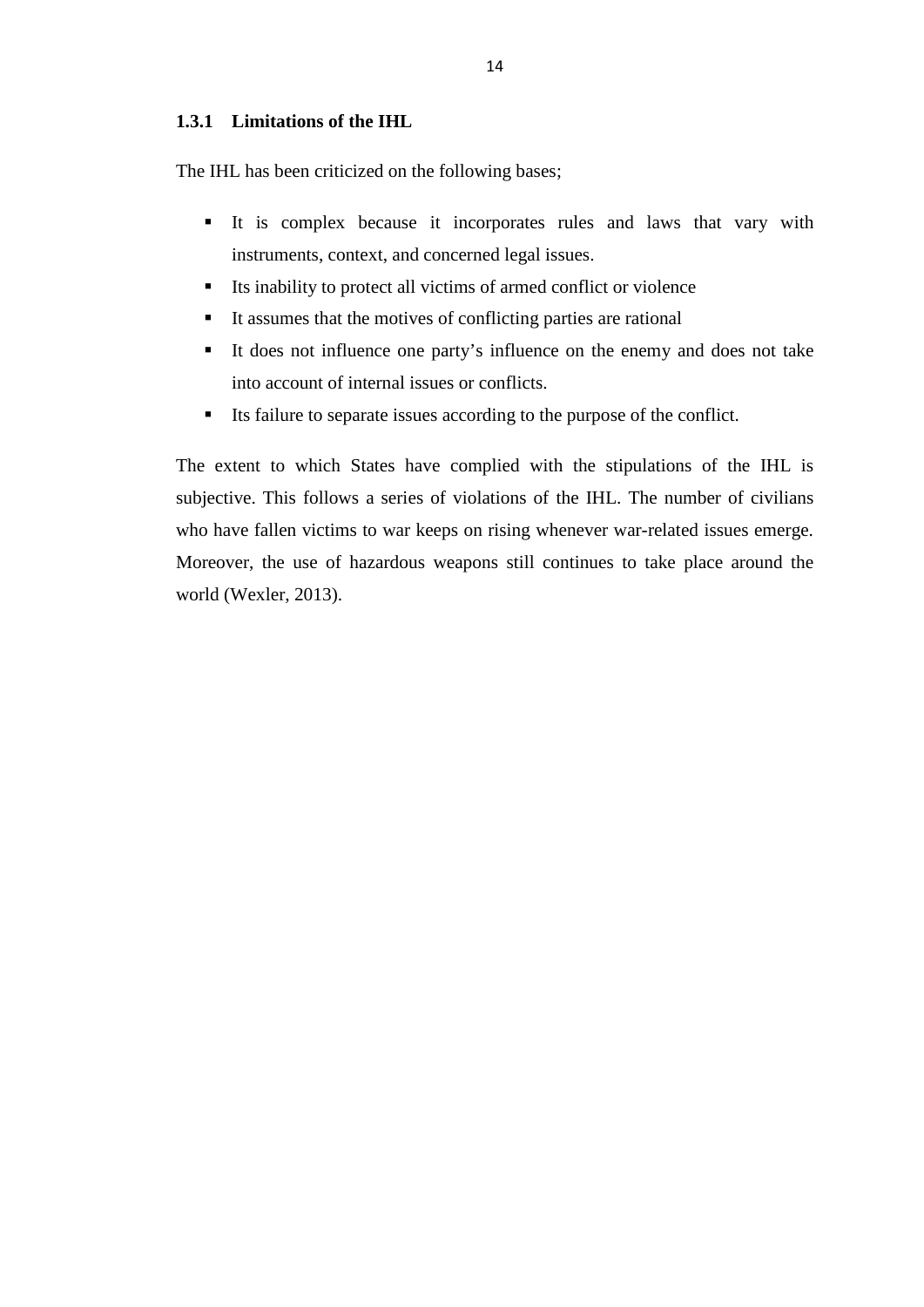#### <span id="page-25-0"></span>**CHAPTER TWO: THE ARMS TRADE TREATY-2013 (ATT)**

#### <span id="page-25-1"></span>**2.1 Definition**

The Arms Trade Treaty-2013 (ATT) can be defined as a legal and enforced multilateral agreement that stipulates standards and conditions under which international trade of conventional weapons can be undertaken so as to curb illicit arms trade. According to the UN General Assembly of 27th of March 2013 on the ATT, the ATT is a recall to Article 26 of the Charter of the UN whose main thrust is to aggravate the prevalence and preservation of international peace and security (ATT, 2013, preamble; Arms Control Association, 2013).

#### <span id="page-25-2"></span>**2.2 Scope**

The underlining of the ATT is centered on curbing and eradicating illicit trade and diversion of CAAPC to illicit markets which may resultantly give rise to unauthorized ends use of illicit arms and promotion of terrorist activities. The scope of the ATT is thus restricted or limited to international trade of conventional weapons, and henceforth it does not incorporate quantity and type of weapons traded. The ATT does not impact domestic arms policies and control laws. In other words, the ATT is not synonymous or equal to an arms control treaty. The ATT recognizes prevailing and legitimate interest of Nations on both commercial and economic, political and security spheres. It further acknowledges that human rights, security, and peace are the main values that interlink and reinforce the UN's pillars of security, peace, and human rights development. It also reaffirms that any State has sovereign rights to regulate CAAPC and adopt its own legal framework within its national boundaries (Sears, 2012). The main objectives of the ATT are;

 To protect civilians by taking the necessary humanitarian action. The ATT emphasizes that women and children at large are more vulnerable to armed conflict and violence and hence the need to protect them.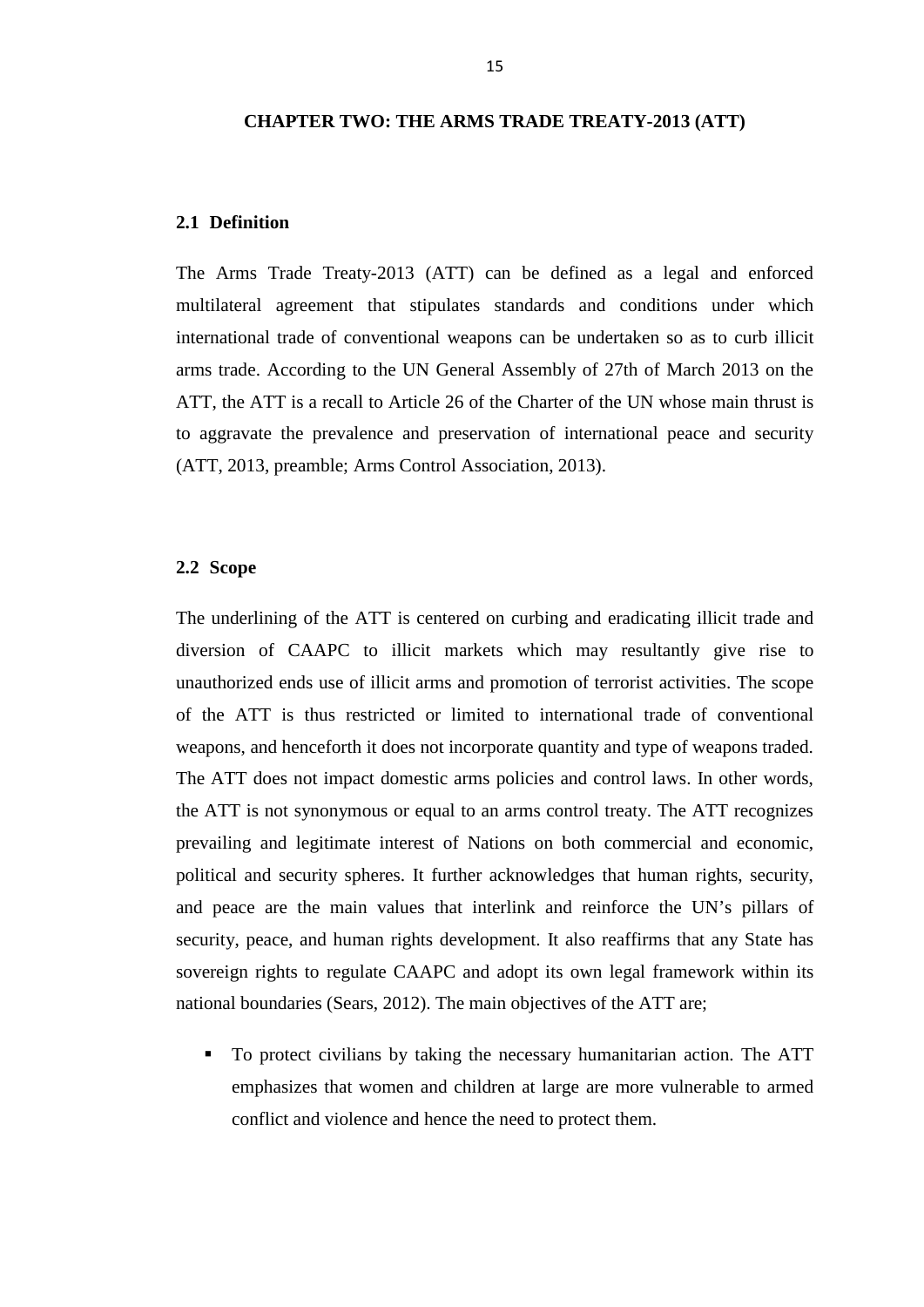- To encourage other international organizations and States to contribute by assisting in implementing the Treaty thereby promoting peace by reducing potential hazards that are associated with the illicit use of CAAPC.
- To advocate for detailed scrutiny of any arms deal to determine if the concerned buyer is not aimed at spearheading crimes against humanities, genocides, and WCS.
- To prevent organized criminal groups and terrorist from acquiring weapons and executing any deal that contradicts with the UN Arms Embargo by establishing common standards for which arms components, weapon parts, and ammunition can be traded (Sears, 2012).

Article 2(1) of the ATT is composed of the following attributes;

- Warships Shielded combat vehicles
- Combat tanks
- Big caliber artillery systems
- Attack helicopters
- SALW
- Weapons and missiles launchers
- Big caliber artillery systems

# <span id="page-26-0"></span>**2.3 Requirements of the ATT**

- States are required to do a detailed assessment to determine if there is a probability that the exported arms would hamper peace and security efforts, facilitate and commit atrocities, conflicts and violence or promoting terrorism. If so, the concerned state must take actions to avoid such risks (ATT, 2013, art. 7).
- Weapons that fall under the UN Register of Conventional Arms must be strongly monitored when being traded. The ATT regulates armored combat tanks and vehicles, attack helicopters, SALW, missiles and missile launchers and naval warships.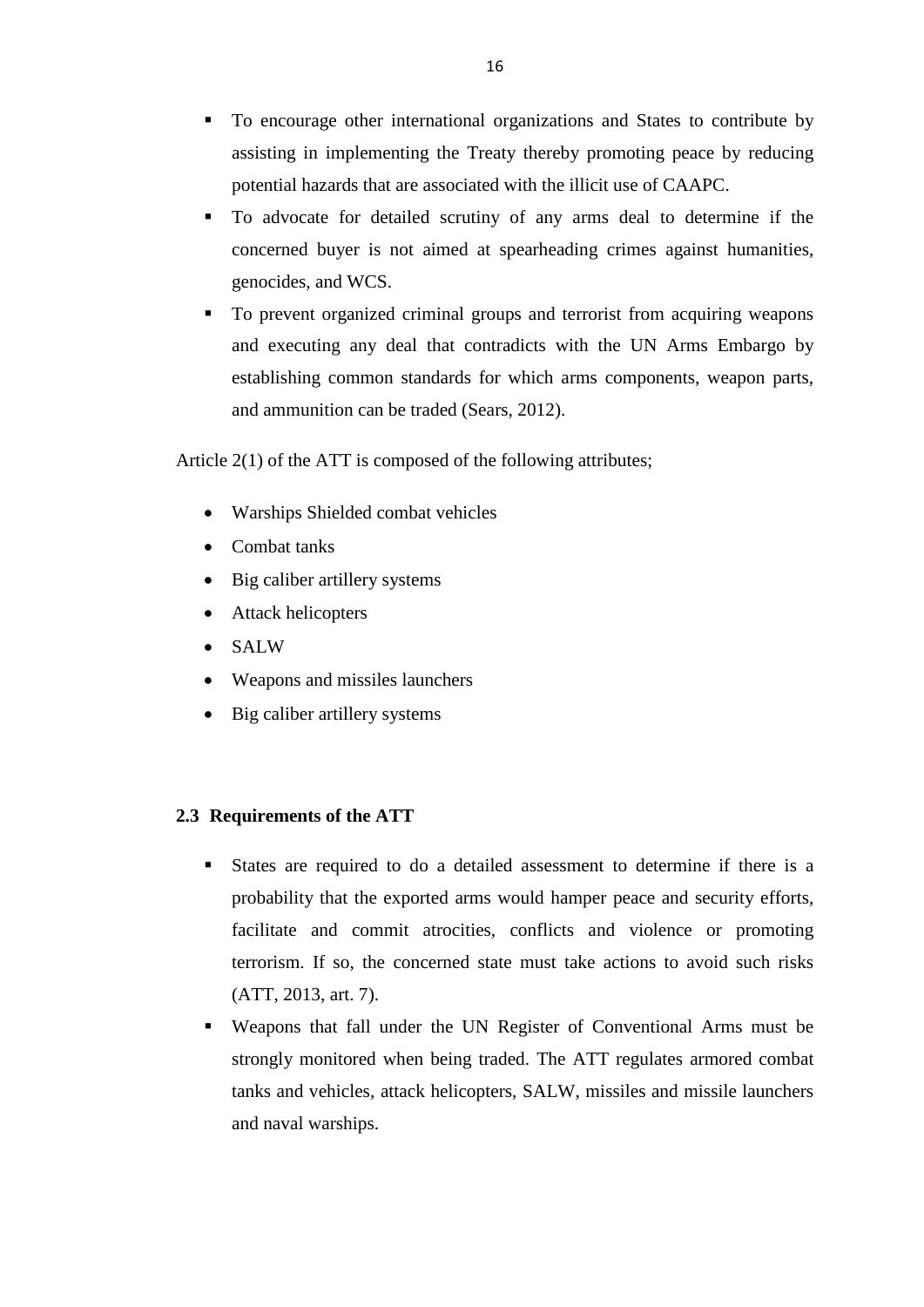- It is further required that effective ammunition fired or delivered control system be established to regulate the export of ammunition.
- States are obliged to implement measures to control brokerage of CAAPC stipulated under Article 2(1).
- States are also required to implement measures that curb the abuse of CAAPC stipulated under Article 2(1).
- States are also mandated to present authorized import and export details of CAAPC stipulated under Article 2(1) but may not disclose classified national security information.

The above explanations can be summed into 18 Articles, and these Articles are the ones that make up the ATT. These 18 Articles are;

- Article 1: Object and purpose
- Article 2: Scope
- Article 3: Ammunition/ Munitions
- Article 4: Parts and Components
- Article 5: General Implementation
- Article 6: Prohibitions
- Article 7: Export and Export Assessment
- Article 8: Import
- Article 9: Transit or trans-shipment
- Article 10: Brokering
- Article 11: Diversion
- Article 12: Record Keeping
- Article 13: Reporting
- Article 14: Enforcement
- Article 15: International Cooperation
- Article 16: International Assistance
- Article 17: Conference of State Parties
- Article 18: Secretariat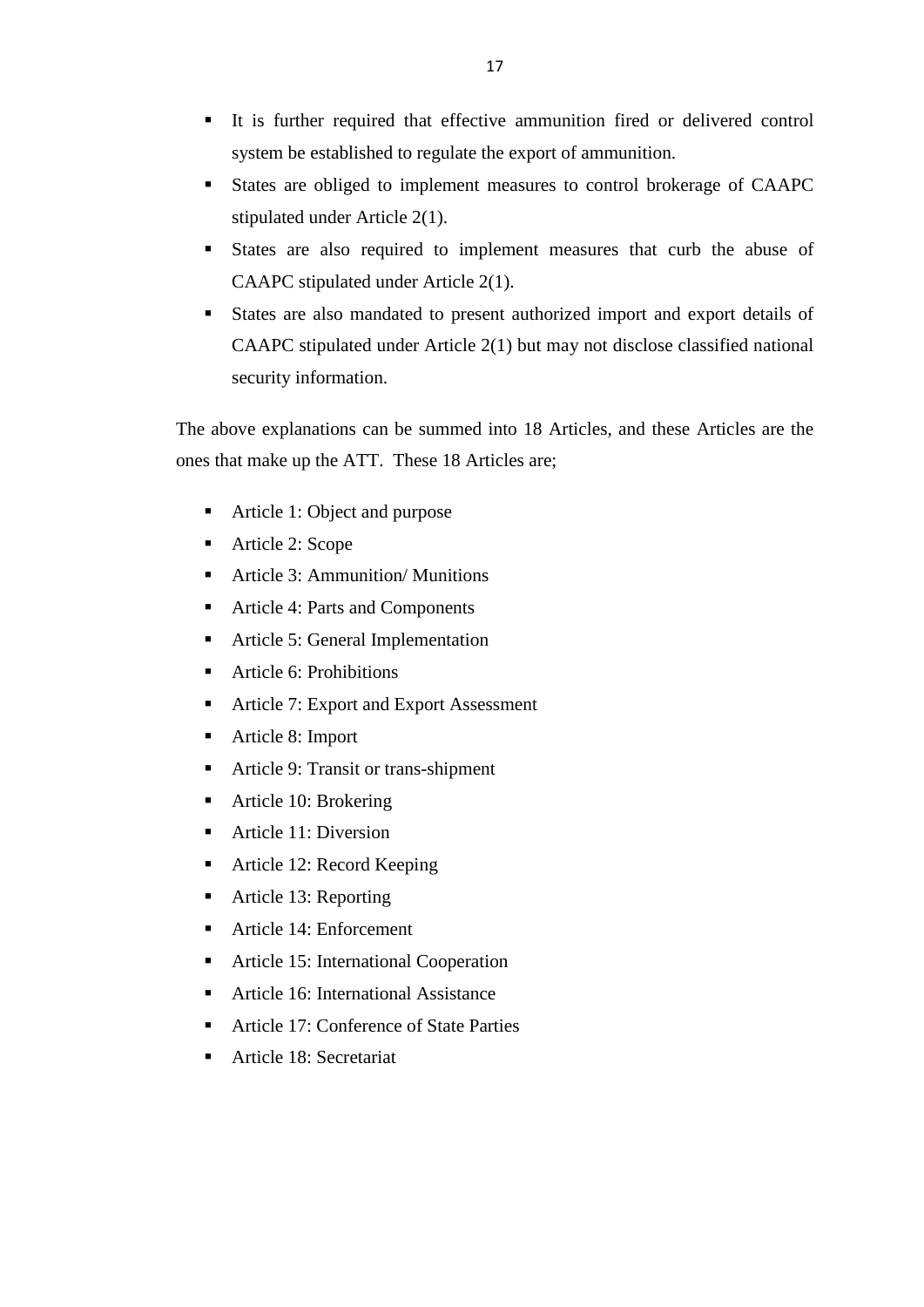#### <span id="page-28-0"></span>**2.4 Limitations of the ATT**

Despite the establishment of guidelines for international arms trade and the SIPRI Arms Transfer Database that documents all legal arms trade since the period 1950, the ATT has been surrounded with numerous shortfalls. Foremost, it is not everyone who supports the treaty, China, Russia and the US are contended to have opposed the implementation of the March 2013 ATT. This was assumed that these nations and Germany significantly influence arms trade by accounting for at least 70% of the global share of arms exports (Annesteus, 2012). Thus, for the effectiveness of the ATT requires full cooperation and commitment of these major arms exporters.

It does not regulate domestic arms policies. As a result, more cases of illegal arms deal are emanating from domestic economies. This has been heightened by domestic trade in SALW. Small and light arms are strongly believed to be the prime cause of terrorist networks and a catalyst that promotes conflicts (Hartung, 2008). It has been estimated that 60-90% of direct conflict deaths conflicts is as a result of small and light arms. The reason suggests that small and light arms are heavily traded illicitly. That is because they are cheaper to acquire and easy to hide. That has however declined as more measures were put in place to reinforce the effectiveness of the ATT. This was followed by strong lobbying by Non-Governmental Organizations and in 2001, the UN established the Small Arms Law that curbs illicit trafficking in SALW. It can, however, be noted that the achievements of the SALW are minimum, and most are not notable or evident. This is evidenced by an increase in gun related deaths and incidents in the US and other Nations such as South Africa, Nigeria, etc. (Stohl, 2008). further contends that it is difficult to curb illicit arms trade especially when military expenditure is being kept high to fight against terrorist groups especially in Afghanistan, Syria and Iraq. The level of terrorism can be said to have skyrocketed especially when major actors in the fight against terrorism have engaged in the fight against terrorism.

The effectiveness of the ATT can also be determined by the prominence of black markets that deal in illicit arms (Mandel, 2011). Established that more than US\$5 billion worth of armaments is traded on the black market, thus, the level at which black markets for arms become prominent is an indication of the effectiveness of the ATT. The higher the black market prominence rate, the less effective the ATT will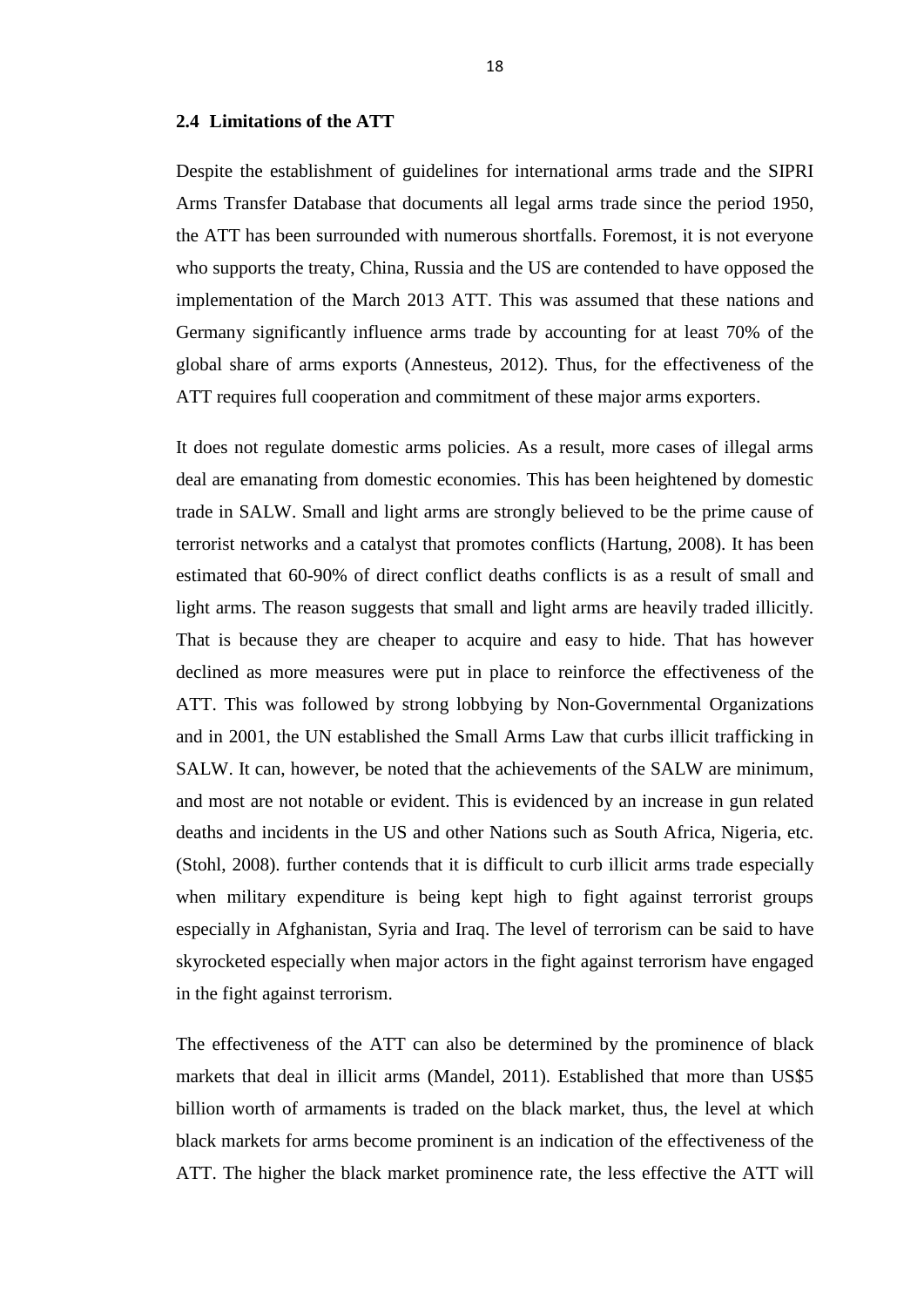be. Further suggestions revealed that weapons that find their way to the black market are produced legally, and this further reveals loopholes in control arms trade. Human ignorance and irresponsibility are one of the main causes of black market trade of arms, and the government has no way to track such arms (Stohl & Grillot, 2009). It is alleged that 2.2% of weapons sold in the US ultimately end up in Mexico. Major perpetrators have been blamed for being government officials who take advantages in arms control loopholes in order to profit themselves.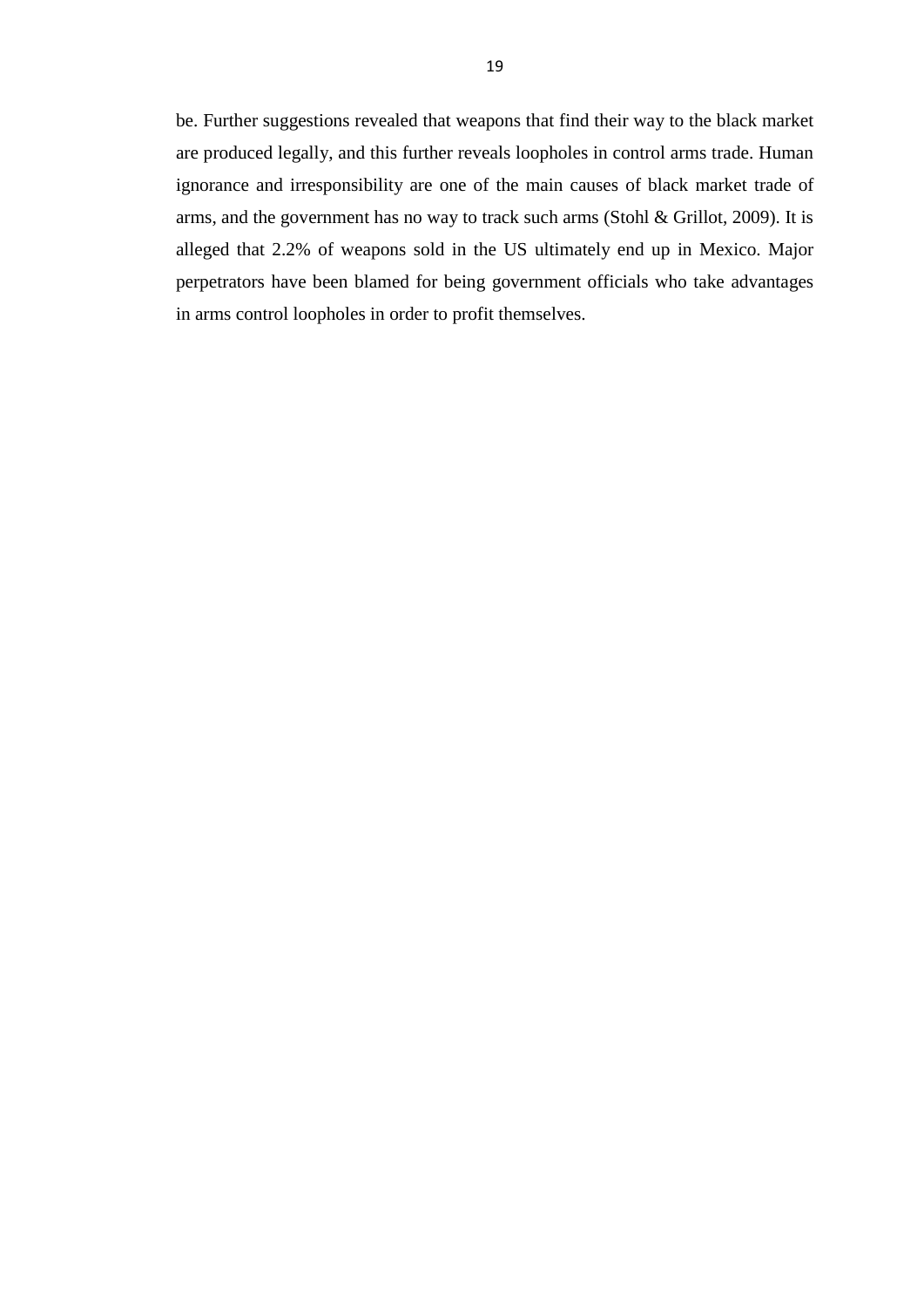# <span id="page-30-0"></span>**CHAPTER THREE: PROHIBITIONS OF CONVENTIONAL ARMS, AMMUNITIONS, PARTS, AND COMPONENTS TRANSFER**

# <span id="page-30-1"></span>**3.1 Violation of Measures Adopted by the UNSC acting under Chapter VII of the UN Charter**

Article 6 (1) of the ATT prohibits all transfers that would infringe with the capacity of a State to fulfill its responsibilities and it is articulated in the UN Charter, Chapter VII implemented by the UNSC.

Under Chapter VII the SC's Resolutions are of paramount importance to the UN in maintaining universal security and peace (Murphy, 1996), certainly in the domain of universal security and peace, the SC has been endowed with 'primary duty (Article 24(1) of the UN Charter) in particular arms embargoes (AE). Each member of the UN is obliged to carry out and accept the SC's decisions (Article 25) (Bowett, 1994). According to the UN Charter, Article 41, Section VII, bestows the SC with the mandate to determine when it is necessary to employ armed force and which appropriate action to take so as to promote the effectiveness of its resolutions, and may advocate UN Members to implement the proposed measures appropriately. These may partially or totally halt economic relations, and an AE is accordingly puts economic relations to a partial or full suspension especially when the transfer is hugely weaponed related (Geneva Academy of International Humanitarian Law and Human Rights Law, 2013; Lamb, 2007; UN, n.d.). The SC Arms embargoes were utilized twice in the Cold War era, to be specific against South Africa in 1977 and the now Zimbabwe (formerly Rhodesia) in 1966, but their use accelerated after 1990 (SIPRI, n.d.).

The SC resolution 661 sanctioned and imposed open-ended arms embargos against Iraq in August 1990 for the continued invasion of Kuwait and encompassed the whole of Iraq. The Arms embargo took shape against Iraq until 2003. The Arms embargo was however ratified to encompass resolutions in 2003 and 2004 so as to allow acquisition of arms by the Iraqi government (SIPRI, 2012).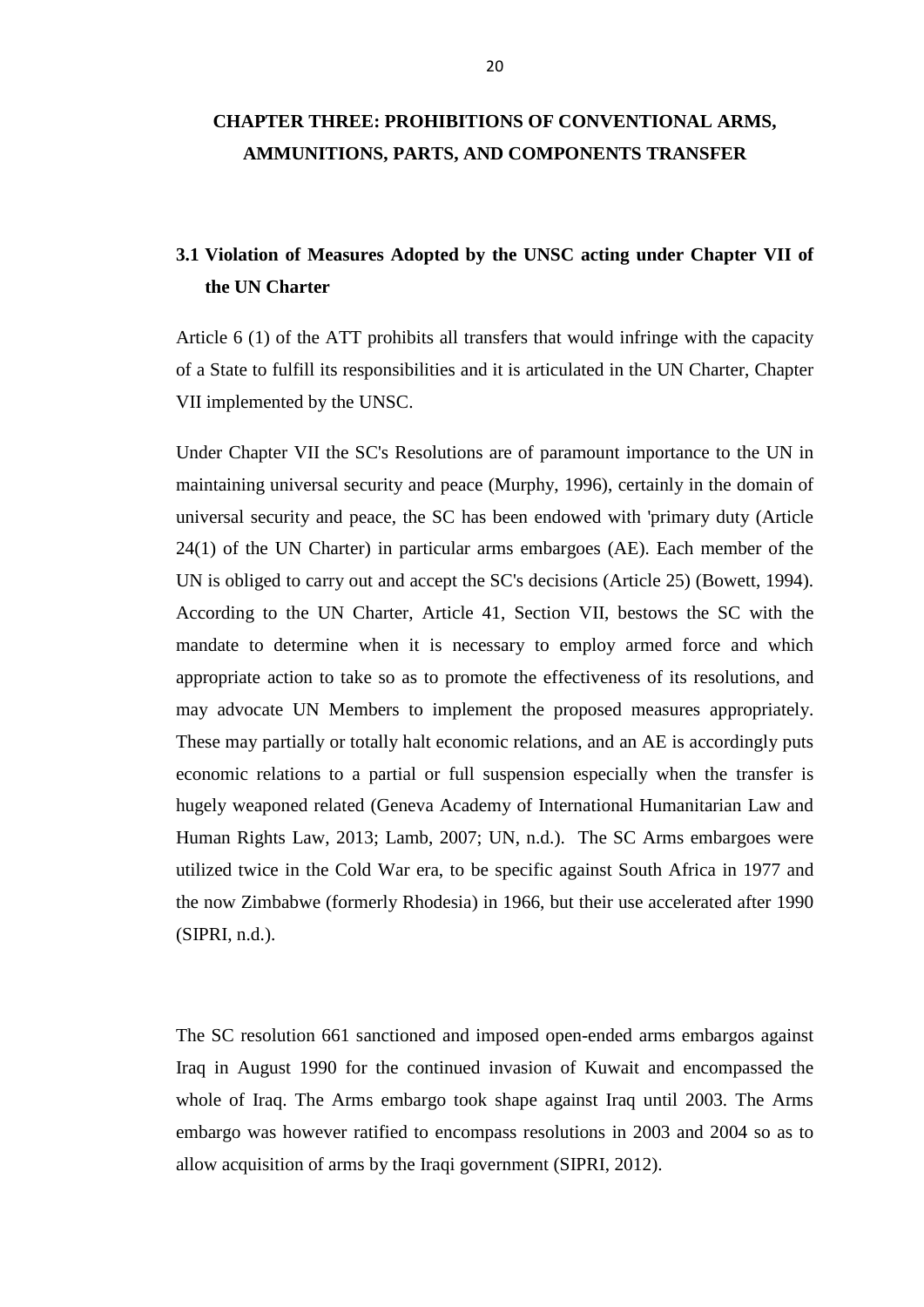More recently, in reaction to the continuous war and the deteriorating of the humanitarian situation in Yemen SC Resolution 2216 in April 2015 established a full AE on weaponry supplies to some armed groups, in particular, those headed by Ali Saleh, Abdullah Al-Hakim, and Abd Al-Khaliq Al-Huthi (SIPRI, 2015). Adopted in accordance with the Chapter VII of the UN Charter, thus, it is restricted to the parameters of the ATT's prohibitions.

The AE is the most frequent tool to contain conflicts within or between states, and it may also have economic effects, by raising the price of military hardware and squeezing budgetary resources. But the major goal of an arms embargo is to reinforce peace efforts, limiting the financing of weapons by the combatants and preventing conflict or, at least, reducing the level of violence by denying protagonists the means to carry it out. The AE may also be intended to prevent arms from falling into the illegal hands, disrupting terrorist operations (Gov.uk, 2012).

It is strongly asserted that AEs are more preferable and smarter as compared to economic bans since they have a direct impact on combatants and help ease negative humanitarian consequences, thereby alleviating the escalation of military activities and conflicts. Until 2014, there were ten SC embargoes, which included a prohibition of goods, military equipment, transferring arms, ammunition, and relevant services to targeted individuals, States, or armed groups (Kellman, 2014).

In theory, timely implementation and vigorous enforcement of an arms embargo might achieve its goals. But the obstacles to effective AE are numerous, and the strategic fact compounds the logistical challenges that nominally even-handed AE may lead to highly inequitable results on the ground. This, in turn, can undermine support for the embargo as happened in the former Yugoslavia where the UN arms embargo effectively favored local Serb forces, who had access to indigenous arms production that was denied to the Bosnians. Declaring an arms embargo is often an easy and obvious action to take when violent conflict breaks out. Equally often, however, the political will does not exist to apply the diplomatic and material resources necessary to make it effective (Elliott, 2005).

Imposition of AE is always subjected to intense contention. AE have been critiqued on the bases of being fruitless and inherent compliance limitations which are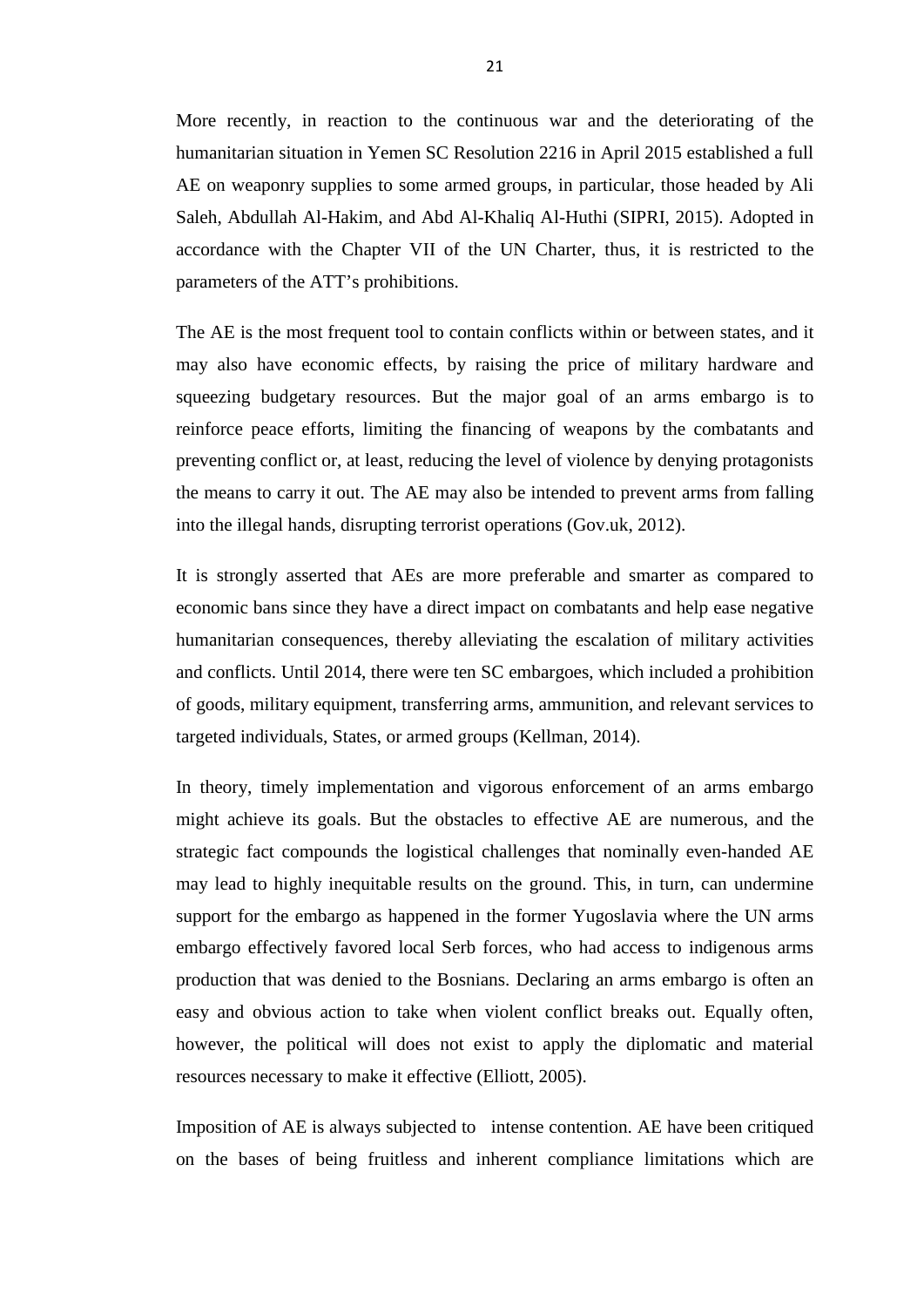assumed to be of small percentage. Experts are confirming that AE, especially because of their poor monitoring, lack of capacity to enforce them and they tend to heighten trafficking. In addition, traffickers' can take advantage of the imposition of an AE and maximize their gains by building profitable markets for illegal arms sales. Moreover, instead of hurting the targeted individuals, AEs can actually result in the enrichment of offenders (Kellman, 2014; Cortright, Lopez & Gerber, 2002).

The SC has taken a number of measures to make implementation of its embargoes effective. Along with other measures, it has repeatedly established committees or panels of inquiries of accusations of breaches by entities, individuals or states. For instance, according to Resolution S/RES/1013 (1995), it has founded an International Commission of Inquiry in the Rwanda case; also, resolution S/RES/1237 (1999) has founded a Panel of Experts in the case of the National Union for the Total Independence of Angola (UNITA). The panel exposed violator states and individuals in 2000. It declared that such 'violations were willful acts of states and individuals' (Yihdego, 2007).

Thus, the impact and durability of AE depend on the commitment of all states to enforcing AE, and a unified attitude to this. AE often have a limited impact on reducing the transfer of weapons to those countries targeted by the embargo (Lamb, 2007). While a numerous SALW is available on the market, the AE can fail to reduce the number of sellers available on the global market. Illicit arms trafficking can be substantially prevalent before the arms embargo is imposed, rendering it more difficult to eliminate dominant clandestine trading patterns. AE can be rendered ineffective especially when traffickers resort to air transport which is tremendously difficult to identify and disrupt (Wallensteen, Staibano & Eriksson, 2003; Torbey, 2007).

At the minimum, four negative features of SC AE are remarkable. The first significant problem is that individuals, corporations, and states, often violate arms bans by the SC on the ground, as the last report of the Sanctions Committee of the SC on UNITA indicated (Fowler, 2000). The second greatest problem is that dominant economic power houses are reluctant to adopt and force into practice efficient arms monitoring and enforcement systems of the international scale. It stems from endeavors to curb arms exports via their producers that are made by the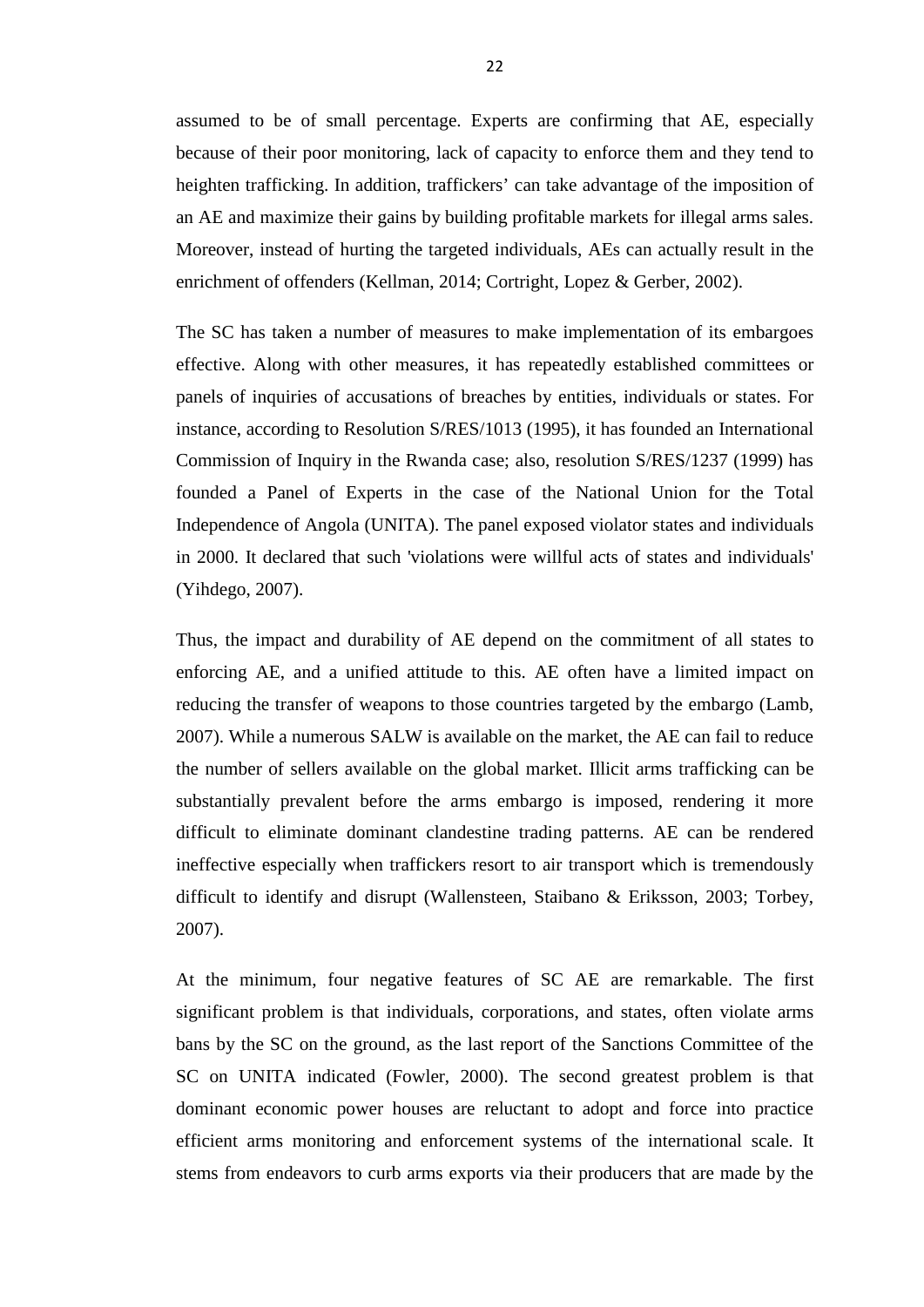same countries (Cortright, Lopez & Gerber, 2002). The third problem is that these resolutions are reckless of the legal, institutional and political weaknesses of targets, and/or supplier states, For example, 'not every member states have an existing law or the capability to enforce enactment' in agreement with their obligations under SC AE. Finally, the operations of the sanctions committees have been criticized for a range of problems, such as lack of transparency, for instance, the Monitoring Group on Somalia, formed by Resolution 1519 in 2003, recommended that the list of those who carry on to violate the AE should stay confidential (Yihdego, 2007).

The proliferation of weapons in conflict areas is aggravated by the lack of clear cuts of international level surrounding standards upon which arms can be transferred. This can lead to the exploitation of these shortfalls by brokers and arms suppliers to irresponsibly and illegally transfer weapons to insurgents, criminals and unscrupulous governments (Arms Control Association, 2016). All States are liable for enforcing compliance in their courts according to their export control restrictions (UNSC Resolution S/RES/1196, 1998, para. 2; Parker & Green, 2012). Prior to the ATT, an effective implementation of a clear legal international demand by States was absent and little was done to punish perpetrators who violate export control restrictions. The Sanctions Committee established by The UN SC to monitor and confirm that AE are not violated, but it has no precise mechanism to stop banned arms transfers (Holtom & Bromley, 2010).

The fact that the UN AE is not working properly, does not justify the use of the ATT as a platform upon which new embargoes can be established (Geneva Academy of International Humanitarian Law and Human Rights Law, 2013). The effectiveness of the UN system depends on the underpinning of national and international Laws, and the ATT plays a big role in guaranteeing the fulfillment of this mandate (Stohl, da Silva, Suchan & Duncan, 2009).

UN Member states have a liability to oblige to, or conform to the requirements, or obligations of the SC embargo. Article 6 (1) of the ATT does not formulate alterations of member states' responsibility, but the UN SC restates prevailing obligations mentioned under the UN Charter in Chapter VII (Brandes, 2013).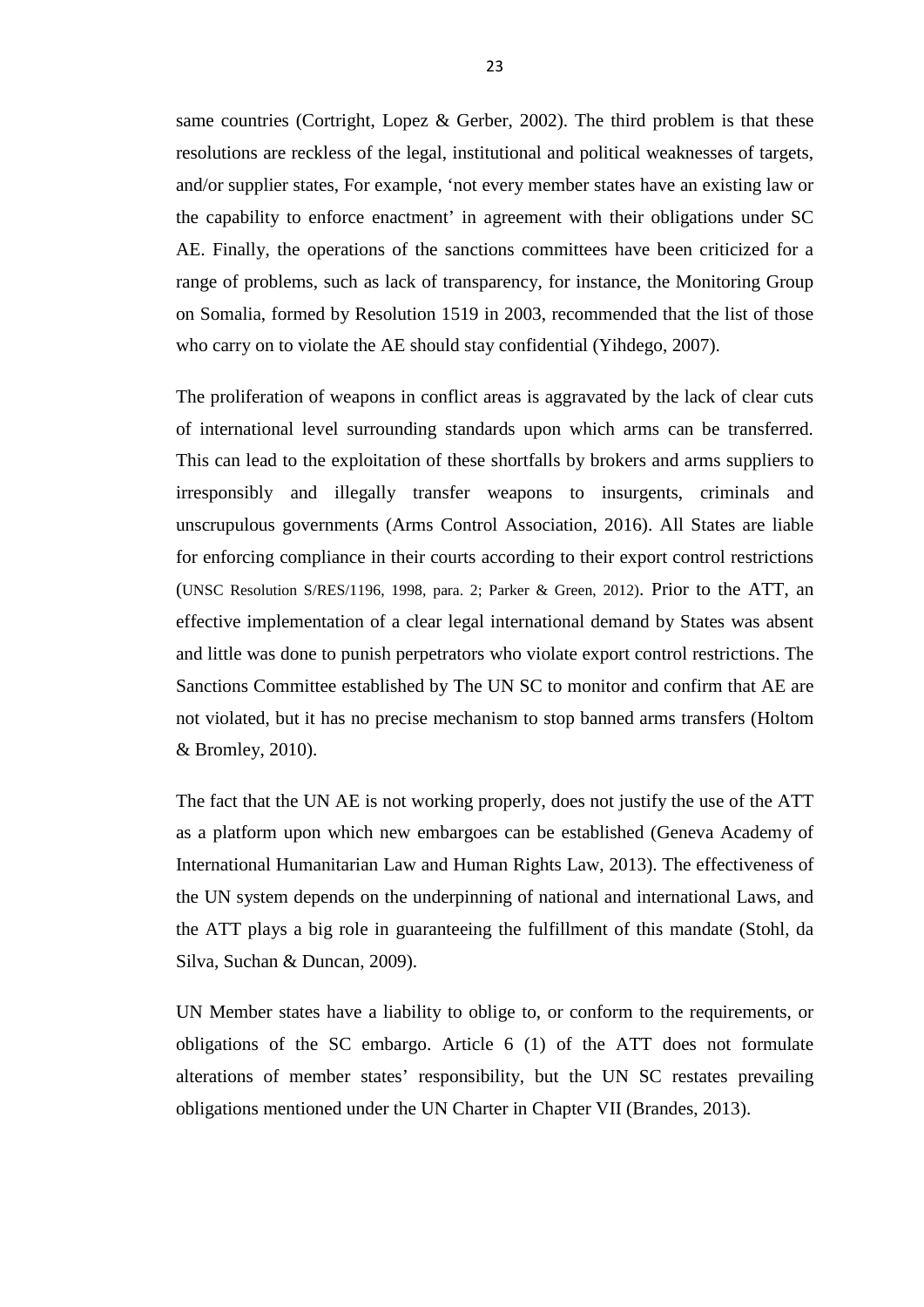The main thrust behind the SC embargo is to justify the necessity of an arms embargo, clarify conditions under which arms transferred from a State's jurisdiction are deemed appropriate and is a base upon which the supplying State can be held accountable. Infringements of the SC AE are therefore the ATT links State responsibility to the expansion of legal implications of the SC AE, heightening the probability of States being liable for complicity in illegal arms transfer. The ATT, the SC's AE allows State members to impose penalties to the supplying if CAAPC an illicit arms transfer was done from its jurisdiction to a targeted State on the condition of the availability of concrete evidence of an illicit transfer. As a result it might not enjoy certain political favors. Proceedings of the ATT can force a supplier State to consider that efforts to unscrupulously transfer arms by any means can cause it to be held accountable to an international offense of transferring prohibited arms transfers (Kellman, 2014).

#### <span id="page-34-0"></span>**3.2 Violation of Relevant International Obligations**

The second paragraph of Article 6 (ATT, 2013) prohibits a State Party from authorizing a transfer that would violate its ability to comply with international obligations which govern it as a member party, notably, those relating to illicit trafficking or transfer in CAAPC.

That the obligations must be relevant seems rather a familiar requirement. VCLT Article 31(3) allows using 'the necessary international law statutes that pertain to relations between the parties' in the interpretation of treaties. Here, as well, the relevance of an international obligation depends on its connection to the subject matter; it must pertain to the situation surrounding an arms transfer. And as is the case with treaty interpretation, the condition is rather vague. All sorts of obligations can be related to the acceptability of an arms transfer, which, of course, greatly increases the potential of the provision.

The first limitation to this is that the obligations cannot stem from CIL since they must be included in the international agreements to which the transfer-authorizing State forms part (ATT, 2013, art.  $6(2)$ ). It has been noted that, 'prohibitions under CIL continue to apply independently of the ATT (Geneva Academy of International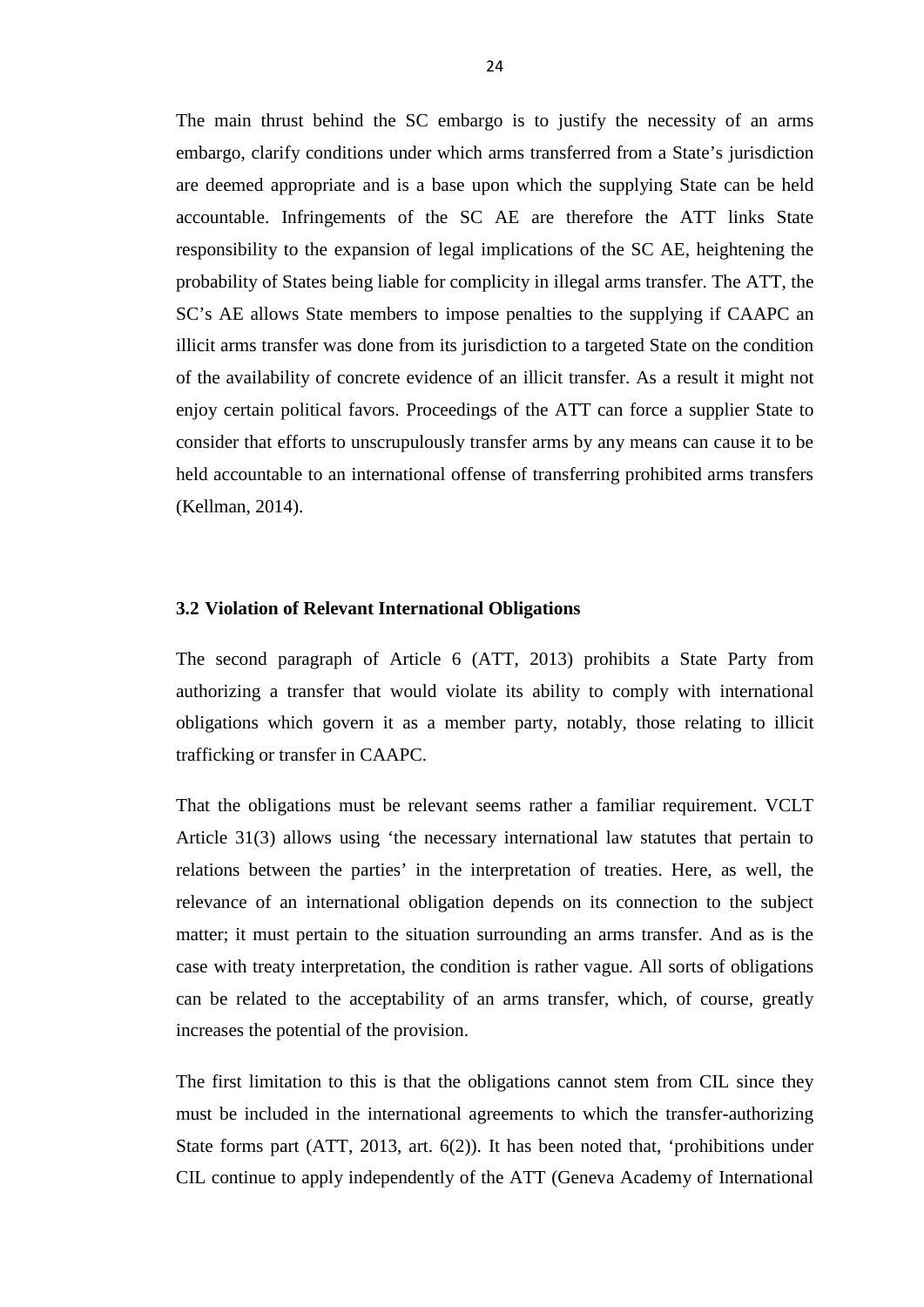Humanitarian Law and Human Rights Law, 2013). Despite this exclusion, the prohibition under Article 6(2) seems quite broad: there must be quite a few instruments whose provisions an arms transfer could breach.

Obviously, the term 'international agreement' covers all treaties as defined under the VCLT Article 2(1)(a): "an international agreement concluded between States in written form and governed by international law, whether addressed by a single instrument or by at least two related instruments and whatever its particular designation." And Article 102 of the UN Charter requires Member States to submit 'every international treaty and agreement' to registration.

The fact that non-binding instruments cannot be regarded as international agreements with parties is perhaps regrettable, as Article 6(2) points to instruments that relate 'to illicit trafficking and or transfer in CAAPC, a reference to the preexisting constraints on the arms trade which are currently mostly political by nature (UN General Assembly, 2005). For example, pursuant to the UN Program of Action, States have a politically binding but certainly transfer relevant obligation 'to subject export authorization applications under detailed scrutiny in line with the stipulated national procedures and regulations' as well as make significant strides that mirror national practices and laws to notify the original exporting State before retransferring weapons. These obligations are of political nature and cannot constitute a prohibition in accordance with Article 6(2).

The status of obligations stemming from binding instruments is solid, though. Under the 2001 Firearms Protocol, States must, *inter alia*, criminalize illicit trafficking in firearms, ammunition components and their parts (art.  $5(1)(b)$ ). Pursuant to Article 3(e), asserts that illicit trafficking emanates from an unauthorized trafficking and when the concerned firearms are not demarcated as for Article 8 of the before mentioned Protocol.

From these two, the former cannot constitute a prohibition under the ATT, since States can always deem their own trafficking activities legal by authorizing them (Brandes, 2013). The marking of firearms; however, is an obligation which cannot be circumvented in a similar manner. Thus, transferring unmarked firearms is a violation which could breach the prohibition under Article 6(2) of the ATT.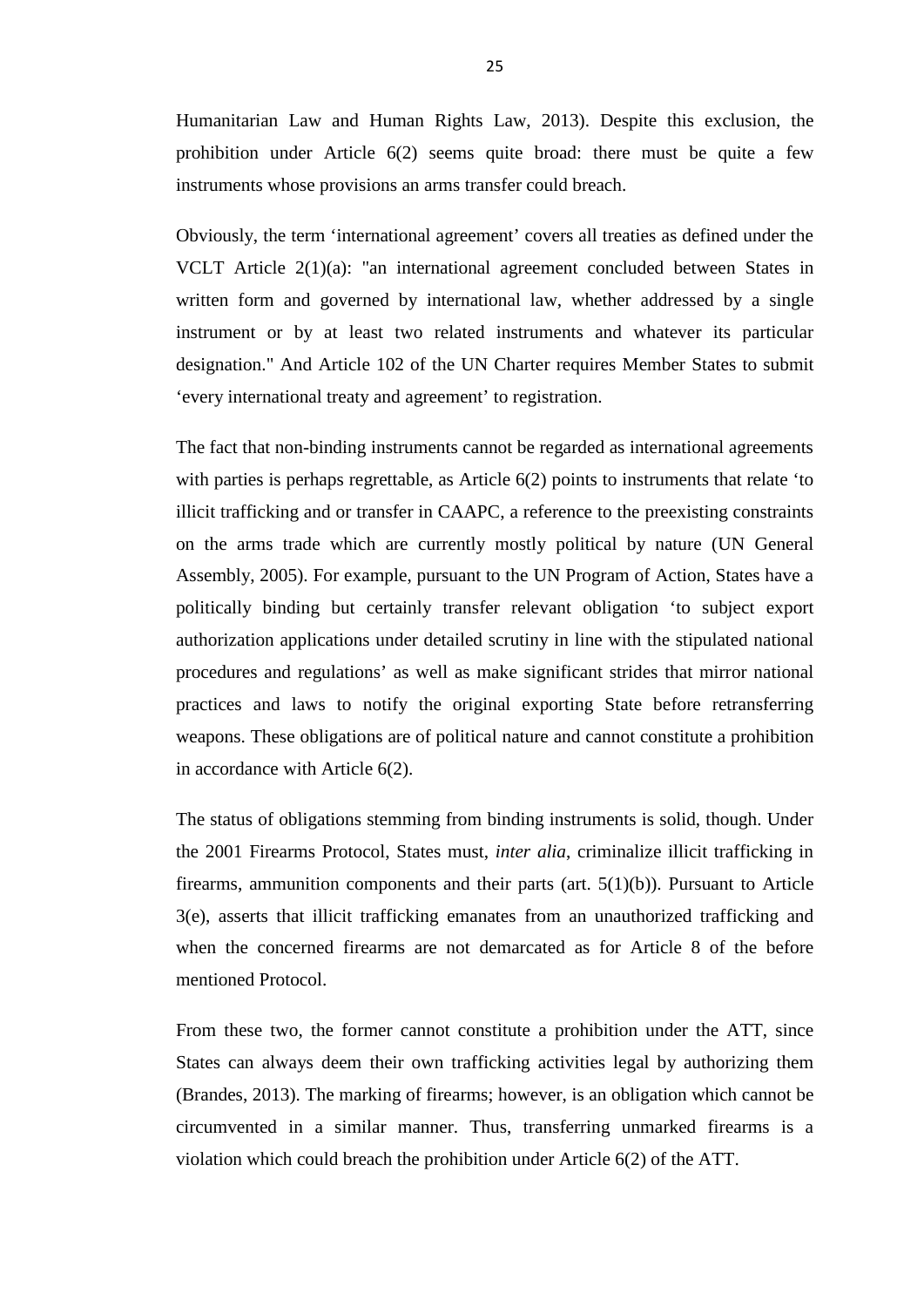Besides the described arms trade agreements, IHL and disarmament treaties are also related to the issue (Geneva Academy of International Humanitarian Law and Human Rights Law, 2013). In terms of conventional weapons, they include at least the CCW with its various protocols which, e.g., some mines, booby-traps; ban non-detectable fragments and other devices, incendiary weapons and blinding laser weapons. The CCM and the Ottawa Treaty, which ban cluster munitions and anti-personnel mines, respectively, also fall into the category. When considering the obligations arising from these instruments, it must be kept in mind which arms the ATT applies to; if the arms fall outside the scope, for example, land mines do, the prohibition under Article 6(2) does not apply.

Obligations set forth in the mentioned arms-related conventions are certainly not the only relevant ones that arms transfers may violate. After all, Article 6(2) forbids States from breaching any agreements that they are parties to, which means it could be read as prohibiting the infringement of human rights treaties, for example. As stated by the Academy Briefing, this would seem to be consistent with the 5th and 6th preamble principles, which ensure the safeguarding of human rights, and also affirm the responsibility of all States to effectively regulate the arms trade in conformity with their international commitments. As one author has remarked arms trade potentially affects quite a few human rights protected by international treaties, including the right to live and liberty of torture including rights to freedom and right to security of a person, etc. But, as has also been pointed out, no human rights treaty explicitly prohibits transferring CAAPC (Bellal, 2014).

Regardless of the broadness of the prohibition, its actual worth is perhaps as dubitable as the first prohibition. After all, it simply reflects existing international law, hardly going beyond the already well-established principle of *Pacta Sunt Servanda* as stated under VCLT Article 26: 'binding upon the parties to a convention are compelled to comply and abide to the stipulated requirements of the concerned treaty and demonstrate utmost faith in terms of compliance.' Article 6(2) does not really create a new prohibition on arms transfers; regardless of the provision at hand, States are obligated not to violate the international conventions to which they are members, whatever the means of violation happen to be. There is nothing new here,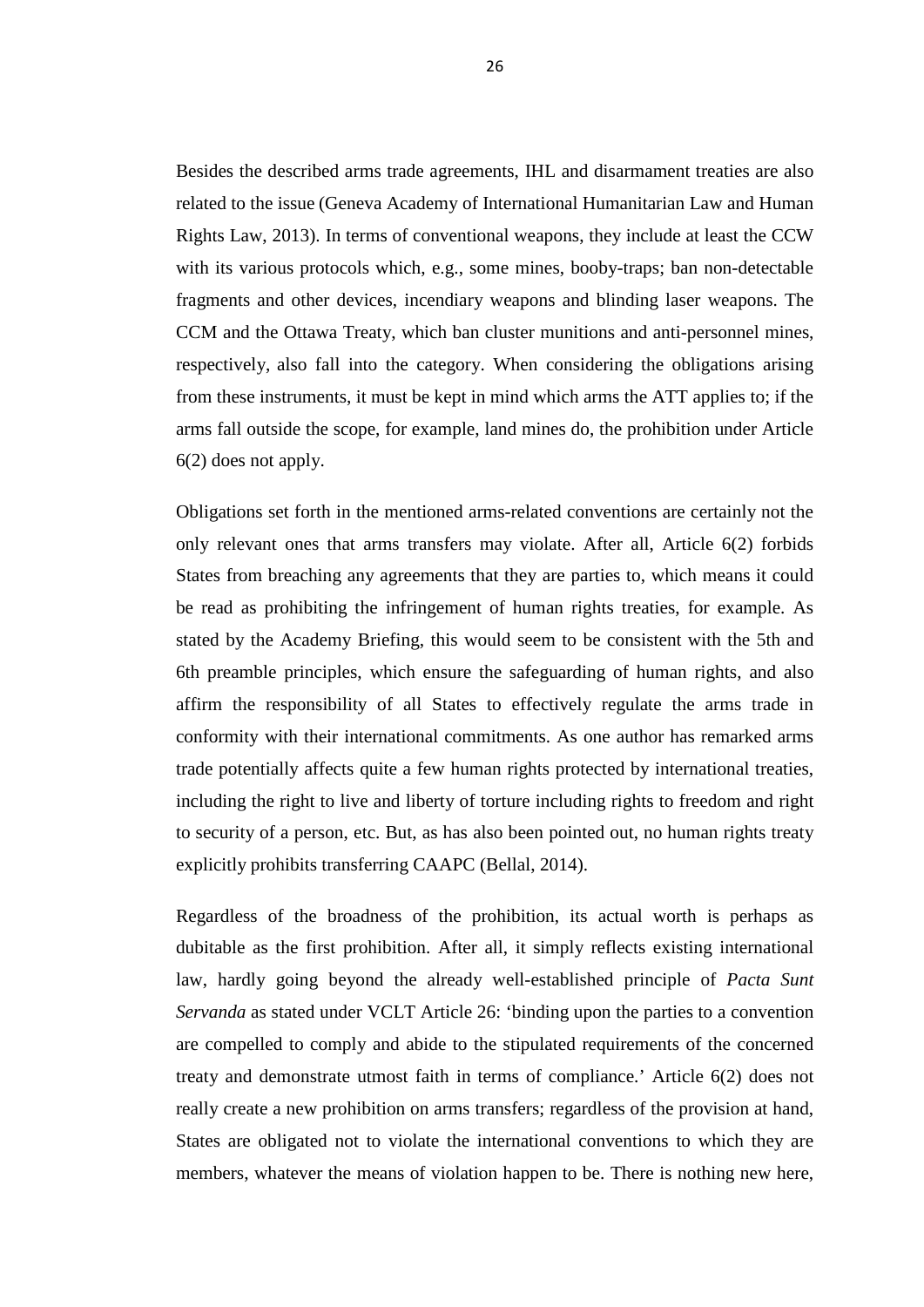except a crucial and useful confirmation of an existing rule which could strengthen the obedience of all international law in the sphere of the global trade in arms (Brandes, 2013).

### <span id="page-37-0"></span>**3.3 The prohibitions against Arms Transfers for Committing Grave International Crimes**

One of the most significant provisions in the ATT is Article 6(3), which prohibits a State from authorizing a transfer of arms 'if it is to its full attention that it has authorized the acquisition of items or arms that would be utilized in perpetrating genocide, CAH, grave breaches of the GC, attacks launched against protected civilians COs as such, or other WCS as stipulated by international agreements under which it is a member.' This prohibition has been called one of the cornerstones of the Treaty (Liebman, 2013), which is not altogether surprising. Compared to the first two prohibitions, it introduces novel elements to public international law.

There are three categories of WCS named in paragraph 3. The unique wording seems to be the phrase 'attacks directed against COs or civilians protected as such' that has no equivalent in international humanitarian law (Additional Protocol I, 1977, art. 51(2)). The wording 'protected as such' may imply an emphasis to distinguish COs and civilians. This provision excludes civilians participating in direct hostilities from protection. The last category of WCS the provision is referring to can be found in international agreements like the AP I and the Rome Statute of the ICC (Sutek, 2014).

This time, the standard is that a State Party must to its full knowledge at that time before authorizing the transfer of arms that they are to be transferred would be put to illegal use that includes several crimes listed in the provision for the transfer to be prohibited. In other words, a State must know of the existence of a causal link between an arms transfer and a forthcoming crime. The definition of the word 'knowledge' is outside the scope of the ATT and thus reference can be made from the one embodied in Article 30 paragraph (3) of the Rome Statute of the ICC, which defines it as the "awareness that a circumstance exists or a consequence will occur in the ordinary course of events." (Brandes, 2013, p. 412).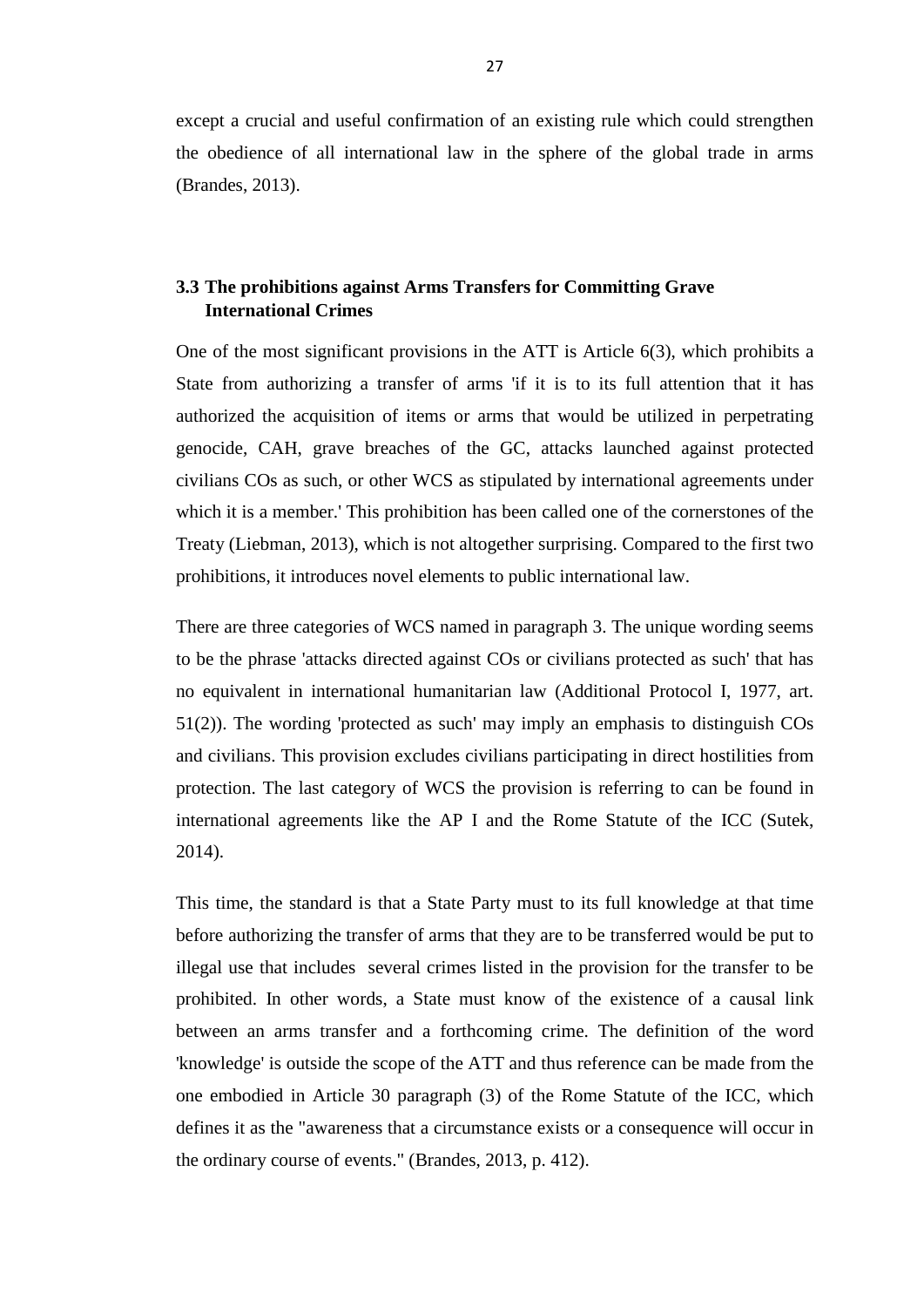The wording 'time of authorization' is somewhat problematic. It was pointed out by South Africa during the negotiations of the Treaty that 'time of transfer' would be more fitting, 'as the situation can change in the meantime (Prizeman, 2013). This criticism is valid, especially if there is a lot of time between the authorization and the transfer. Gaps can be caused in different States for different reasons; in some States, they can be caused by overly careful consideration, whereas in others by arbitrary bureaucracy. Although the choice of wording is possibly a poor one, it leaves the reader no doubt: it can only refer to the moment when the decision to grant or deny authorization to the arms transfer is made

Grave crimes mentioned in Article 6.3 of the ATT constitute significant violation of the Rome Statute and the offender is liable to prosecution by the ICC. The nature and magnitude of these crimes is considered to outweigh all others in terms of both severity of consequences, heinousness, and scope (Kellman, 2014), and these are crimes that significantly shape the composition and structure of the CAAPC. Despite the nature and extent of these crimes, suppliers of arms and the perpetrators of inhumane transgressions have not been liable to culpability charges. The absent of substantial joint criminal enterprise evidence meant that justice could not be leveled against arms suppliers and the perpetrators of heinous crimes. Certainly, the extent to which suppliers of conventional weapons were prosecuted for aiding international crimes is insignificant ever since the prosecution of Nazi industrialists at Nuremberg (Danner, 2006).

Unlike the July 2012 draft treaty, a specific reference to serious breaches of Common Article 3 to the four GC is missing despite huge efforts of Switzerland to include this wording into paragraph 3. On 2 April 2013, the day when ATT was adopted, Switzerland made an interpretative declaration stating that 'other WCS as specified by international conventions to which it is a party' converse and extreme breaches of Common Article 3 to the GC. Ireland expressed its consent with this statement (Doermann & Arimatsu, 2013). Although it is expected that other countries will express a similar position with regards to this wording, the provision would have gained more authority by explicit reference to Common Article 3. The limitation of WCS categories perhaps originated in the intention of certain states to refer predominantly to universally ratified GC (ICRC, 2013).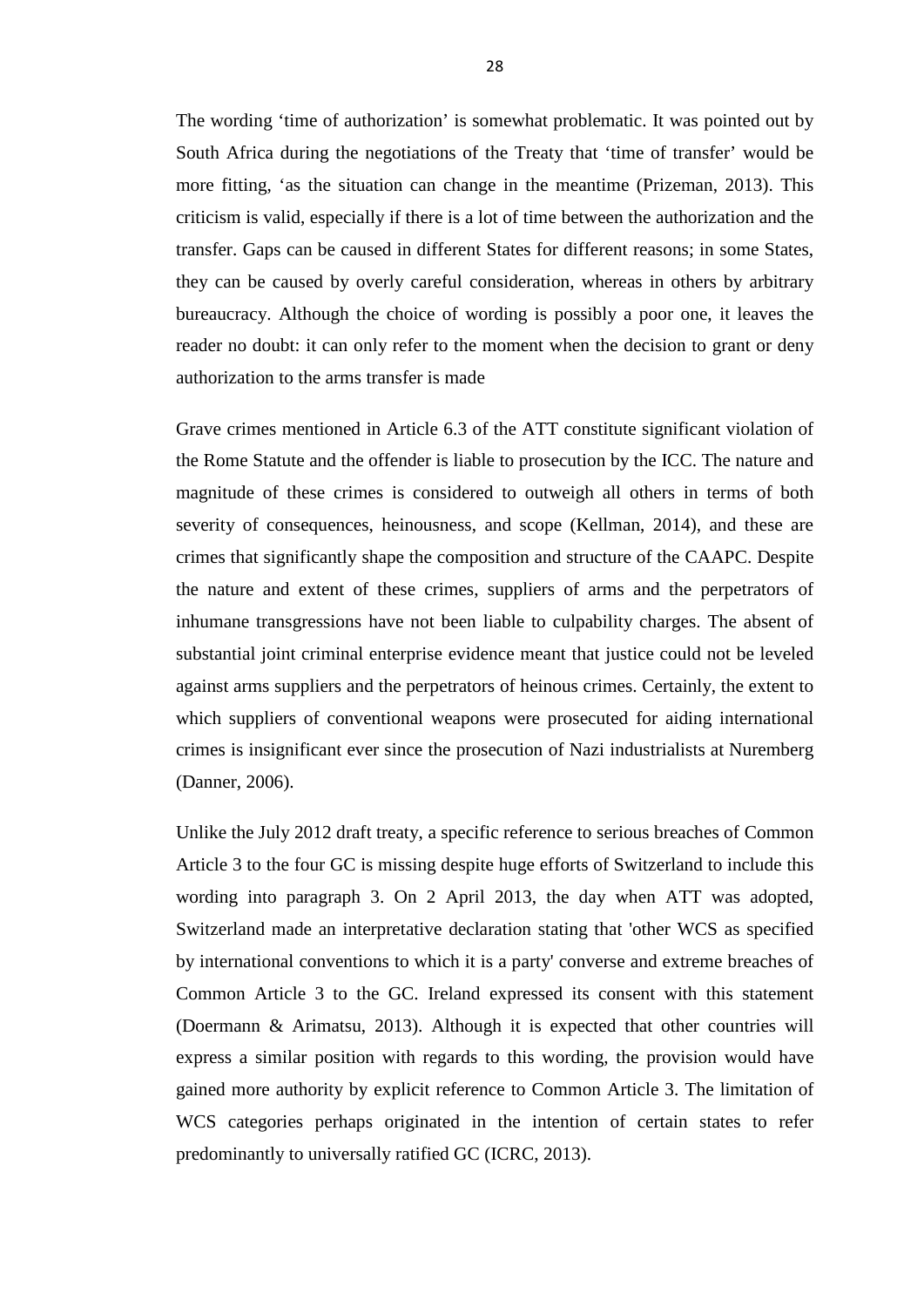On the other hand, more appropriate wording referring to things that would be used in the perpetration of listed atrocities is now included in paragraph 3 as opposed to 26 July 2012 draft text that contained the reference to the transfer of CAAPC with purposeful intentions of aiding the commission of genocide, CAH or WCS. There was a fear that the previous wording was referring to the intention of a state party to assist in the commission of those crimes. As Mexico correctly stated, no state would frame a transfer in those terms (Geneva Academy of International Humanitarian Law and Human Rights Law, 2012).

Article 6.3 prohibitions of the ATT are of paramount importance, in that, they now hold the supplying State accountable for grave international crimes. It is a significant reinforcement to the law of State responsibility as it entails that authorizing illicit arms is now regarded as breaching international law, and suppliers of every arm now stand liable for violating the ATT if evidence of grave international crimes is leveled against.

However, accountability for these misdeeds requires awareness before and during the authorization process. Knowledge bestows value especially in legal standards and is better off compared to strict liability which is not manifested in international arms restraint agreements. In the area of public international law, the knowledge criterion is entreated most in conjunction with the imputability of efforts by junior officials to the State: The decision to educationally invest in officials can be a challenge and most States are reluctant to assume responsibility of investing in officials' knowledge. This challenge is usually encountered during situations where the State has poorly strived to restrain wrongful deeds because it supposedly was not knowledgeable of the wrongful conduct; had it been aware, it would be at least arguable that it was accountable for undertaking suitable action (Wuerth, 2012).

The knowledge measure in ATT Article 6.3, in light of the treaty's asserted intention to control unauthorized international arms deals, it entails that if an approved official should have been knowledgeable of the consequences that conveyed arms will be utilized to perpetrate grave international offenses. It is an international offense to approve those transfers and accountability must is obligatory. Notably, knowledge may synonymously be defined inter alia: (1) information is openly accessible, incorporating articles by the United Nations, the media, important publicists and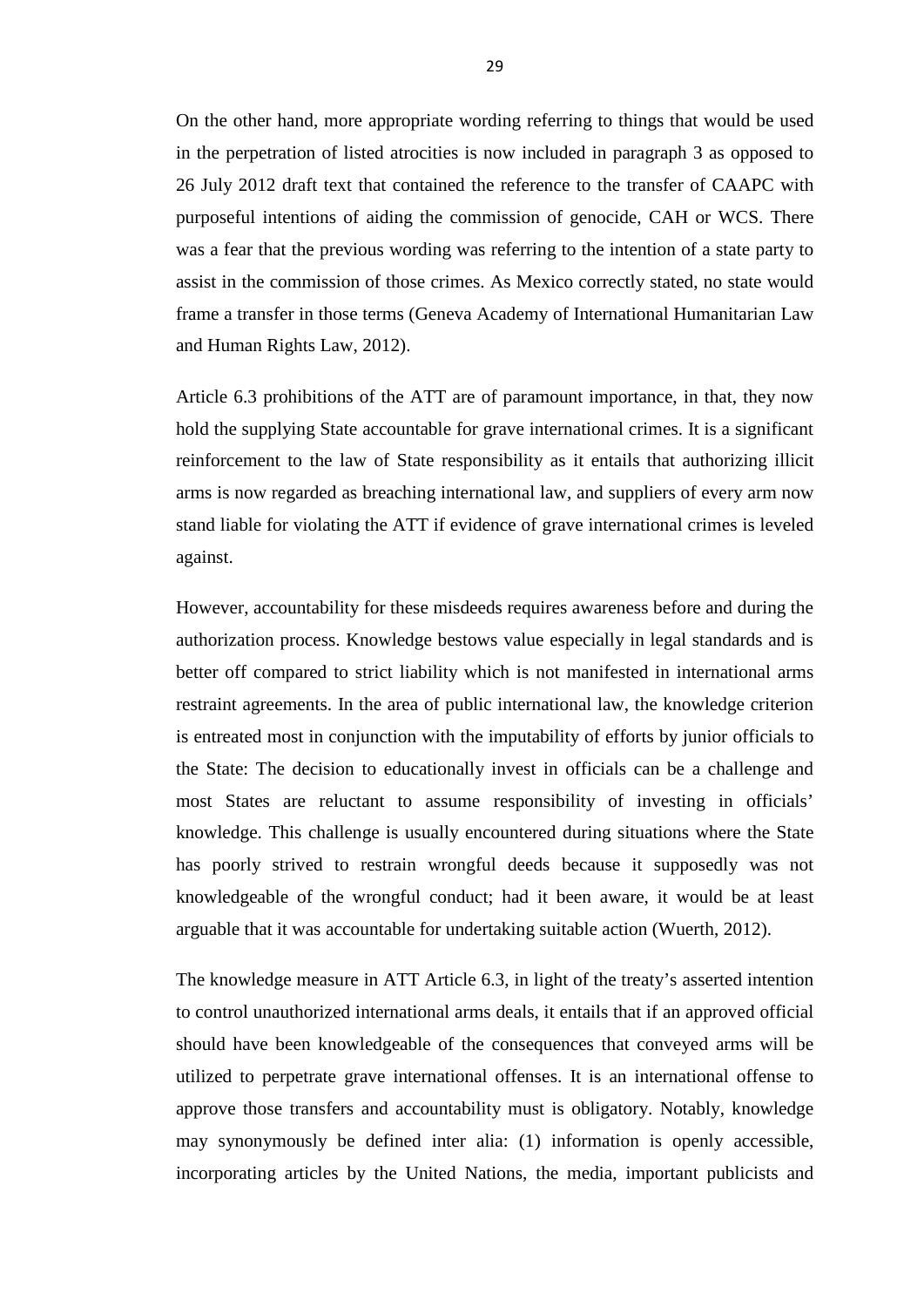other governments and; (2) information is conveyed to the official by an external source such as an NGO; and (3) conditions are adequately unique to put reasonable officials on notice, in regard of their complete legal obligations, of a questionable purpose for a selective transfer.

If satisfactory knowledge standards are met, it must be to the full attention of the necessary official, that is, the official must possess information about the wrongful activity and must be in a strong position to offer feasible steps to examine and control the approval of that transfer if the conditions allow.

Article 6.3 is concerned only with the critical international offenses which, specifically because of their unique resonate throughout humanity's morals and degree of heinousness. There are numerous infringements of IHL and human rights and that do not meet the rigorous criteria of grave international crimes

#### <span id="page-40-0"></span>**3.3.1 Genocide**

The first crime which is prohibited under Article 6(3) refers to is genocide and is known as the "crime of crimes" (Legal Information Institute, n.d., para. 1), which is a highest nature of human rights violation or offense feasible to commit. Genocide was initially considered as an international offense following the aftermath of the Nazi Holocaust and was aimed at prosecuting those who attempted to destroy complete human societies. The word "genocide" was invented by a Polish lawyer, Raphael Lemkin, in his book *Axis Rule in Occupied Europe* (1944) to provide a legal concept for this unimaginable atrocity.

The CPPCG in article 2 defines genocide as:

Any of the subsequent deeds perpetrated with the intention to completely or partly destroy, a national, ethnical, racial or religious group, as such:

- a) Decapitating members of the group;
- b) Causing severe bodily or mental harm to members of the group;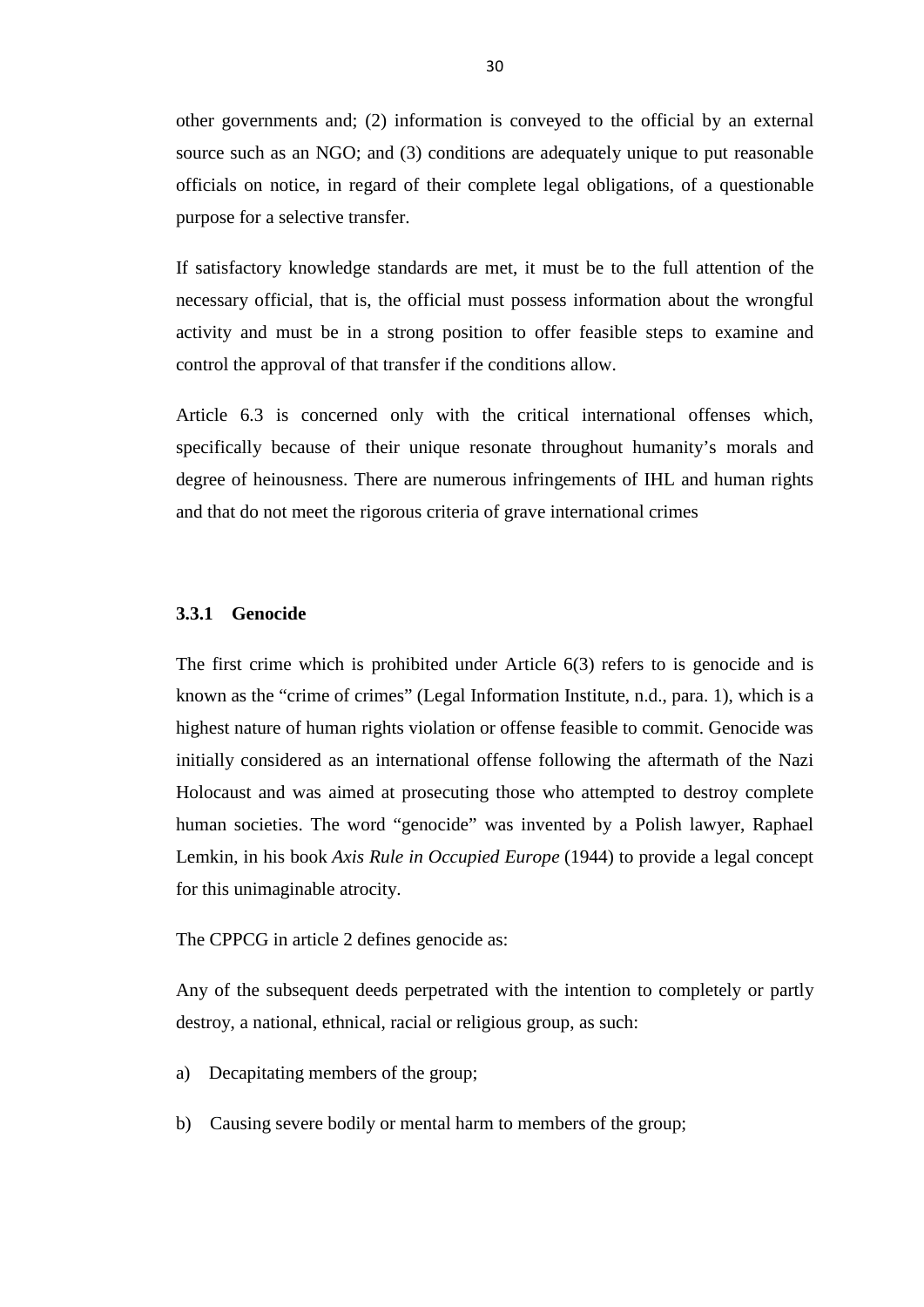c) Deliberately wreaking on the group conditions of life calculated to bring about its physical destruction in whole or in part;

d) Imposing strategies intended to impede births within the group;

e) Coercively transferring children of the group to another group.

The Convention definition was adopted without any amendments in the Rome Statute of the ICC, which was adopted on 17 July 1998 and entered into force on  $1<sup>st</sup>$ July 2002 (Rome Statute of the ICC, 1998, art. 6).

Although genocide is addressed with the same breath as WCS and CAH, it is distinctly different. WCS relates to infringement of the law of armed conflict, while CAH, of which Genocide is regarded as the most effective element which requires a comprehensive or well-organized attack on a civilian population. Unlike WCS, genocide atrocities do not have to transpire during an armed struggle (although it frequently does), and unlike CAH, it may also be perpetrated against soldiers or POW from the targeted group. The notion of genocide was invented after World War II and it is, unfortunate that the genuine significant killing of human groups is enormously greater than the legal interpretation; indeed, with the German genocide of the Herero and Nama in German South-West Africa between 1904 and 1907 being cited as the first genocides of the 20th century. The CPPCG declared that "in line with international law that genocide is an offense under irrespective of whether peace was prevailing or not during the time the offense was committed and whether the opposing parties, undertake to deter and to punish." (Byron, 2014, para. 1)

The real development of systematic international trials and punishment for the crime of genocide commenced after the 20th century: the ad hoc tribunals for the former Rwanda and Yugoslavia and the inclusion of the crime of genocide in the Rome Statute of the ICC. And also, there have been numerous references to genocide in line with the declarations, statements and resolutions of UN organs, notably the duties of special rapporteurs and expert bodies. During 2004, the Secretary-General of the UN appointed a Special Adviser on the Inhibition of Genocide, a superior position within the Secretariat with liability for notifying the institution of threatened catastrophes (Schabas, 2009).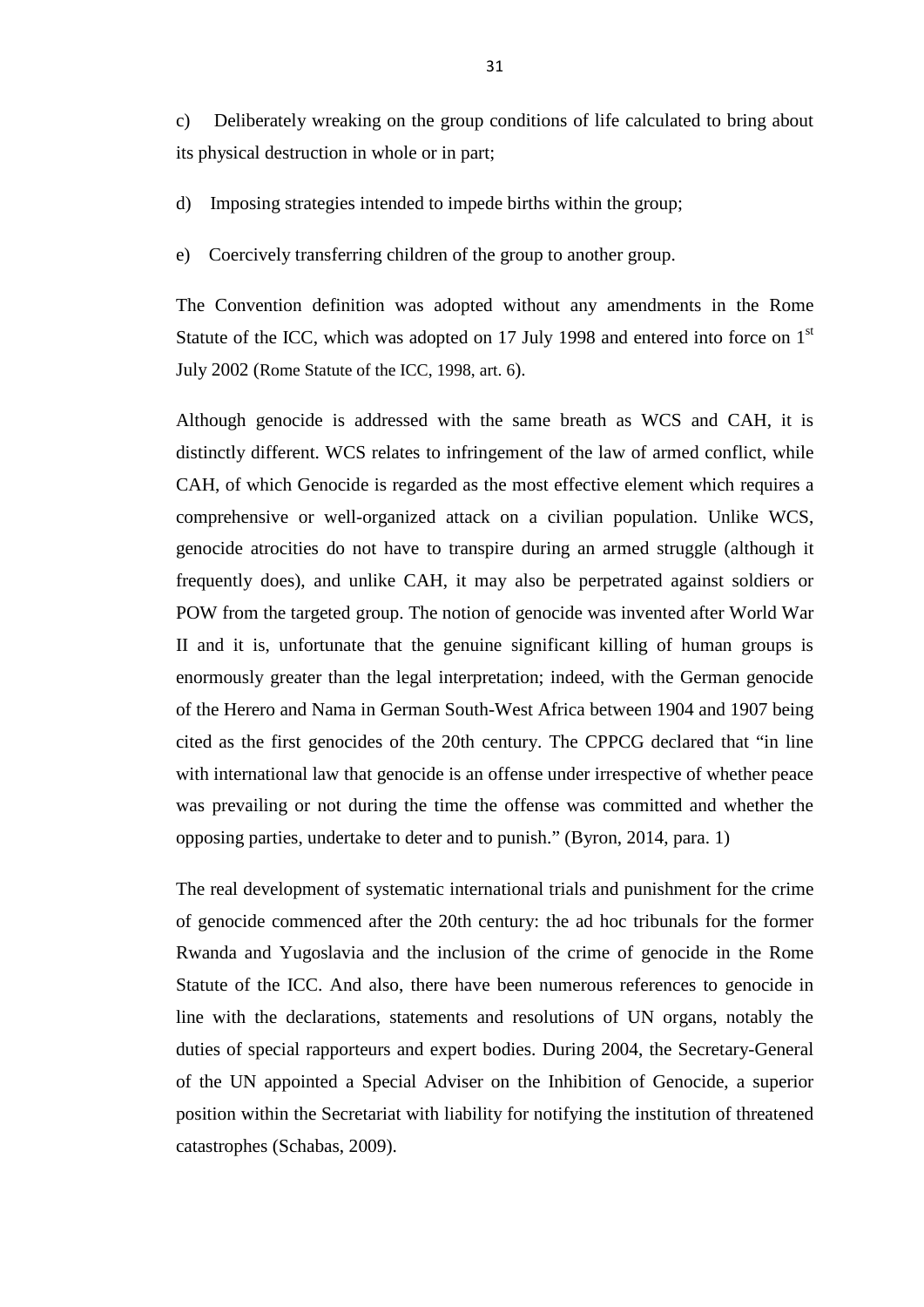#### <span id="page-42-0"></span>**3.3.2 Crimes against humanity (CAH)**

Crime against humanity (CAH) is the second crime next to genocide in terms of weight and is included under the prohibition of Article 6(3). Although CAH are as old as humanity (Graven, 1950), in its stern thought, solely first inscribed positive international law in 1945 when the four Allied powers, France, the Soviet Union, UK and the US instituted the International Military Tribunal at Nuremberg, and conferred it authority to judge the apprehended Nazi leaders with three categories of felonies: 'crimes against peace' (Article 6(a)), WCS (Article 6(b)) and CAH (Article 6(c)), which defined CAH as violation of prohibited acts committed against a civilian population . The notion of CAH has proven to be the real legacy of Nuremberg, albeit with chronic definitional confusion (Bantekas & Nash, 2013; Van Schaack, 1999). CAH were later incorporated in the Statutes of the ICTY and ICTR during the 1990s, and subsequently the Special Court for Sierra Leone (SCSL), the Extraordinary Chambers in the Courts of Cambodia (ECCC), and the ICC (Sadat, 2013).

Genocide and WCS have been classified in conventions with universally affirmed definitions; CAH has emerged in a string of tools with moderately self-contradictory definitions. The law of CAH was originally designed to cover specific gaps in the law of WCS, but numerous issues were left obscure. The modern surge in the utilization of the international criminal law has created a conducive interaction between international instruments, jurisprudence, and commentaries, spanning to a further understandable description of the range and meaning of CAH today (Cryer, Friman, Robinson & Wilmshurst, 2010).

According to the Rome Statute of the ICC (1998, art 7), CAH include any of the following acts committed as part of a widespread or systematic attack directed against any civilian population, with knowledge of the attack:

- murder;
- extermination;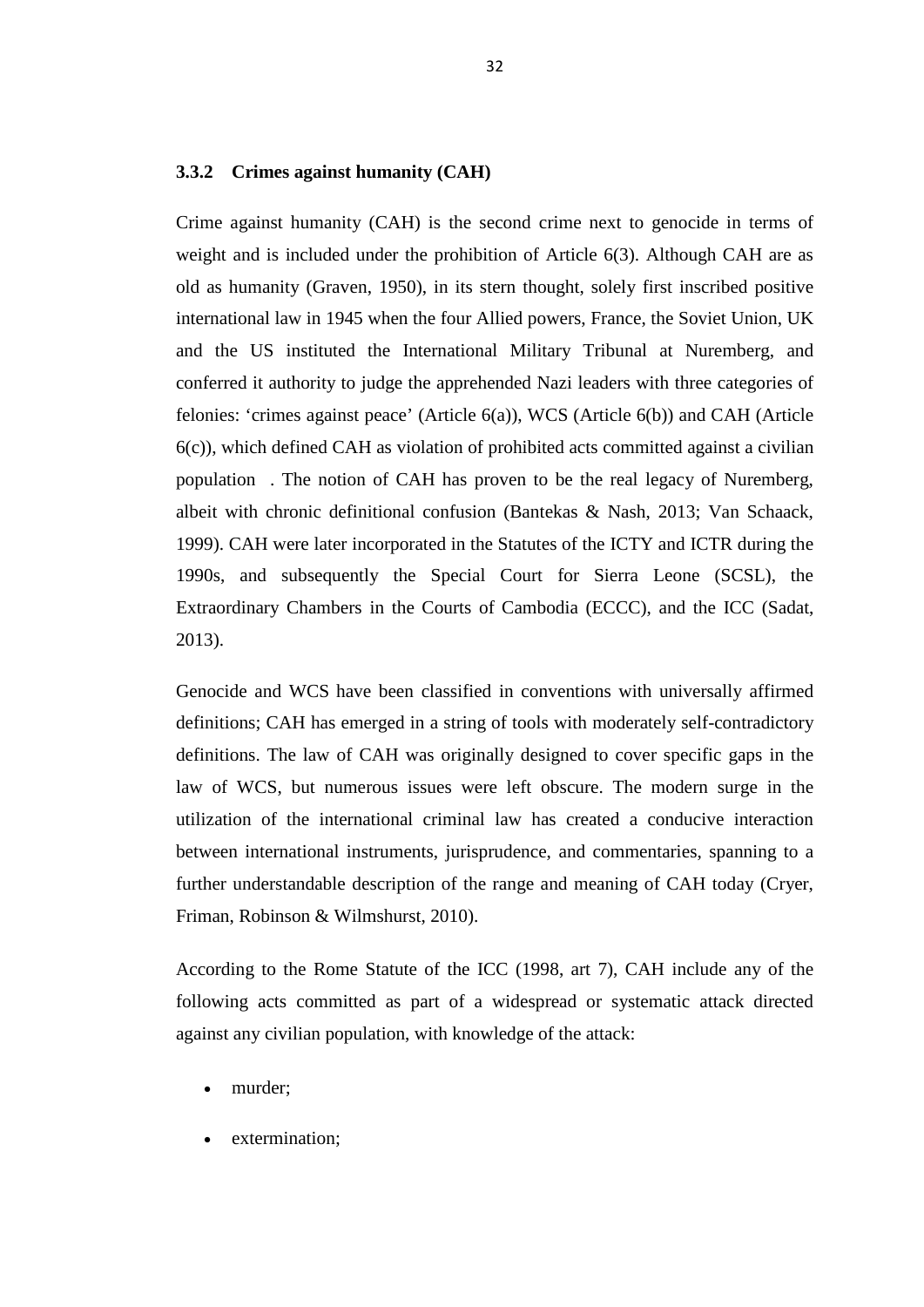- enslavement;
- deportation or forcible transfer of population;
- imprisonment;
- torture;
- rape, sexual slavery, enforced prostitution, enforced pregnancy, enforced sterilization, or any other form of sexual brutality of comparable gravity;
- persecution against an identifiable group on political, racial, national, ethnic, cultural, religious or gender grounds;
- enforced disappearance of persons;
- the crime of apartheid;
- Other inhumane acts of a similar character intentionally causing great suffering or serious bodily or mental injury.

Thus, for a cost of CAH to succeed, the resulting five general elements are expected to be proved: (i) there must have been an attack; (ii) the attack must have been aimed against a civilian population; (iii) the acts of the perpetrator must have been part of the attack that was aimed upon a civilian population; (iv) the attack of which the perpetrator's act constituted a part must, in turn, been part of a systematic or widespread pattern of attacks; (v) the perpetrator must have been aware that her or his acts formed part of the well-organized or widespread attack (Eboe-Osuji, 2008).

#### <span id="page-43-0"></span>**3.3.3 War Crimes (WCS)**

War Crimes (WCS) are severe violations of IHL that transpire either during international armed conflicts or non-international character (Geneva Academy of International Humanitarian Law and Human Rights Law, 2013). Unlike CAH, WCS have no requirement of systematic or widespread commission. A single isolated act can constitute a WCS (Schabas, 2009).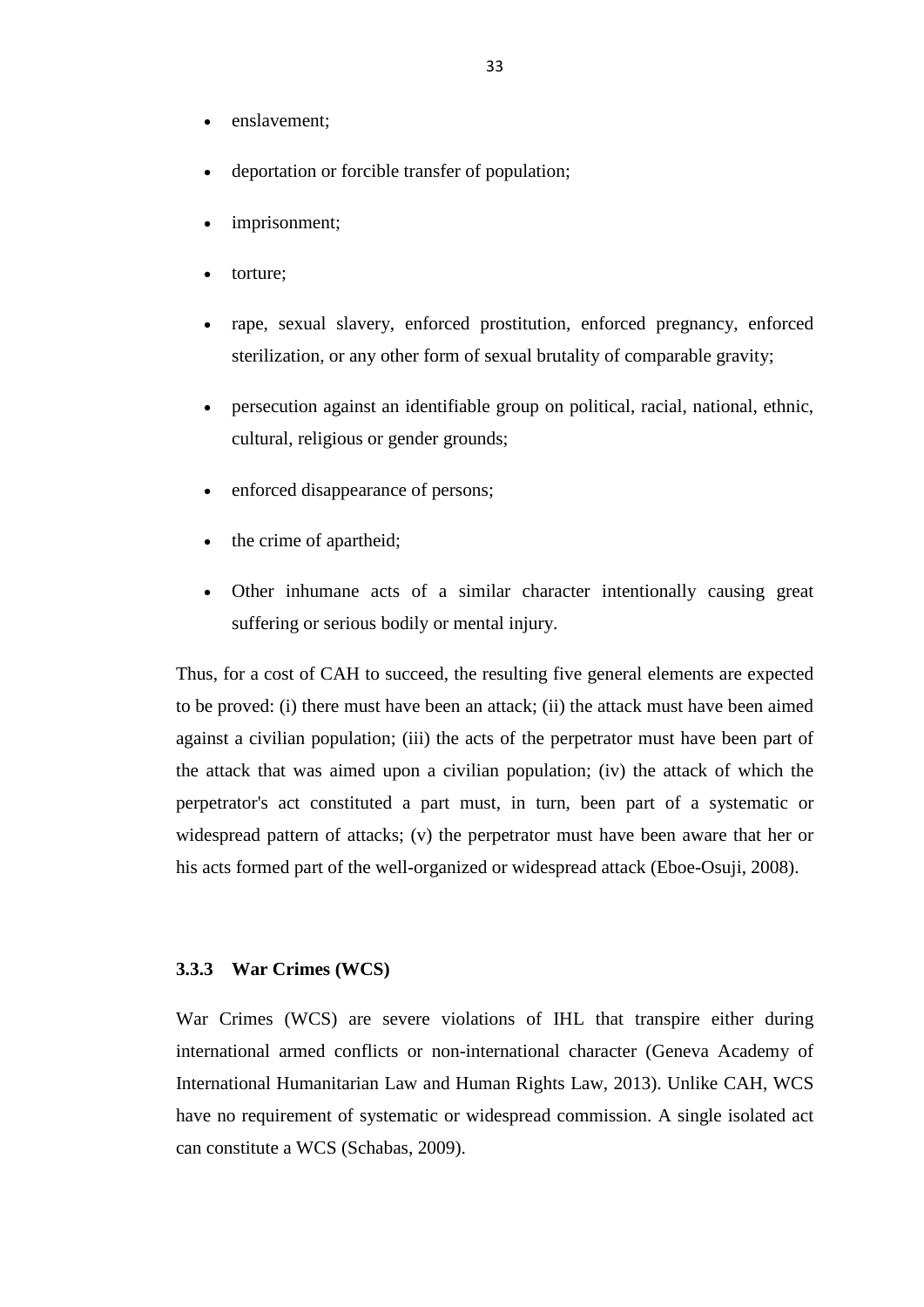It can be noted that a significant number of WCS are not embodied under Article 6(3), which is only limited to three types of WCS and these are; 'attacks directed against COs or civilians protected as such'; grave breaches of the GC, and other WCS that are established by international conventions to which a state is a member.

#### <span id="page-44-0"></span>**3.3.3.1 Attacks directed against civilian objects or civilians**

The second war offense mentioned in Article 6(3) is Attacks pointed upon Civilian Objects (COs) or civilians. "Attacks" means acts of violence against the adversary, whether in offense or in defense, whatever territory they are administered in, including any land, air or sea warfare which may harm the civilian or COs (Additional Protocol I, 1977, art. 49(1)(3)).

According to the Article 50(1) of AP I, Civilian is any individual who does not belong to persons referred to in Article  $4 \text{ A } (1)$ ,  $(2)$ ,  $(3)$  and  $(6)$  of the Third Geneva Convention and in Article 43 of AP I. The civilian population includes all individuals who are commoners. In case of doubt, whether a person is a civilian, that person shall be deemed to be a civilian. And the civilian population comprises all persons who are civilians; the availability within the civilian population of individuals who do not come within the definition of civilians does not seize the population of its civilian character. COs, which are ones that are not MOs, which 'by their nature, location, determination or use make an effective contribution to military action and whose total or partial destruction, capture or neutralization, in the conditions ruling at the time, offers a sure military advantage (Additional Protocol I, 1977, art. 50). And the civilian population includes all persons who are civilians; the occupancy within the civilian population of individuals not covered inside the definition of civilians does not deprive the population of its civilian character (Additional Protocol I, 1977, art. 50(2)(3)). COs, which are ones that are not MOs, which 'by their nature, location, purpose or use make a helpful addition to military action and whose entire or unfinished destruction, seizure or neutralization, in circumstances ruling at the time, offers a sure military position (Additional Protocol I, 1977, art. 52(1)(2)).

The task to discriminate between combatants and civilians and between COs and MOs is the most basic principle of the IHL (Primoratz, 2007), the manner of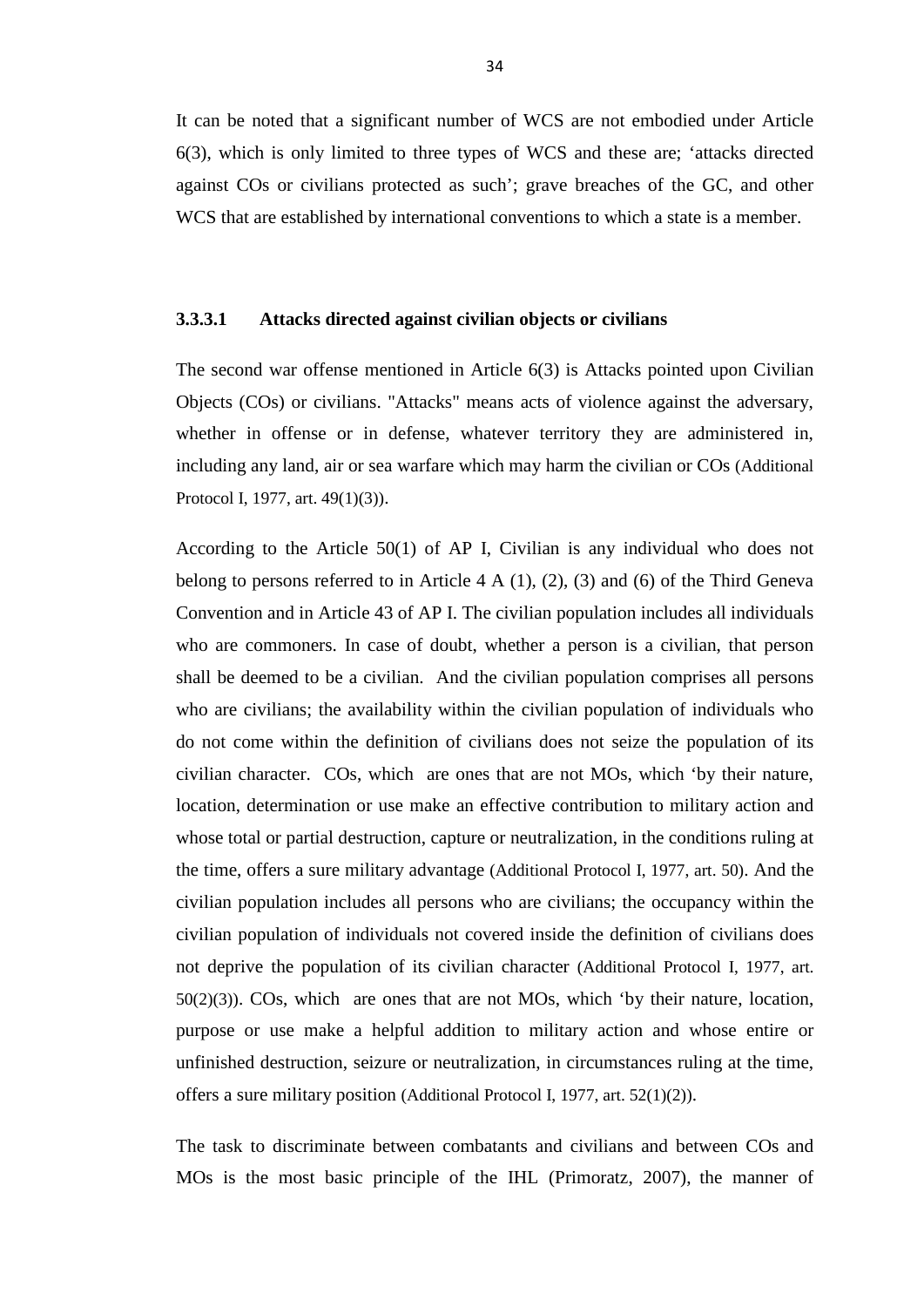hostilities is controlled by the cardinal principle that the parties to a conflict do not have an extensive choice of means and techniques of warfare (Primoratz, 2007), Article 48 of Protocol I (1977) lay down the basic command of the law of armed conflict, according to which

"Separation of civilian population and combatants and also between civilian objects and Military Objectives is very necessary so as to prove esteem and safeguard them. Accordingly shall direct their actions only against military objectives."

Also known as the principle of distinction, this customary rule of IHL is applicable in international and non-international armed conflicts (Henckaerts & Doswald-Beck, 2005). It is augmented by two fundamental principles of international humanitarian law: the restriction on direct attacks on civilian and COs and the prohibition of indiscriminate attacks. In addition, in accordance with the policy of proportionality, even MOs may not be undertaken if the attack is expected to cause civilian casualties or damage which would be excessive in connection to the sound and immediate military advantage anticipated (Additional Protocol I, 1977, arts. 51(5), 57(2)(a)(iii)). In its 1996 advisory opinion on the Legality of the Threat or Use of Nuclear Weapon, the ICJ qualifies the above-mentioned principle as ' the cardinal principles… constituting the fabric of humanitarian law (International Court of Justice, 1996). Moreover, the assertion that these crucial rules are to be followed by all states despite or not they have approved the customs that contain them because they constitute intransgressible policies of CIL (International Court of Justice, 1996).

The Rome Statue of the ICC  $(1998, art. 8(2)(b)(i)(ii))$  codifies as a war crime intentionally directing attacks upon the civilian population as such or against individual noncombatants not taking direct part in the malice and intentionally directing attacks upon COs that is objects which are not MOs.

### <span id="page-45-0"></span>**3.3.3.2 Grave violations of the Geneva Conventions of 1949**

In the ATT, a prohibition arises only if an act is a grave violation in the sense of the GC. The GC, which established IHL after World War II, marked its initial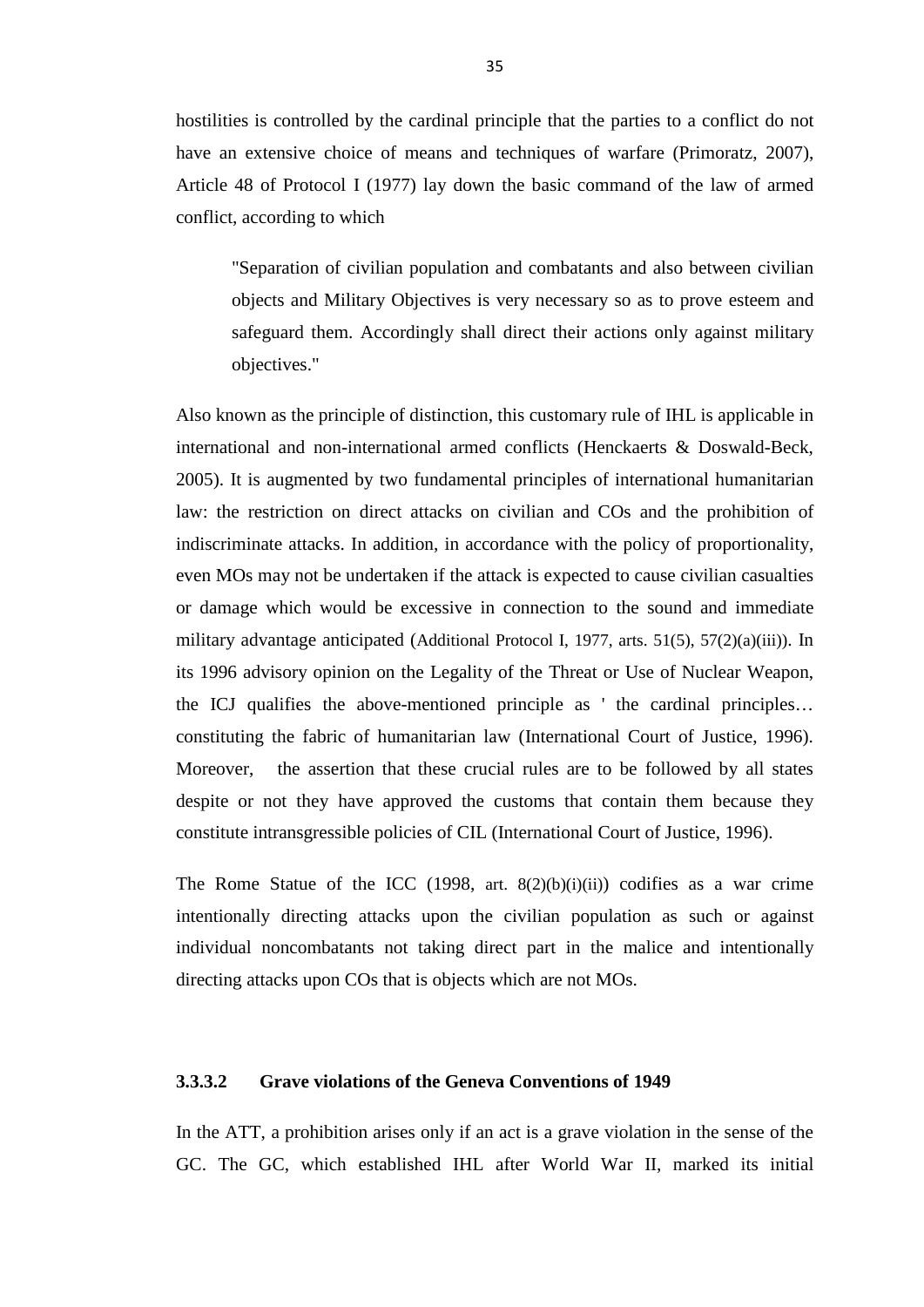incorporation into the humanitarian law treaty of a set of WCS, the extreme violations of the conventions (Gasser, 2009; Pictet, n.d.). Each of the four GC (on the sick or wounded on land, sick or wounded at sea, civilians and POW) contains its own list of grave breaches.

The first two GC, as titled, aim to protect the shipwrecked, ill and injured members of the armed forces, a grave breach means committing certain acts against these protected persons and the property which can be used to protect them:

Grave violations to which the previous Article recounts shall be those containing any of the following actions, if executed against persons or property protected by the Convention: intentional killing, torture or inhuman treatment, incorporating biological experiments, deliberate causing extensive affliction or severe harm to body or health, and enormous damage and appropriation of property, not supported by military obligation and carried out illegally and wantonly (GC I, 1949, art. 50; GC II, 1949, art. 51).

The Third Geneva Convention, on the other hand, concerns the treatment of POWs. A grave breach is defined quite similarly to the first two Conventions, with the exception that the prohibition does not concern property:

Grave violations to which the previous Article recounts shall be those comprising any of the subsequent deeds, if perpetrated against property and persons shielded by the Convention: comprising biological experiments, deliberate inhuman treatment, torture or, killing, deliberate causing severe affliction or severe body or health impairment , forcing a prisoner of war to work in the forces of the unfriendly Power, or deliberate stripping a prisoner of war of the rights of normal and decent trial as mandated by this agreement (GC IV, 1949, art. 130).

Finally, the Fourth Geneva Convention recounts to the protection of civilians through wartime. This stipulation is somewhat extensive than the aforementioned:

Grave violations to which the previous Article relates shall be those comprising any of the subsequent deeds, if perpetrated against persons or property protected by the present Convention: deliberate inhuman treatment, torture, biological experiments, killing, or, including willfully causing great suffering or serious injury to body or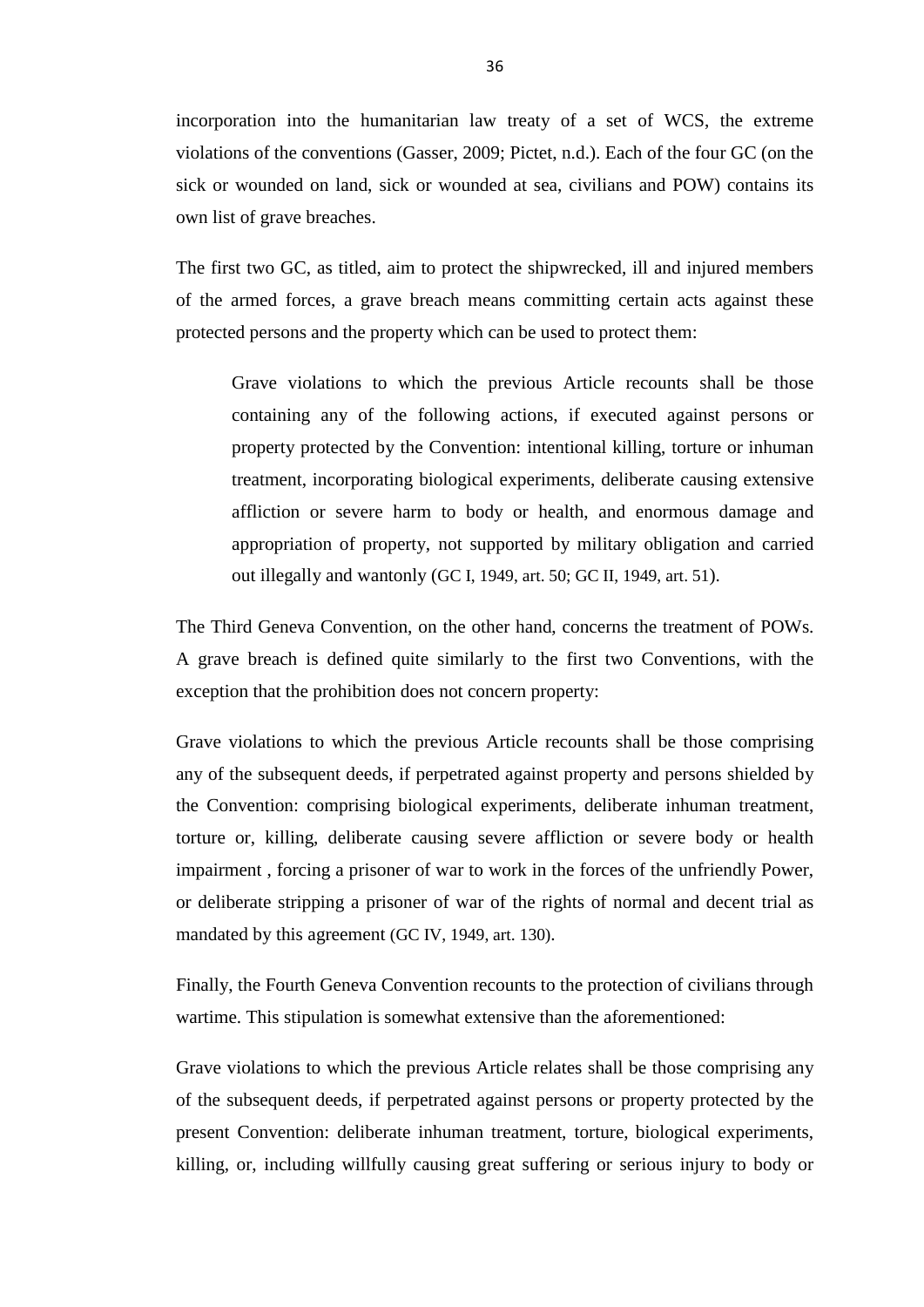health, unlawful extradition or transfer unlawful imprisonment of a protected person, coercing a protected person to labor for the opposing state, or deliberately denying a protected person of the rights of fair and proper trial commanded in the existing Convention, holding of hostages and severe destruction and grant of property, not explained by military obligation and carried out unjustly and wantonly (GC IV, 1949, art. 147).

Also, we can see the reflection of the list of grave violations of the GC in the Article 2 of the Statute of the ICTY (which literally contains the same acts), and Article 8 (2) (a) of the Rome Statute of the ICC (again under the same heading as in the ICTY Statute).

- Certain medical experimentation;
- Securing the civilian society or civilians the object of direct attack;
- indiscriminating charges affecting the civilian group or COs in the understanding that before-mentioned strike will cause injury to civilians, damage to COs or huge loss of life;
- starting an attack against installations or works containing armed forces being completely notified that the before-mentioned attack will create extreme loss of life, injury to civilians or loss CO;
- Making the non-defended and other local civilians the object or imminent victims of attack;
- Causing an individual the object of an attack in the opinion that he is hors de combat,
- The dishonest use of the Red Crescent, Red Cross logo or other protective symbols;
- Transfer of an controlling force of segments of its people into the territory it took over, or the extradition or transfer of all or segments of the people of the invaded territory within or outside this territory;
- Inexcusable delays in repatriation of POWs or civilians;
- Systems of apartheid and other inhuman and demeaning acts
- Striking clearly-recognized historic monuments, places of devotion which include cultural, spiritual heritage of people, and works of art to which special protection has been given;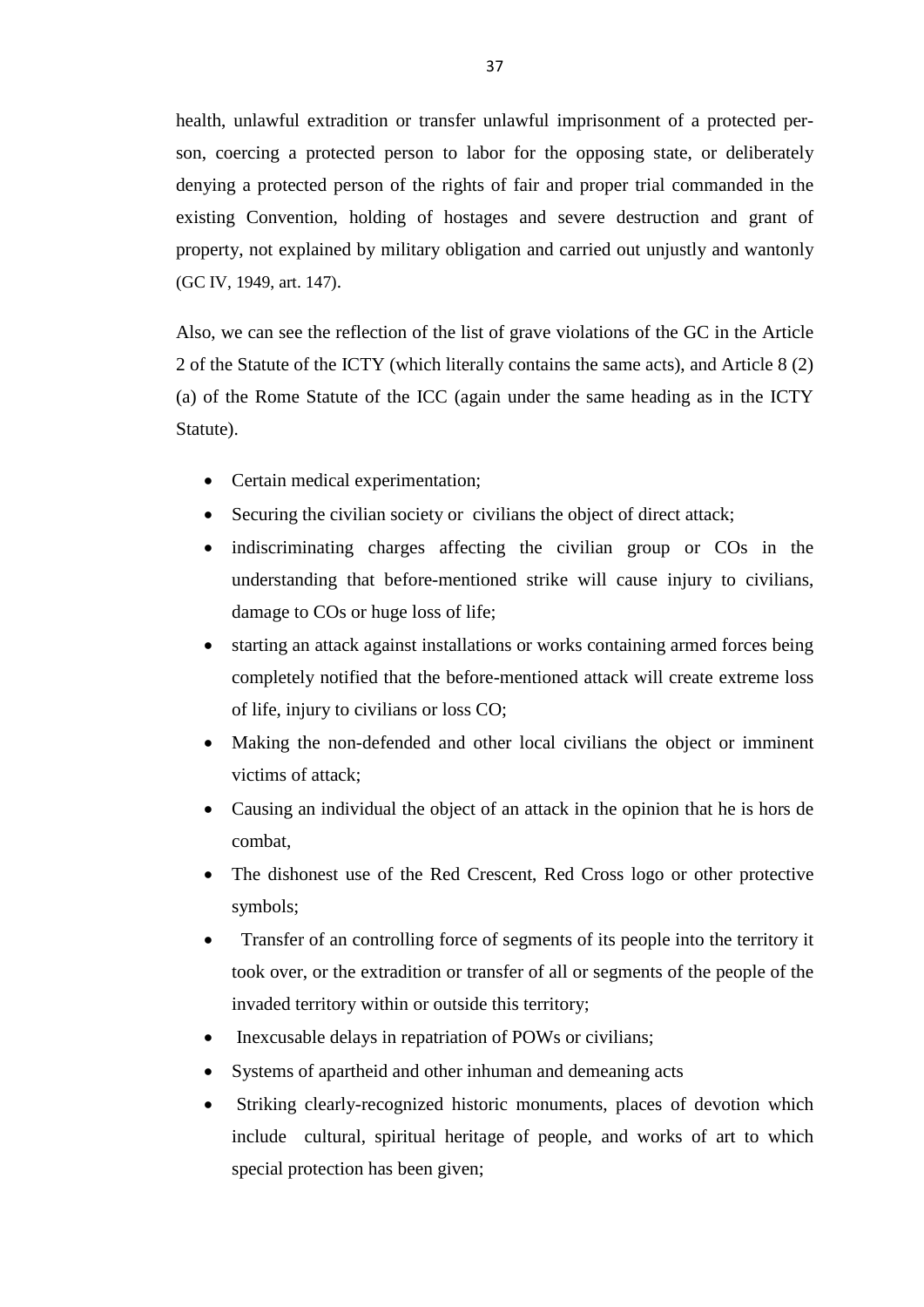• And denying protected persons of a fair trial (ICRC, 1998).

All GC oblige the High Contracting Parties to the relevant Convention 'to enact any law necessary to implement adequate penal sanctions for persons acting, or ordering to be committed, any of the grave infringements of the Convention explained in the following Article (Gutteridge, 1949). Each goes on identically to provide as follows: "Each High Contracting Party must be under the obligation to ... make such persons, despite of their nationality, before its own courts …." (GC I, 1949, art. 49; GC II, 1949, art. 50; GC III, 1949, art. 129; GC IV, 1949, art. 146)

The express language of the above common preparation makes plain that the obligation refers to each High Contracting Party to extradite or prosecute (aut dedere aut judicare) persons responsible for the grave breaches of the Conventions, and not just to those High Contracting Parties which are or were parties to the armed conflict in which the offences are alleged to have transpired, although the suspect nationality, in other words, the notion of universal jurisdiction is accepted for the grave breaches system (Aksar, 2004; O'Keefe, 2009; Moir, 2009).

#### <span id="page-48-0"></span>**3.3.3.3 Other War Crimes**

Ultimately, the ATT (2013, art. 6(3)) prohibits a State from authorizing the transfers of arms that would be used in 'other crimes as outlined by international agreements to which it is a Party, This provision covers all possible WCS besides grave breaches and directly attacking civilian and COs crimes. The only two conditions are that they must be severe violations of the laws and practices relevant in armed conflicts, and they must be established in the international agreements to which the State is a Party (Rome statute of the ICC, 1998, art. 8(2)(b)). Unlike the crime of directly attacking civilian and COs, CIL cannot serve as a source for WCS because the wording clearly dictates that "defined by international agreements", for example, Rome Statute of the ICC.

The ICC Statute includes the largest and most exhaustive list of WCS (Cryer, Friman, Robinson & Wilmshurst, 2010). The enumerated WCS in Article 8(2)(b) of the ICC Statute concern international conflicts only including a list of 26 WCS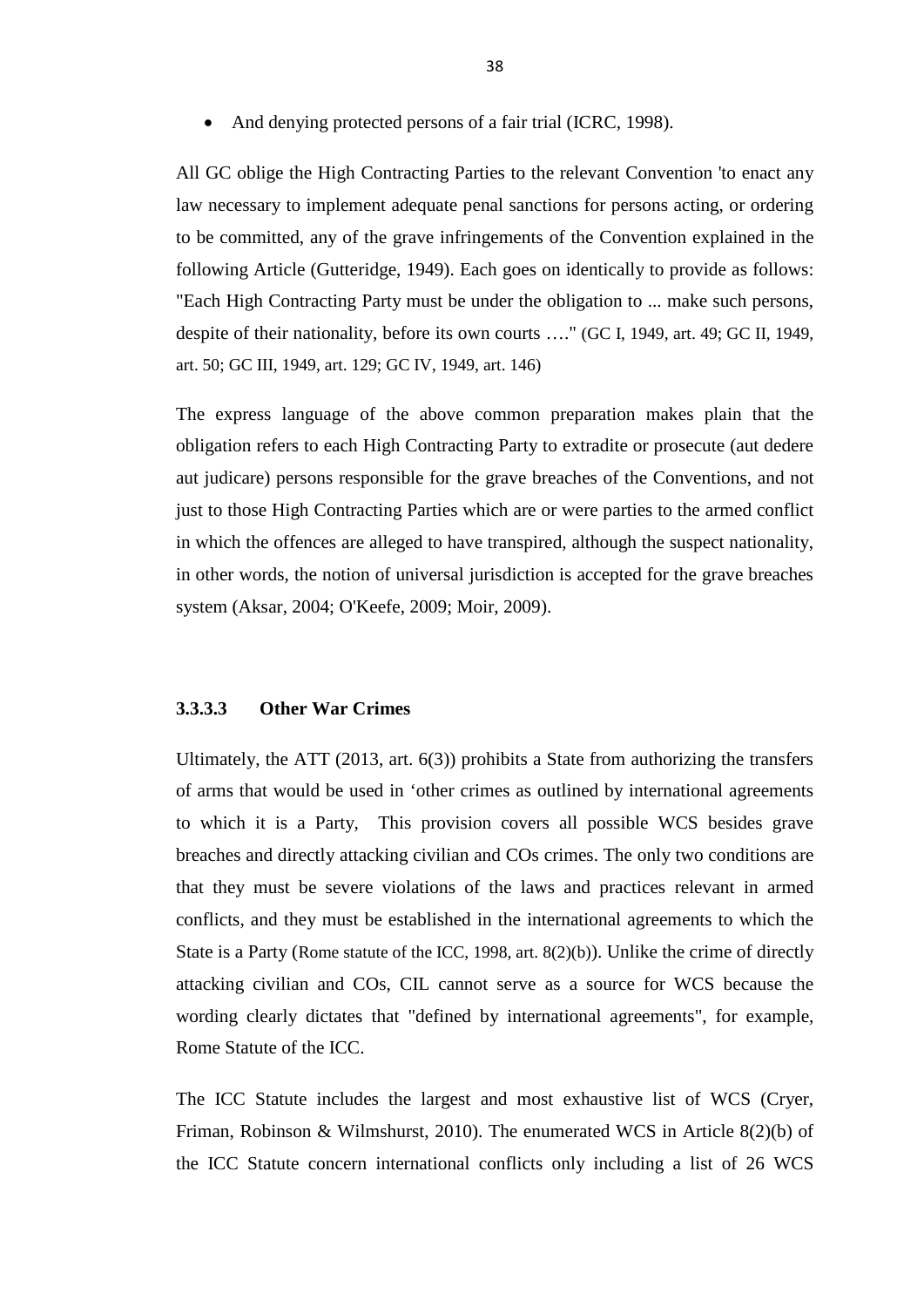(International Debate Education Association, n.d.) (without excluding the crimes of directly attacking civilian and COs), while enumerated WCS in Article  $8(2)(c)$ –(f), are administrable to non-international conflicts.

Many of the listed crimes present, in a more elaborate way, the forbidden nature of concerning civilians. For example, attacks against peacekeeping missions or humanitarian support; attacks in the understanding that they will create accidental loss of life or injury to civilians or damage to COs or widespread, long-term and severe damage to the physical environment; attacking or bombarding towns or buildings which are undefended and not MOs; attacks upon buildings devoted to religion, education, art, science or historic monuments, hospitals. WCS under the Statute concern the treatment of the enemy such as, killing or wounding a surrendering combatant, declarations of "No quarter" (refusal to accept surrender), committing outrages upon personal dignity, rape. Other war crimes also include more tactical and technical infractions such as abuse of flags, signals and uniforms, population transfers, the use of various different weapons (including chemical weapons) and pillaging (Dörmann, Doswald-Beck & Kolb, 2003; Dormann, 2003).

Normally, the Rome Statute only pertains to its States Parties. For other States, and for other possible WCS that are not incorporated in the Statute, other devices have to be considered outside the Statute, such as the customary Hague law; the adequate means and techniques of war in international conflicts. This law stems mainly from the 1899 Hague Convention II and the 1907 Hague Convention IV. Another instrument has to be considered is 'Geneva law', under which the concept of grave breaches is supplemented by other prohibitions. Already in the universally ratified four GC, it is hinted that other infractions can also be deemed as WCS (Cryer, Friman, Robinson & Wilmshurst, 2010).

In this brief analysis, we can draw that, in all evaluations to be made based on the risk of 'other WCS, the starting point will be the international agreements of the States Parties involved in a transfer.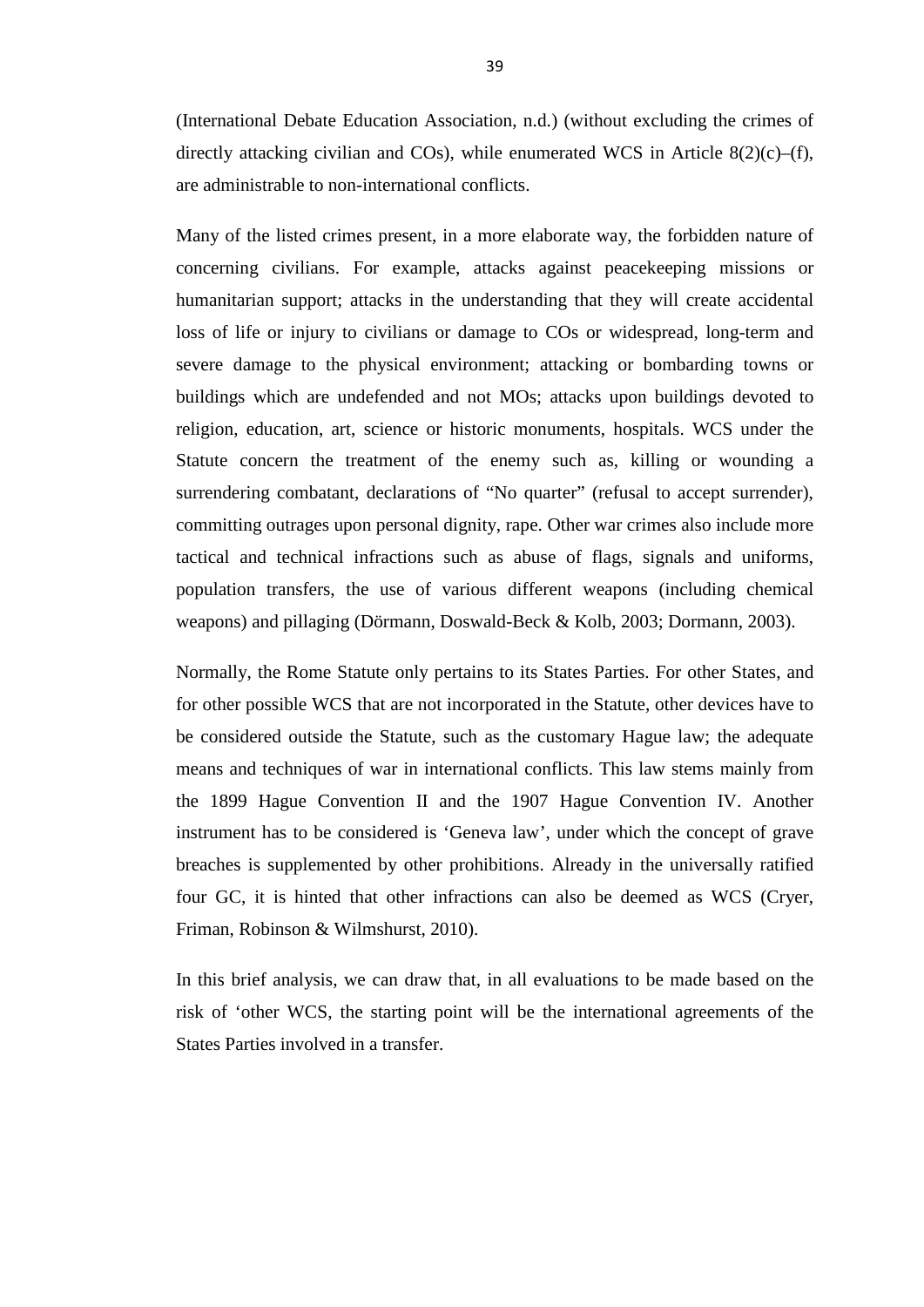# <span id="page-50-0"></span>**3.4 Prohibition of Arms Transfers That Contribute to Human Rights and Humanitarian Law Violations or to Violations of Terrorism or Crime Conventions**

In Article 7 Along with Article 6, frames the centerpiece of the treaty. prohibitions under article 6 do not need any specific action besides to not transfer forbidden arms, while Article 7 operates differently, If an export is not prohibited under Article 6, an exporting state party must, ahead of choosing whether or not to authorize a proposed export of CAAPC, in an objective and non-unfair practice, evaluate the risk that the export arms would endanger peace and security or be used to commit or encourage a serious violation of international humanitarian or human rights law, or acts making terrorism or a transnational organized crime. The law states that an exporting state shall refuse authorization if its evaluation resolved that the prospect of adverse results is overriding (ATT, 2013, art. 7(1)). Similar to Article 6(3), the wording calls for a causal link between the arms that are about to be transferred and a particular result.

As noted above, it was left open whether gifts or free loans can be subsumed under the meaning of 'export'. Notwithstanding, with the duty to practice and apply a treaty in good faith *(pacta sunt servanda*) no state party can bypass its obligations by recording all its transfers of CAAPC as gifts (Geneva Academy of International Humanitarian Law and Human Rights Law, 2013).

Article 7 of the ATT describes several steps that must be followed by the exporting State prior to authorizing the export of a managed material. It also draws measures that must be taken if a State grows aware of new knowledge after authorization was given on the assumption of which the authorization would have been declined. It urges States to re-assess and re-consider the authorization (Coetzee, 2014).

For the conduct of assessment, which must be carried out before the authorization (ATT, 2013, art. 7(5)), under the jurisdiction of the exporting State and pursuant to, in accordance with its national control system (ATT, 2013, art. 7(1)), the ATT demanding that it be done in a justifiable and non-discriminatory manner, every time a state authorizes an arms transfer, taking into account relevant factors, encompassing information given by the importing State (ATT, 2013, art. 7(1)).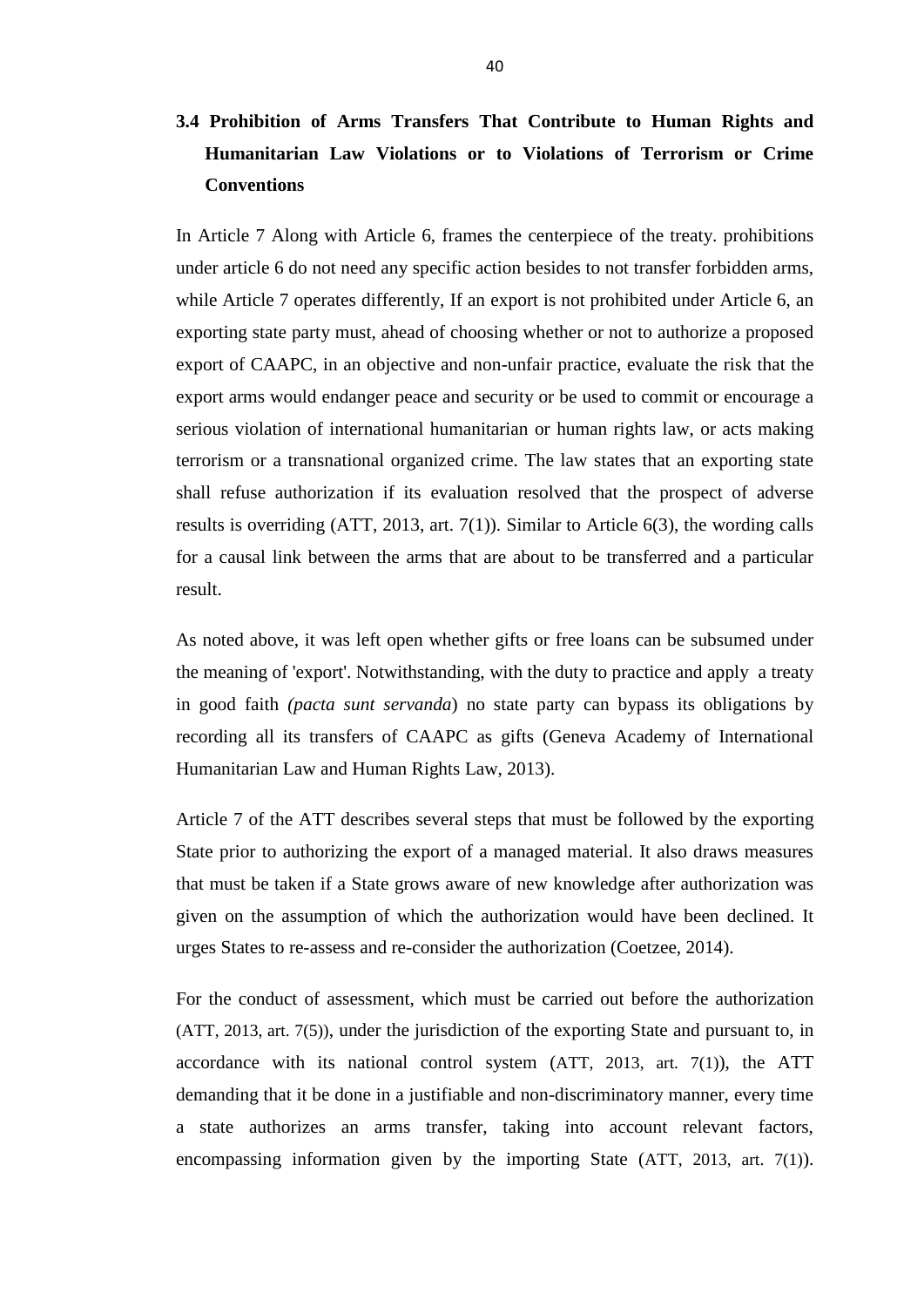Therefore, it is hard to specify the conditions for establishing that a State has or has not complied with Article 7. But there can be no un-assessed authorized arms transfers. prohibitions of Article 7 means that an exporting State may not demand legal innocence for its arms transfers on the grounds that, below its system, it made no inquiry about the danger that the purchaser of the exported arms will use them to dishonor international law. As with regard to Article 6.3's requirement of knowledge, the defense of willful blindness is now unavailable (Kellman, 2014).

Article 7 (3) ATT limits the authorization of an export should the States Party assume that there is an "overriding risk" of any of the adverse consequences listed in Article 7 (1) ATT. The term 'overriding risk' is vague. The term has been subject to critique and pressing discussions at the Last Conference with a majority of States urging to replace it with 'substantial' or 'clear' risk. Having failed to achieve such a change of the wording, some States already made their intention to interpret 'overriding' as 'substantial', for instance, New Zealand stated after the treaty´s enactment that it would interpret the 'overriding' risk as a 'substantial' risk (UNTC, n.d.). In any case, the exporting States Party is required to direct the whole export assessment in good faith. Therefore it would be necessary allow the export so as to reduce the adverse consequences.

#### <span id="page-51-0"></span>**3.4.1 Contributing to or Undermining Peace and Security**

The first rule for non-authorization of export is to evaluate whether the arms or items to be transferred could uphold or ruin peace and security. As states in several commentaries, this provision remained a huge loophole throughout the whole drafting process and remains controversial. The outline does not refer to threats to international peace and security thus allowing a state party to interpret the wording as a problem to its own peace and security. The state party in question could thus authorize an export if it considers contribution to 'peace and security (Geneva Academy of International Humanitarian Law and Human Rights Law, 2013).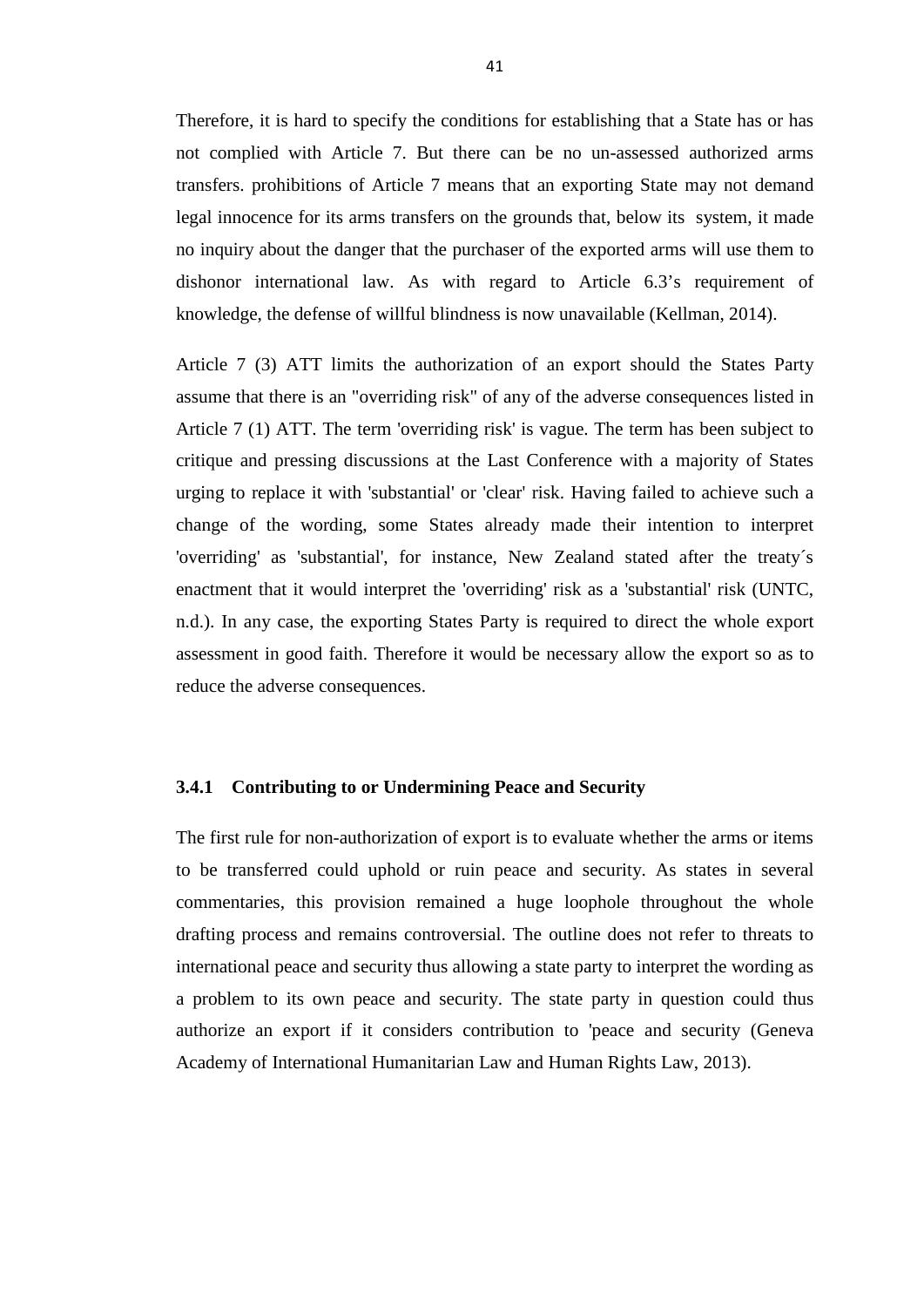# <span id="page-52-0"></span>**3.4.2 Serious Violation of International Humanitarian Law**

Article 7(1) (b) ATT coerces States Parties to recognize potential adverse uses of exported arms, but does not explain them. Article 7(1) (b) (i) ATT refers to serious violations of international humanitarian law. Article 7(3) forbids arms export if there was an overriding risk that those arms would be used to or Advance serious violations of IHL.

Severe violations of IHL correspond to WCS. They include severe infringements of an international rule under CIL or treaty law claiming the individual criminal liability of the person breaching the rule. They can take place in international or noninternational armed conflicts. Violations are serious, and are WCS, if they jeopardized protected persons (e.g. commoners, POW, the injured and sick) or objects (e.g. COs or infrastructure) or if they breach important values. The bulk of WCS include loss, harm, injury or illegal taking of property (Brandes, 2013).

Grave breaches are found under the four GC Articles, namely 50, 51, 130, 147 of Conventions I, II, III and IV respectively), Grave breaches as explained under AP I (Articles 11 and 85), WCS as stipulated under Article 8 of the Rome Statute of the ICC and other WCS in international and non-international armed conflicts in customary IHL (ICRC, 2012).

This reference to 'serious crimes of international humanitarian law' seems more appropriate because is larger than the phrase within Article 6.3 that includes reference to WCS as defined by international agreements' to which the exporting state is a party .It means that the threshold for a banned export is possibly higher than the one for the banned transfer itself (Sutek, 2014).

It is important to recognize the significance of the IHL and accord it with respect with regard to parties of armed conflict. Lack of respect makes rules meaningless. The VCLT clearly explains why respect is necessary (VCLT, 1969, Preamble). Under Common Article one of the GC, which codifies the notion of respect, members of conflict need to adhere to respect of rules all times. The GC, Hague regulation and additional protocols contains all the rules (Diakonia International Humanitarian Law Resource Centre, 2013).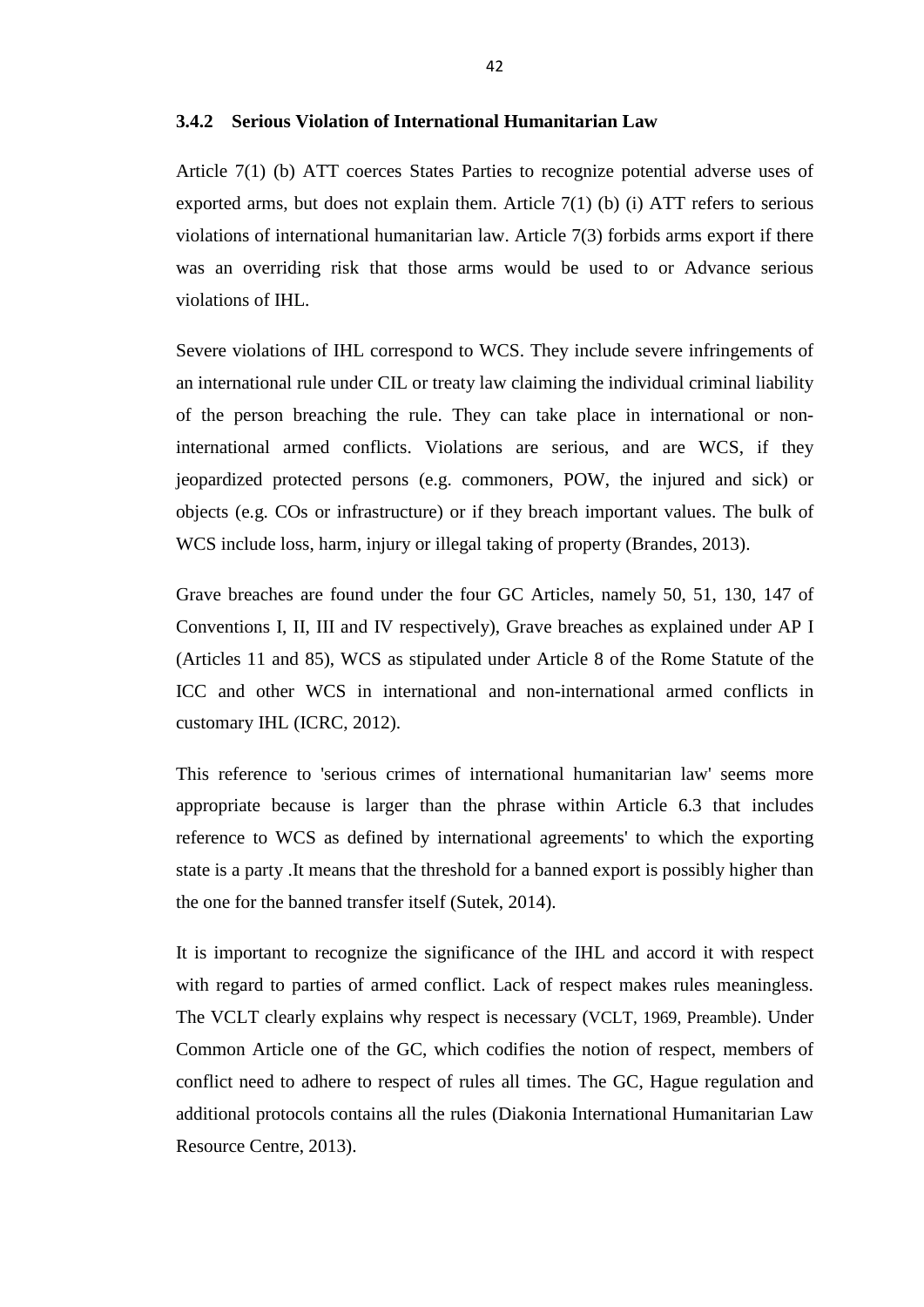#### <span id="page-53-0"></span>**3.4.3 Serious Violation of International Human Rights Law**

The horrors of war necessitated the presence of the IHRL which governs international law in such cases. For example the World War II is one of the horrors of war that the IHRL looked into.

The development of the UN gave human rights international legitimacy, especially because numerous nations signed the UN Charter, which clearly mentions human rights UN Charter, 1945, Preamble, Chapter 1 art.1). The development of the United Nations, it has passed several agreements and resolutions binding the signatories to respect human rights. More so, it has set up courts to charge those suspected of outrageous crimes of human rights (Legal Information Institute, n.d.). Notably since the end of the World War II and the approval by the UN General Assembly of the Universal Declaration of Human Rights in 1948, several human rights treaties have been chosen. Some offer normal protection (e.g., the 1966 International Covenants on Civil and Political Rights and on Economic, Social and Cultural Rights), and other are designed for protection against certain abuses (e.g., torture), or refer to certain segments (e.g. women, children, migrants, disabled people).

To say that that arms transfer have an effect on the enjoyment of human rights is almost trite (Bellal, 2014). Human rights treaties do not specifically address weapons transfer, similarly despite the fact that weapons are used in several countries to dishonor human rights

Article  $7(1)$  (b) (ii) of the ATT purports that each state party before it decides whether to authorize an export of CAAPC have to evaluate the level of risk of the items in question being applied or encourage a 'pressing breach of IHRL, in another words the ATT requires that states parties put supporting human rights law and IHL at heart of their exporting activities (Kytömäki, 2015). The desire to facilitate honor for human rights law is also a policy that guides the actions of nation's parties (ATT, 2013, Principles).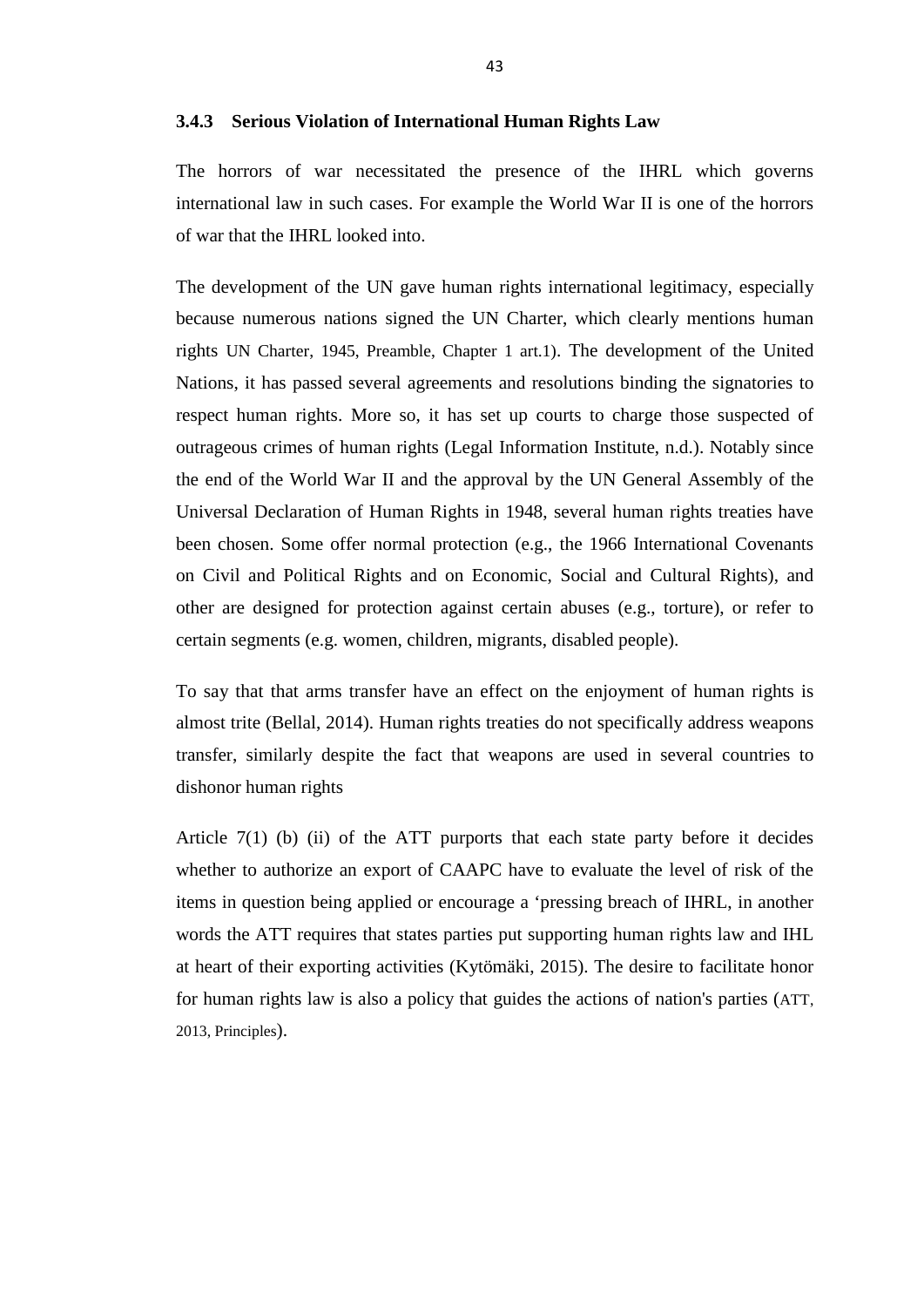Quite a number of human rights that are categorized under the international human rights treaties and CIL are influenced by international trade (CAAPC). These need thorough analysis. The following rights need to be considered

- The right to freedom from slavery
- The right to notice as a person before the law
- The right to life (for example, restrictions on murder, genocide, enforced disappearance),
- The rights to education and security of an individual.
- The right to freedom from bondage, torture and misuse of human life
- The right to freedom of opinion, morals, and belief (Bellal, Casey-Maslen & Giacca, 2011).

Under the IHRL it is difficult to ascertain what really is a 'serious violation' because there if no clear definition of it (Geneva Academy of International Humanitarian Law and Human Rights Law, 2013).

Crimes against human rights that fall under *jus cogens* should be regarded as severe. Even though there is a dilemma as to which human rights fall under *jus cogens*. However, the norm is that critical rights are those that refer to the existence of human life (Tomuschat, 2008). The rights to freedom from torture life and torture slavery fall under the above mentioned. Penalties of violation of these rights are indicated Article 7 (1) (b) (ii) ATT.

However, no proof is available to show that the breaches are limited to violations of stringent criteria of human rights law. Taking into account that these human rights are *jus cogens*, are still serious contrary to the name. This particularly depends on how they resulted. Therefore, important human rights are as good as violations in human rights (Brandes, 2013).

With regard to the international humanitarian law, a possible connection must be made known amid the arms in inquiry and the extent of rights violation(s), and the exporting state will have to measure case by case and determine whether there is any distress that the arms will be used to against to breach rules of IHRL, if there was such risk it has to forbid the arms in question to be transferred (Geneva Academy of International Humanitarian Law and Human Rights Law, 2013).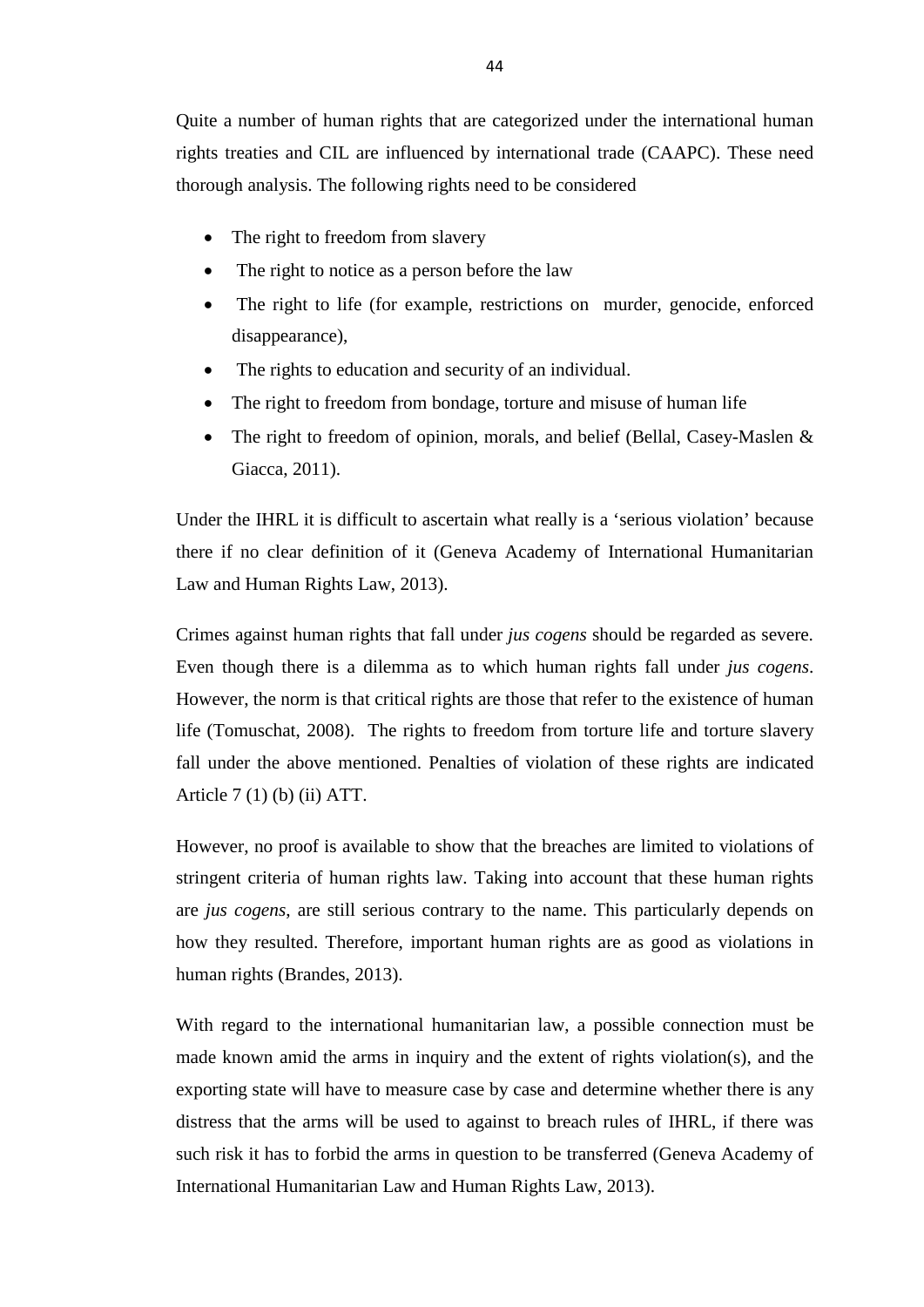# <span id="page-55-0"></span>**3.4.4 An act constituting an offence under international conventions relating to terrorism or transnational organized crime**

Another likely abuse of arms export which the ATT takes into account in Article 7 (1) (b) (iii) and (iv) are, offences that fall under international conventions or customs relating to terrorism or transnational related crime to which the exporting State is a Party'. Similar to the concepts of 'violating relevant international mandate under international agreements where it is Party' and 'additional crimes as stipulated by international agreements to which it is a Party' used in Article 6, only the international commitments of a State dictate which obligations it must examine. But, to determine which conventions or protocols may possibly come into question, one must decide which of them relate to, have some connection with terrorism.

Relating to terrorism, apart from regional treaties, there are diverse multilateral international treaties dealing with this matter, the most interesting in this regard would be the 1997 Terrorist Bombings Convention, important treaties would comprise the 1988 Convention for the Suppression of Unlawful Acts against the Safety of Maritime Navigation; the 1979 International Convention against the Taking of Hostages; and the 1971 Convention for the Suppression of illegal Acts upon the Safety of Civil Aviation (O'Donnell, 2006). And relating to transnational organized crimes, as has been regarded, appears to be a source to the 2000 UN Convention against Transnational Organized Crime (UNTOC).

#### <span id="page-55-1"></span>**3.5 Evaluation of the ATT**

This section is an overall evaluation of the ATT and will be the foundation from which recommendations will be made. The following evaluations were made;

#### <span id="page-55-2"></span>**3.5.1 Improving human security through responsible arms trade**

Various concerns were addressed about human threats being applied by the transfer of arms either with the intention to hinder or promote armed conflicts. Human rights have been greatly threatened by arms transfer and of notable suffering are women,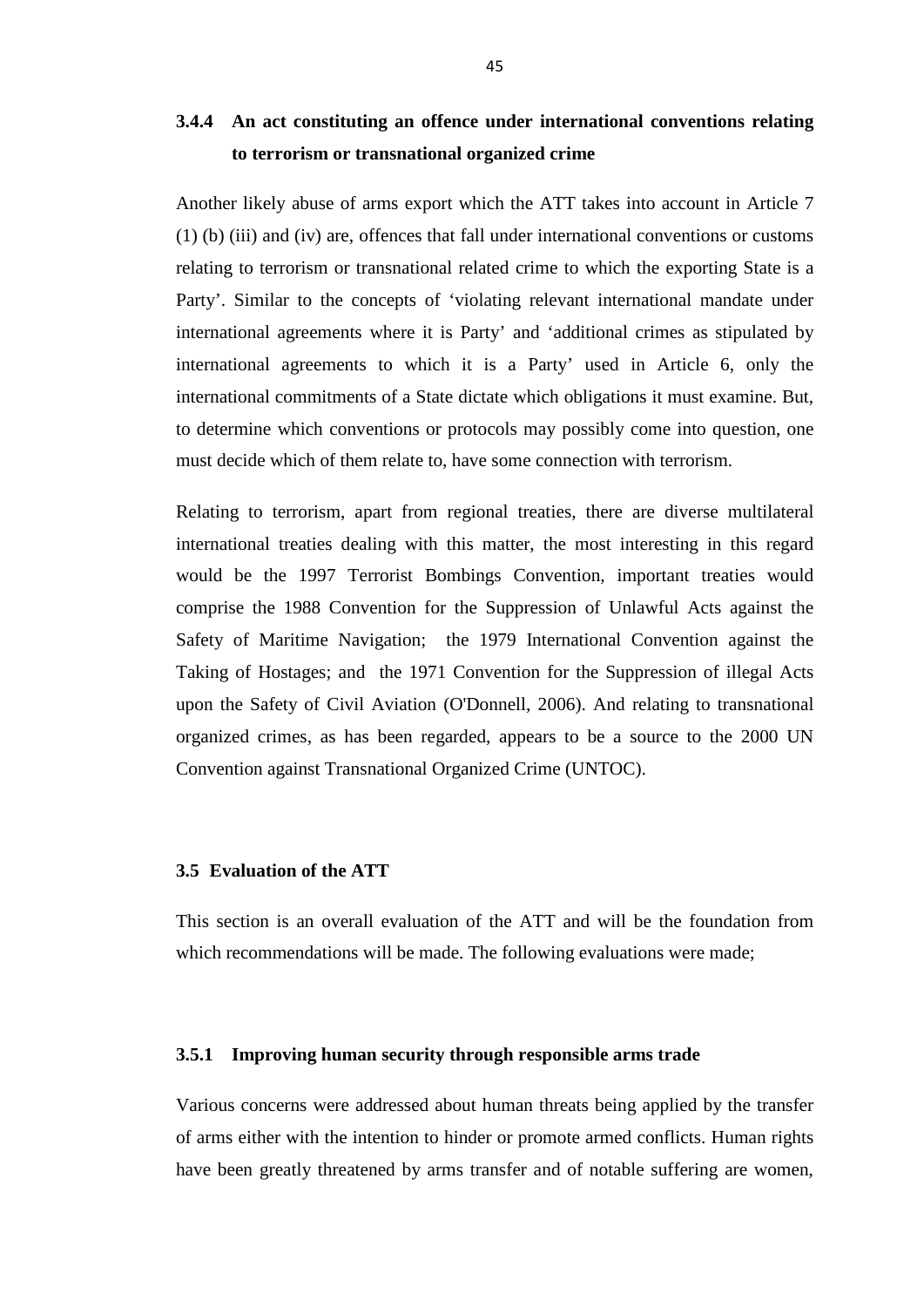elderly people children, females and other vulnerable parties. Economic objectives such as export or trade promotion do not usually consider human rights, as a result, weapons can be transferred to culprits who are will often use them against civilians' rights and security. Furthermore, it can be noted that most weapons that fall within the scope of ATT are the ones culprits were using in armed conflicts and spurring violations in IHL. The ATT consequently is a widened instrument whose scope now successfully includes human rights and security protection. Issues on landmines, cluster munitions, and SALW have greatly supported approvals to incorporate human rights and security factors in the present ATT. This idea can be supported by recent actions by Amnesty International which greatly applauded the ATT for encompassing such a difference. The ATT thus is an addition of the IHL and reference for export prohibition are now based on this new feature and is found in Article 7. It can be noted that both human rights and CAAPC are now part of the ATT.

The ATT further clarifies that for parties need adhere with IHL and human rights, and demands for the two to review the violence against children and gender –based violence. Therefore, the ATT has Hence; the ATT has caused the formation of an international law which was not previously recognized.

The ATT acts as a tool to that can be used to increase human security by fostering the reallocation of field arms. The goal to be reached by 2020 is to widen the participation and adequately implementing and enhancing human security by reducing the inappropriate transfer of arms (Kytömäki, 2015).

However, the importance and tangible evidence on the positive effects of the ATT on civilian protection and the IHL by increasing value if the international law is not yet realized.

#### <span id="page-56-0"></span>**3.5.2 Reducing armed violence**

It has been hard to define what really constitute armed violence. The SALW is the main instrumental tool that armed conflict is conducted. In order to control with armed violence, international policies have developed different strategies and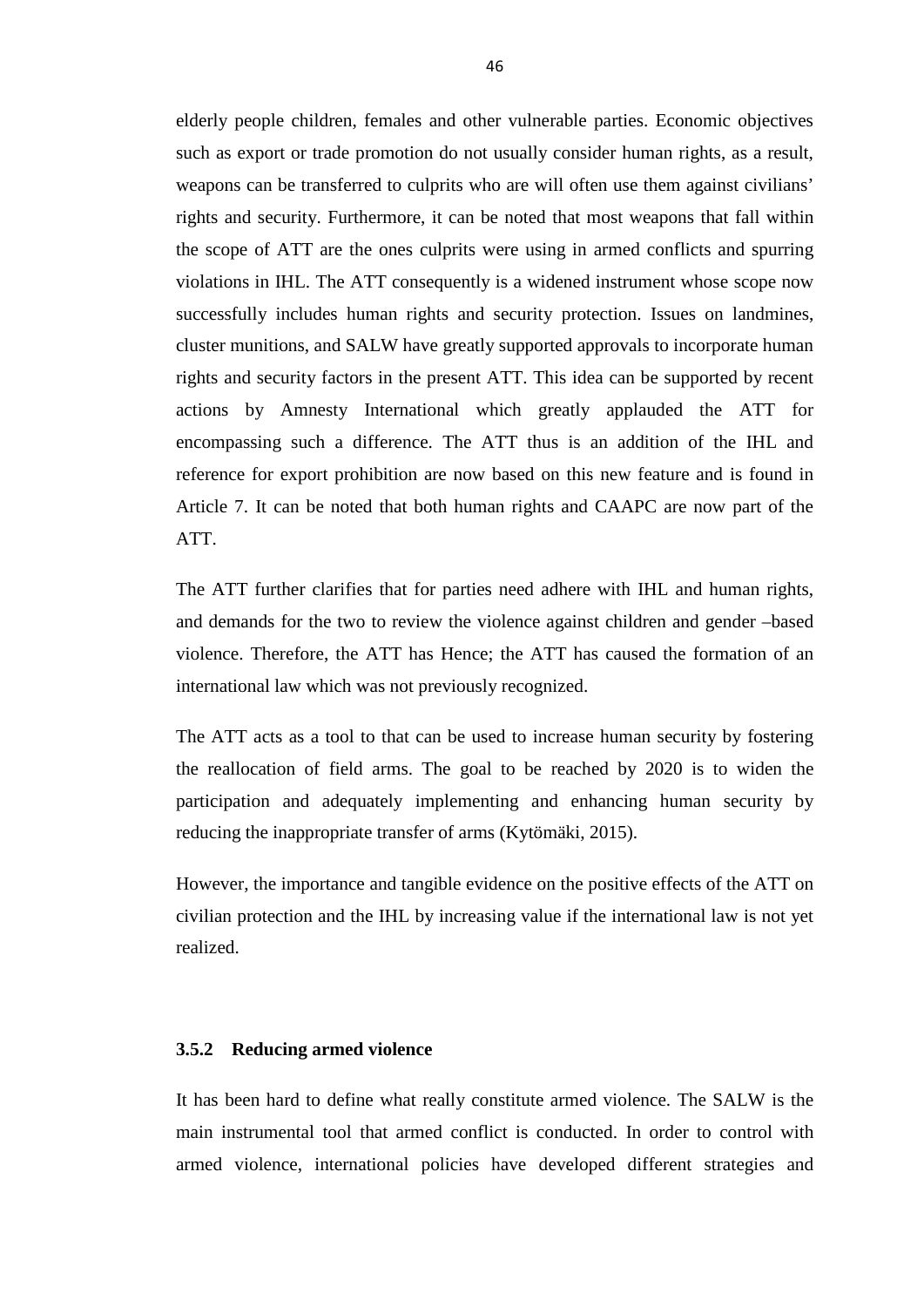agreements for it. This can be noted in the requirements of the Geneva Declaration on Armed Violence and Development which are now part of the ATT which entails that there be controls that monitor and limit arms allocation. The ATT thus identified the causes of and solutions to armed violence and this is now affecting the design, allocation and use of arms.

#### <span id="page-57-0"></span>**3.5.3 Improving human security across age and gender**

Following the Chair's draft paper which presented the evidence of child soldiers, effects of arms on the youth and children have been embraced and are now considered in the ATT. The ATT has gone an extra measure to improve children's human security in programs such as demobilization, implementation protocols, reintegration programs, and prevents the use or recruitment of child soldiers (ATT, 2013, art. 16(1)).

#### <span id="page-57-1"></span>**3.5.4 Assisting victims**

The ATT realizes the needs and rights of victims which are an element of the Convention on Cluster Munitions, Anti-Personnel Mine Ban Convention and the Convention on Certain Convention Weapons. The ATT includes victims' rights, international assistance, and cooperation so as to promote norms of the IHL. However, the ATT to some extent does not consider survivors and victims of violence arising from SALW.

### <span id="page-57-2"></span>**3.5.5 Benefits to all countries**

Many countries are compelled to benefit from the ATT despite of the level of development and security situation. It should be noted that the principal agenda of the ATT is to strengthen democracy and cultivate the rule of law. The ATT makes it conceivable for the international and regional nations to follow the specified obligations.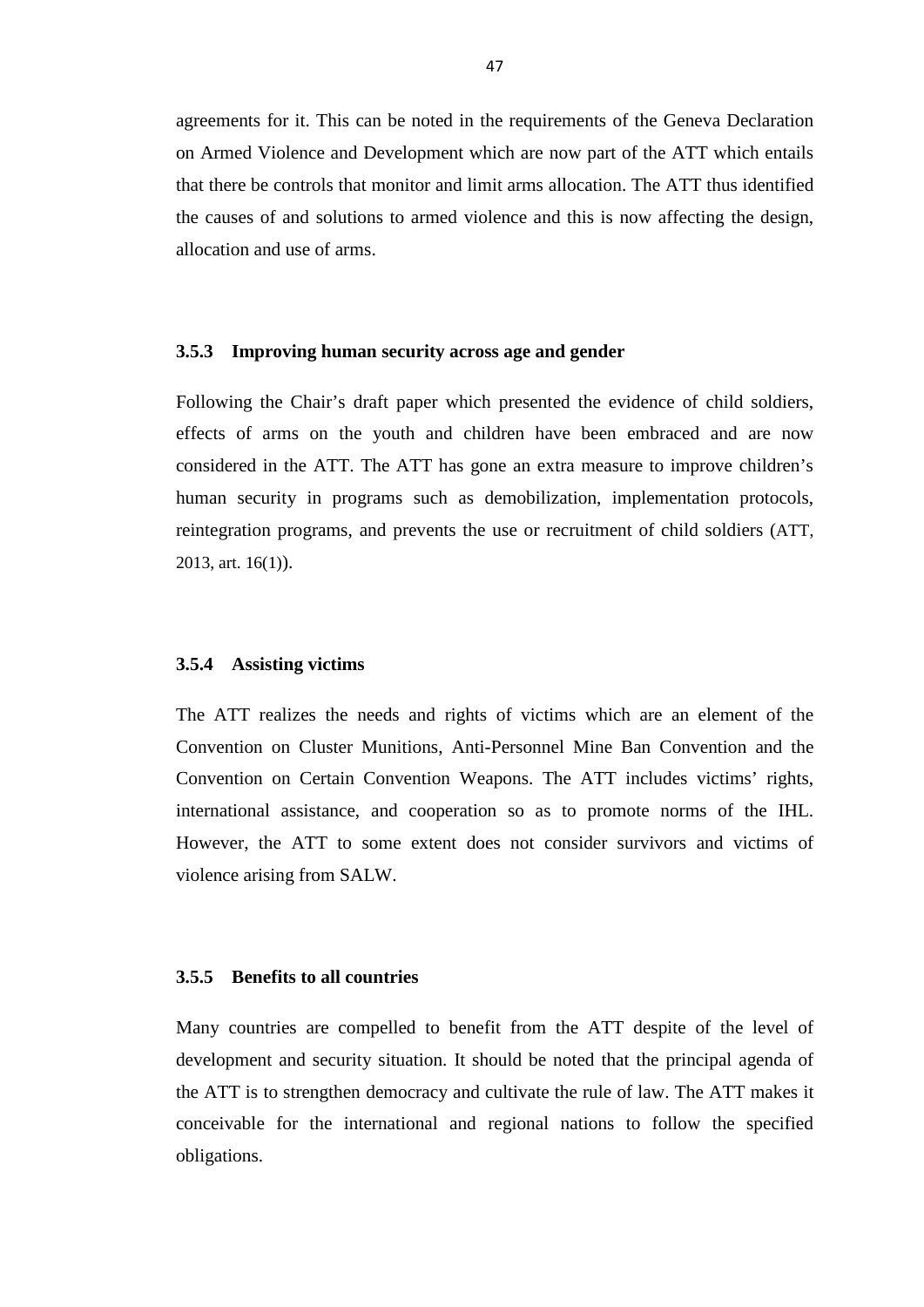#### <span id="page-58-0"></span>**CHAPTER FOUR: CONCLUSION AND RECOMMENDATIONS**

#### <span id="page-58-1"></span>**4.1 Conclusion**

From the above explanations, it can be deduced that global arms conventions have greatly changed and this has posed serious implications on peace and security matters. It can be noted that though CAAPC is a legitimate tool of achieving national security and defense goals they are also fostering instability, international tensions, cause substantial environmental damages, promoting the violation of international rights and fuels organized crimes.

The ATT offers numerous benefits shortfalls among these benefits is the ability to influence parties responsible for monitoring and controlling arms movement and usage to execute their mandate. The effectiveness of the ATT hinges on the participation and full cooperation of major arms exporters and the ATT has made significant strides to ensure full cooperation and participation of all countries around the world. Therefore, global efforts to promote peace and security can now be heightened. On the other hand, the debate about the effectiveness of the ATT is still debatable since it is a recent activity.

It can be argued that wide participation base and effective implementation of treaties has a profound impact on improving human security through limiting irresponsible transfers of arms and the results should be evident by the year 2020.

This paper also exhibited that Treaties are the principle source of international rights and obligations among all sources and have a binding force in the application and implementation. It can be considered that these sources established the rules of public international law, and made the legal provisions clearer for States, This has effectively contributed to the creation of the way of understanding and dialogue among nations and to follow diplomatic to avoid the problems and international conflicts and wars.

Treaties could be divided into several categories, entails significant results in clarifying its role as a source of international law, according to its parties, treaties could be divided to bilateral treaties and multilateral treaties. There is another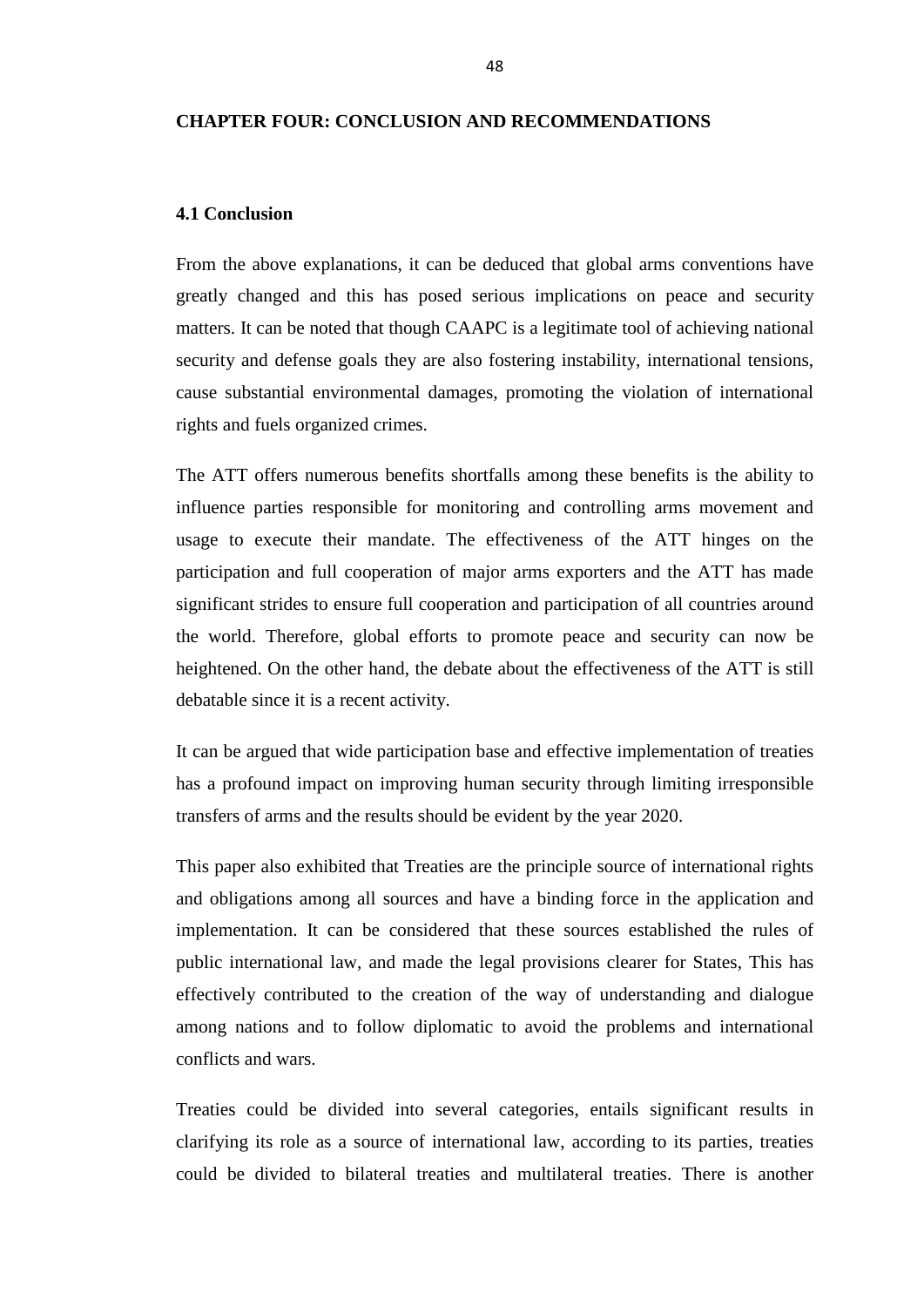division of the treaties according to its legal functions between treaty- law and treatycontract or so-called 'law-making treaties' (*traités lois*) and 'contractual treaties' (*traités-contrats*).

It can be noted that the reasons which may lead to invalidity of treaties include, apparent non-compliance with the domestic law of fundamental importance, in relation to failure to adopt treaties and failure to impose restrictions of the authority of a State representative. The termination of a treaty may take place in conformity with its provisions or by the consent of all the parties to that treaty. Also, a treaty terminates if all the parties to it conclude a new treaty relating to the same subject matter.

This paper established that IHL and AP I place a distinction between International and non-international armed conflict. Based on the GC and the Protocols of 1977, the effects of armed conflict can be minimized by excluding individuals who do not take part in hostilities such as civilians or no longer have a direct influence in hostilities such as POW, the wounded and sick and limiting the effects of conflicts and the potential threats of the enemy and long term damages on the environment.

The IHL has been criticized because it incorporates rules and laws that vary with instruments, context and concerned legal issues, its inability to harbor all those affected by violence or armed conflict, it assumes that parties involved in armed conflict have rational aims, it does not influence one party's influence on the enemy and does not take into account of internal issues or conflicts and its failure to separate issues according to the purpose of the conflict

The underlining of the ATT are centered on curbing and eradicating illicit trade and diversion of CAAPC to illicit markets which may resultantly give rise to unauthorized ends use of illicit arms and promotion of terrorist activities. Conclusions can therefore be drawn and suggest that the CAAPC transfer be widened to incorporate elements that are being deemed to be of significant importance in eradicating violence and armed conflicts. The issue of human rights and civilian protection is still a crucial matter to reckon on and this can be addressed by the ATT.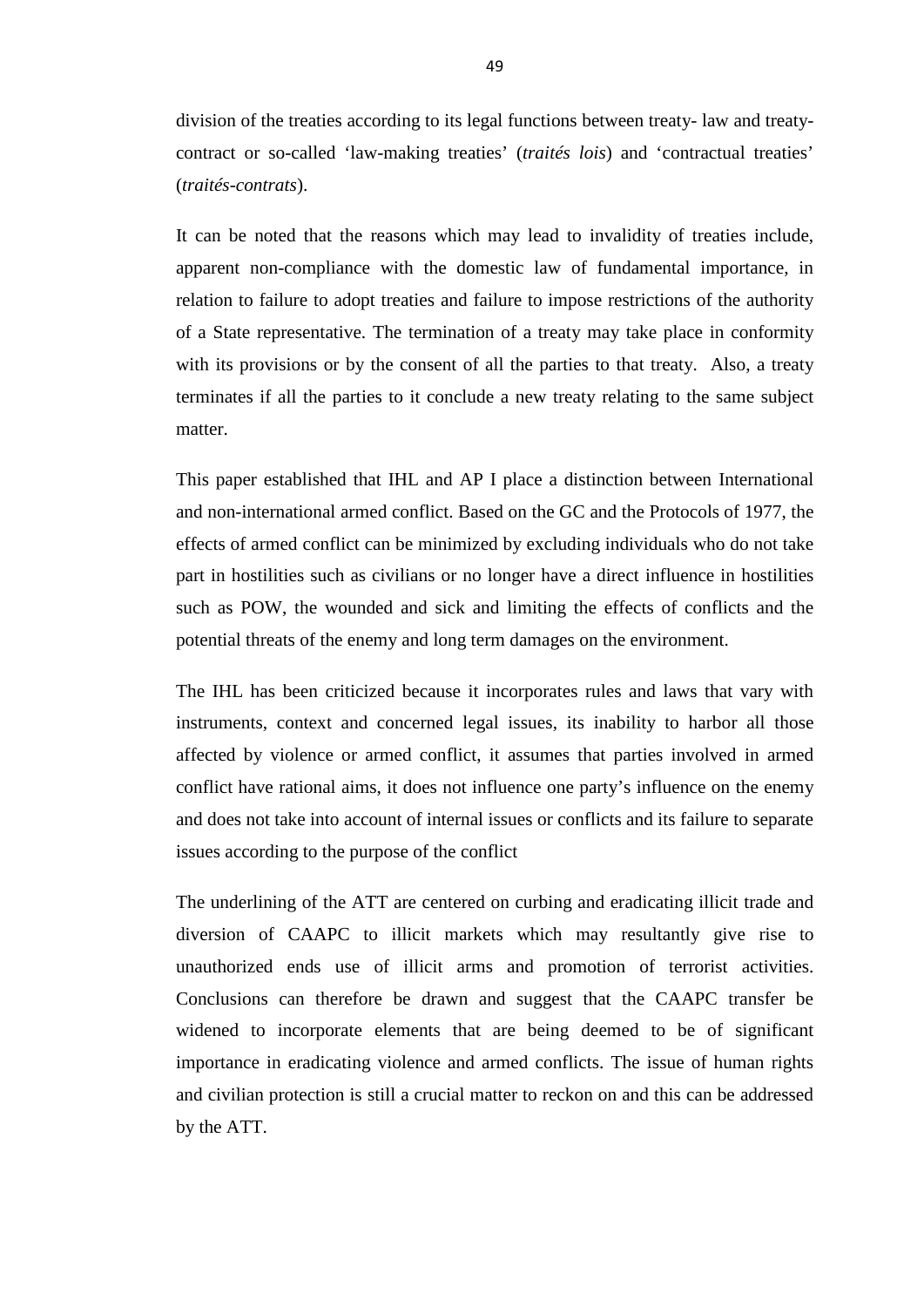# <span id="page-60-0"></span>**4.2 Recommendations**

- Different parties or bodies that include the Human Rights Council, OHCHR, UNDP and the SC must collaborate to pursue a common objective and strategy in improving human security.
- Interested parties and the ATT Secretariat should offer capacity building projects and other training programs.
- Countries all over the world should oblige to the requirements of the ATT and apply it.
- **There should be thorough assessment or risk on human rights**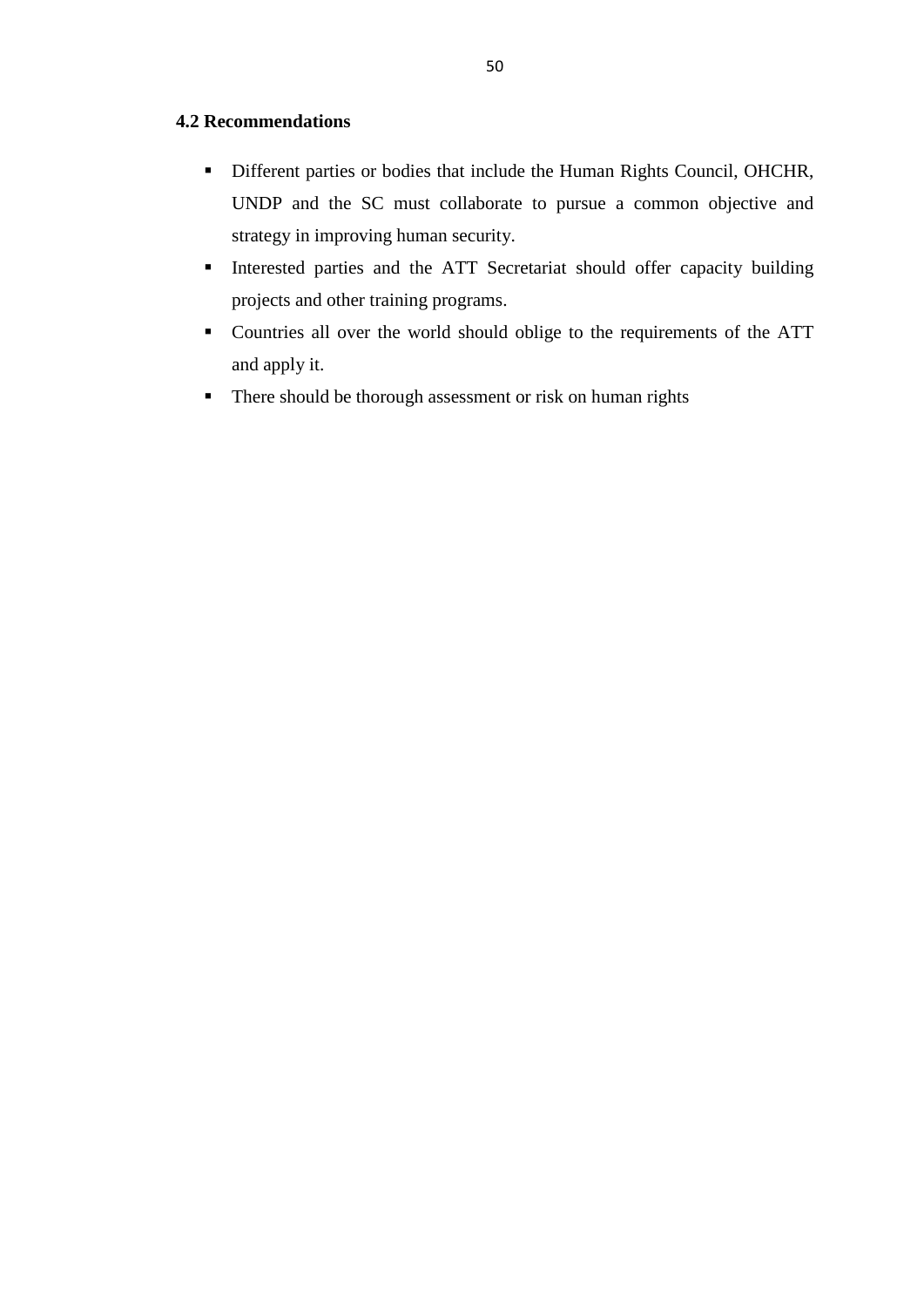#### **REFERENCES**

- <span id="page-61-0"></span>Abdulrahim, W. *Public international law: Introductory topics*. *Dr. Walid Abdulrahim Professor of Law-Private Site for Legal Research and Studies*. Retrieved 11 May 2015, from https://sites.google.com/site/walidabdulrahim/home/my-studies-in-english/1 public-international-law-introductory-topics
- Abu Heif, A. (1975). *Public International Law* (11th ed.). Alexandria: Al-Maarif.
- Aksar, Y. (2004). *Implementing international humanitarian law: From the Ad Hoc Tribunals to A Permanent International Criminal Court*. London: Routledge. p. 116.
- Al-Attiyah, E. (2001). *Public international law* (6th ed.). Baghdad.
- Al-Daqqaq, M. (1983). *International law*. Beirut: Dar Al-Jameeia. p. 63.
- Alkotaivi, A. (1970). *Public international law*. Baghdad: Al-Ani Press.
- Almana, J. (2005). *Public international law: The entrance and sources*. Cairo: Darul Uloom for publication. p. 133.
- Al-Sarhan, A. (1969). *Public international law*. Cairo: Dar Al-Nahda Al-Arabeya. p. 31.
- Alwan, A. (2009). *Mediator in public international law: Basic principles*. Amman: Dar Al-Thaqafa for Publishing. pp. 275-77.
- Alwan, M. (2003). *Public international law: Introduction and sources* (3rd ed.,). Amman: Dar Wael for publication. p. 358.
- Annesteus, A. (2012). *The Arms Trade Treaty and the P5â€<sup>™</sup>s dilemma. Earth in Brackets*. Retrieved 22 May 2015, from http://www.earthinbrackets.org/2012/07/26/the-arms-trade-treaty-and-the-p5sdilemma-2/
- Arms Control Association, (2013). The Arms Trade Treaty at a Glance. *Arms Control Association*. Retrieved from https://www.armscontrol.org/factsheets/arms\_trade\_treaty
- Arms Control Association, (2016). The Arms Trade Treaty And The NRA $â€<sup>M</sup>S$ Misleading Rhetoric. *Arms Control Association*, *3*(11). Retrieved from http://www.armscontrol.org/issuebriefs/The-Arms-Trade-Treaty-and-the-NRAs-Misleading-Rhetoric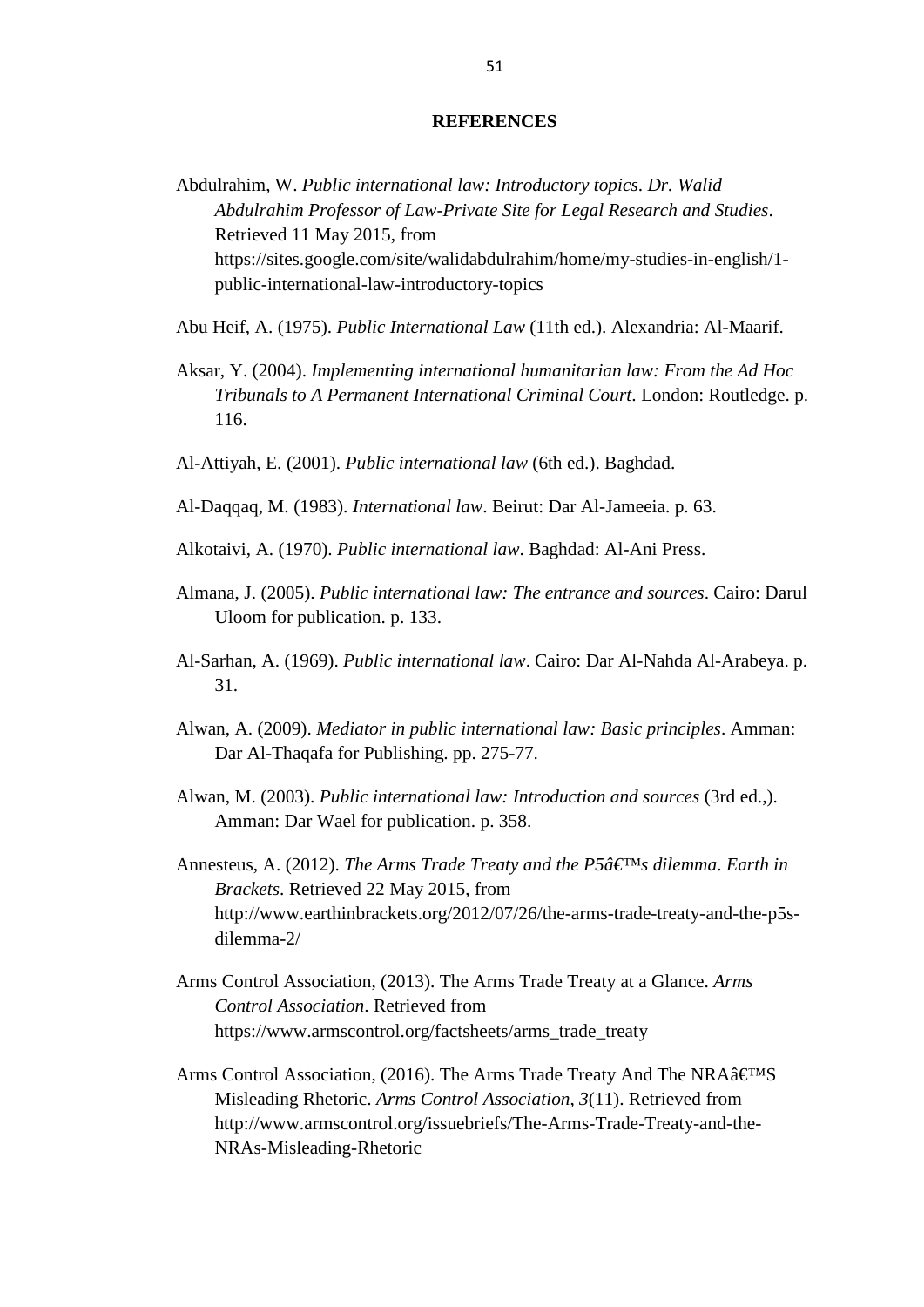- Aust, A. (2000). *Modern treaty law and practice*. Cambridge: Cambridge University Press. p. 57.
- Aust, A. (2006). *Vienna Convention on the Law of Treaties (1969)*. *Oxford Public International Law*. Retrieved 12 May 2015, from http://opil.ouplaw.com/view/10.1093/law:epil/9780199231690/law-9780199231690-e1498.
- Bantekas, I., & Nash, S. (2013). *International criminal law* (2nd ed.). London: Routledge-Cavendish. p. 353.
- Bellal, A. (2014). Arms Transfers and International Human Rights Law. In S. Casey-Maslen, *Weapons under International Human Rights Law* (1st ed.). Cambridge: Cambridge University Press. pp. 448-471.
- Bellal, A., Casey-Maslen, S., & Giacca, G. (2011). *Implications of International Law for a Future Arms Trade Treaty*. Geneva: UNIDIR Resources. p. 19.
- Bowett, D. (1994). The Impact of Security Council Decisions on Dispute Settlement Procedures. *European Journal Of International Law*, *5*(1), 89-101. http://dx.doi.org/10.1093/oxfordjournals.ejil.a035901
- Brandes, M. (2013). All's Well That Ends Well" Or "Much Ado About Nothing"?: A Commentary On The Arms Trade Treaty. *Goettingen J. Int'l L.*, *5*, 399-429.
- Byron, C. (2014). *Genocide*. *Oxfordbibliographies.com*. Retrieved 13 July 2015, from http://www.oxfordbibliographies.com/view/document/obo-9780199796953/obo-9780199796953-0035.xml
- Charter of the United Nations, 1945
- Coetzee, B. (2014). *Arms Trade Treaty: Ratification and implementation guide for African states*. Pretoria: Institute for Security Studies. p. 34
- Convention on Cluster Munitions, Dublin, 2008, 2688, p. 39.
- Convention on Prohibitions or Restrictions on the Use of Certain Conventional Weapons Which May Be Deemed to Be Excessively Injurious or to Have Indiscriminate Effects, Geneva, 1980
- Cortright, D., Lopez, G., & Gerber, L. (2002). *Sanctions sans Commitment: An Assessment of UN Arms Embargoes*. Project Ploughshares.
- Cryer, R., Friman, H., Robinson, D., & Wilmshurst, E. (2010). *An introduction to international criminal law and procedure* (2nd ed.). Cambridge: Cambridge University Press.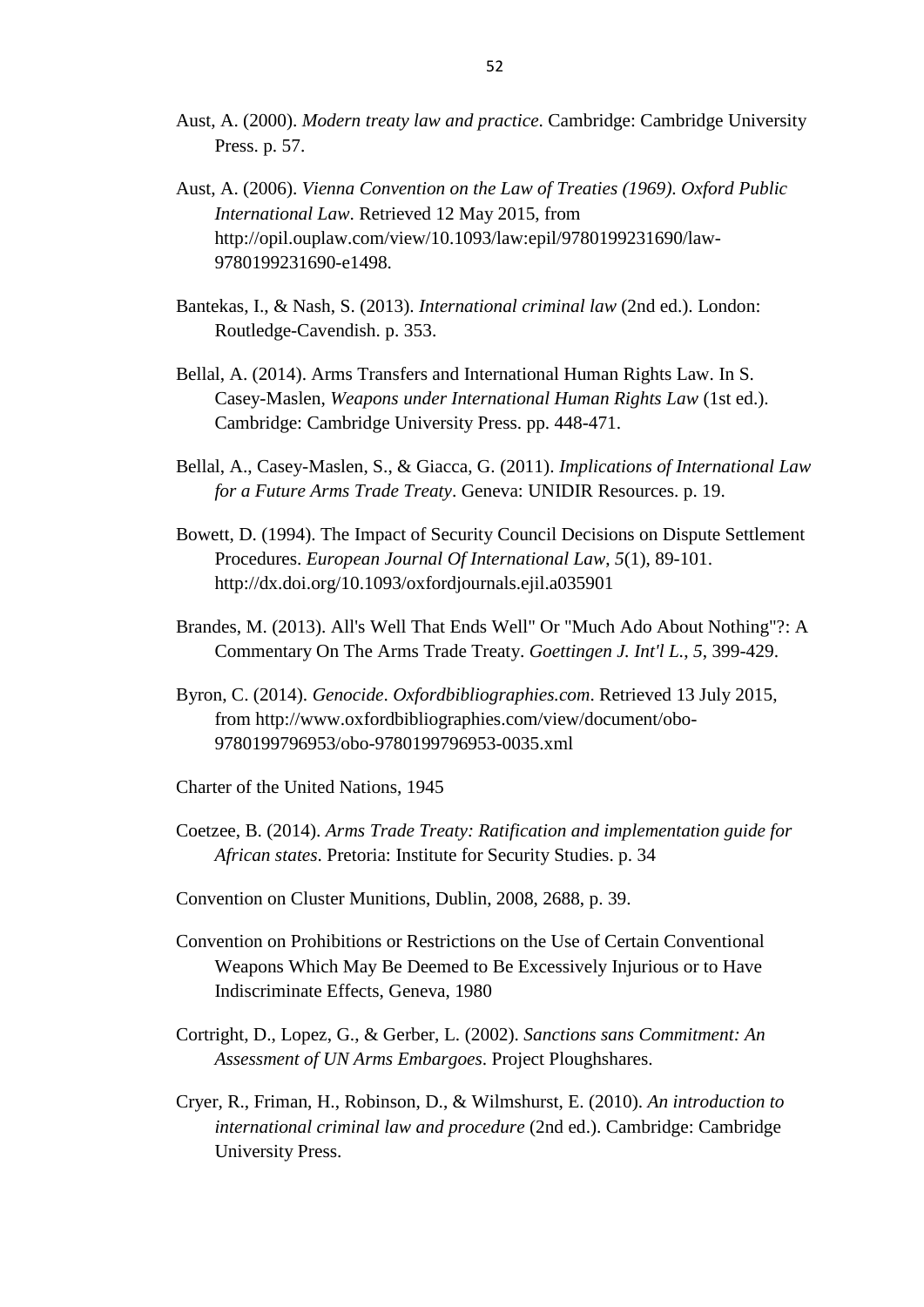Danner, A. (2006). The Nuremberg Industrialist Prosecutions and Aggressive War. *Virginia Journal of International Law*, *46*, 651

Diakonia International Humanitarian Law Resource Centre,. (2013). *Legal Accountability for Violations of International Humanitarian Law: An introduction to the legal consequences stemming from violations of international humanitarian law*. Diakonia International Humanitarian Law Resource Centre: Jerusalem.

- Doermann, K., & Arimatsu, L. (2013). *Adoption of a global Arms Trade Treaty: Challenges ahead*. London: Chatham House.
- Dormann, K. (2003). War Crimes Under The Rome Statute Of The International Criminal Court, With A Special Focus On The Negotiations On The Elements Of Crimes. In A. von Bogdandy & R. Wolfrum, *Max Planck Yearbook of United Nations Law, Volume 7* (1st ed.). Martinus Nijhoff Publisher.
- Dormann, K., Doswald-Beck, L., & Kolb, R. (2003). *Elements of war crimes under the Rome Statute of the International Criminal Court*. Cambridge: Cambridge University Press, p. 154.
- Eboe-Osuji, C. (2008). Crimes against Humanity: Directing Attacks against a Civilian Population. *African Journal of Legal Studies*, *2*(2), 118-129. http://dx.doi.org/10.1163/221097312x13397499736543
- Elliott, K. (2005). Trends in Economic Sanction Policy: Challenges to Conventional Wisdom. In P. Wallensteen & C. Staibano, *International Sanctions: Between Words and Wars in the Global System* (1st ed.). London and New York: Routledge. pp. 3-14.
- Fowler, R. (2000). Robert R. Fowler, "Final Report of the UN Panel of Experts on Violations of Security Council Sanctions against UNITA. *UN*.
- Gasser, H. (2009). The Changing Relationship between International Criminal Law, Human Rights Law and Humanitarian Law (1st edn, 2009). In J. Doria, H. Gasser & M. Bassiouni, *The Legal Regime of the International Criminal Court: Essays in Honour of Professor Igor Blishchenko* (1st ed.). Leiden & Boston: Martinus Nijhoff Publisher. pp. 1111-1117.
- Geneva Academy of International Humanitarian Law and Human Rights Law. (2013). *Academy Briefing No. 3: The Arms Trade Treaty*. Geneva: Geneva Academy of International Humanitarian Law and Human Rights Law.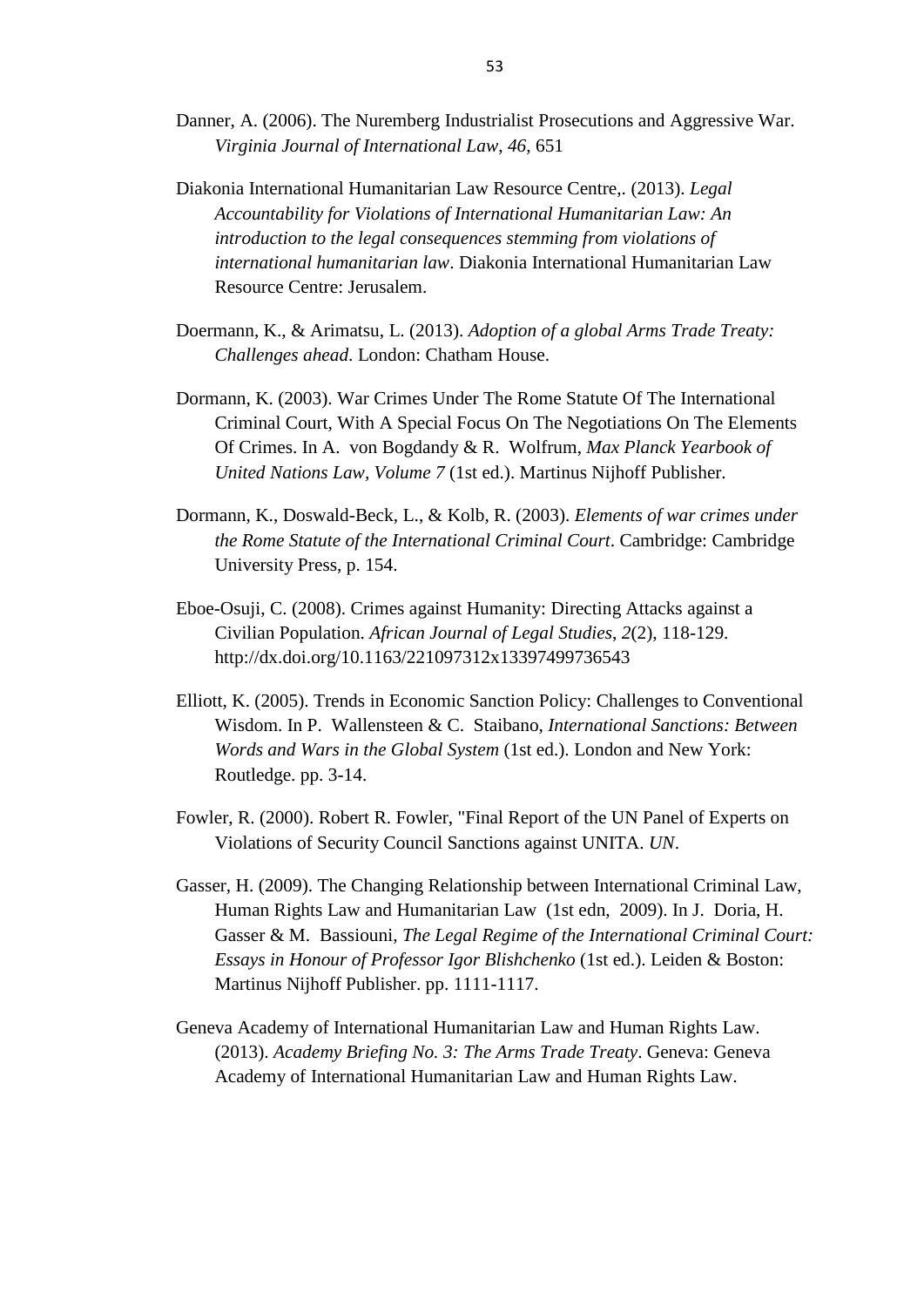- Geneva Academy of International Humanitarian Law and Human Rights Law. (2012). *Academy Briefing No. 2: The Draft Arms Trade Treaty*. Geneva: Geneva Academy of International Humanitarian Law and Human Rights Law. p. 23
- Geneva Convention, for the Amelioration of the Condition of the Wounded and Sick in Armed Forces in the Field, Geneva, 12 August 1949, 75 UNTS 31
- Geneva Convention, for the Amelioration of the Condition of Wounded, Sick and Shipwrecked Members of Armed Forces at Sea, Geneva, 12 August 1949, 75 UNTS 85
- Geneva Convention, relative to the Protection of Civilian Persons in Time of War, Geneva, 12 August 1949, 75 UNTS 287
- Geneva Convention, relative to the Treatment of Prisoners of War, Geneva, 12 August 1949, 75 UNTS 135
- Ghanem, M. (1961). *The principles of public international law*. Cairo: Nahdhat Misir Press. p. 628.
- Gov.uk. (2012). *Sanctions, embargoes and restrictions*. *Gov.uk*. Retrieved 4 June 2015, from https://www.gov.uk/sanctions-embargoes-and-restrictions
- Graven, J. (1950). Les Crimes Contre Lâ€<sup>M</sup>Humanit<sup>i</sup>©. In *Recueil des Cours 76* (1st ed.) p. 427.
- Gutteridge, J. (1949). The Geneva Conventions of 1949. *British Yearbook of International Law*, *26*, 294
- Hague Convention II, Convention with Respect to the Laws and Customs of War on Land, 1899
- Hague Convention IV, Convention respecting the Laws and Customs of War on Land, 1907
- Hamdy, S. (2010). *Studies In Public International Law* (2nd ed.). Erbil, p. 5.
- Hartung, W. (2008). The International Arms Trade. In P. Williams, *Security Studies: An Introduction*. London: Routledge. pp. 345-360.
- Henckaerts, J., & Doswald-Beck, L. (2005). *Customary international humanitarian law: Volume 1 rules*. Cambridge: Cambridge University Press. pp. 3-15.
- Holtom, P., & Bromley, M. (2010). *The International Arms Trade: Difficult to Define, Measure, and Control*. *Armscontrol.org*. Retrieved 7 June 2015, from http://www.armscontrol.org/act/2010\_07-08/holtom-bromley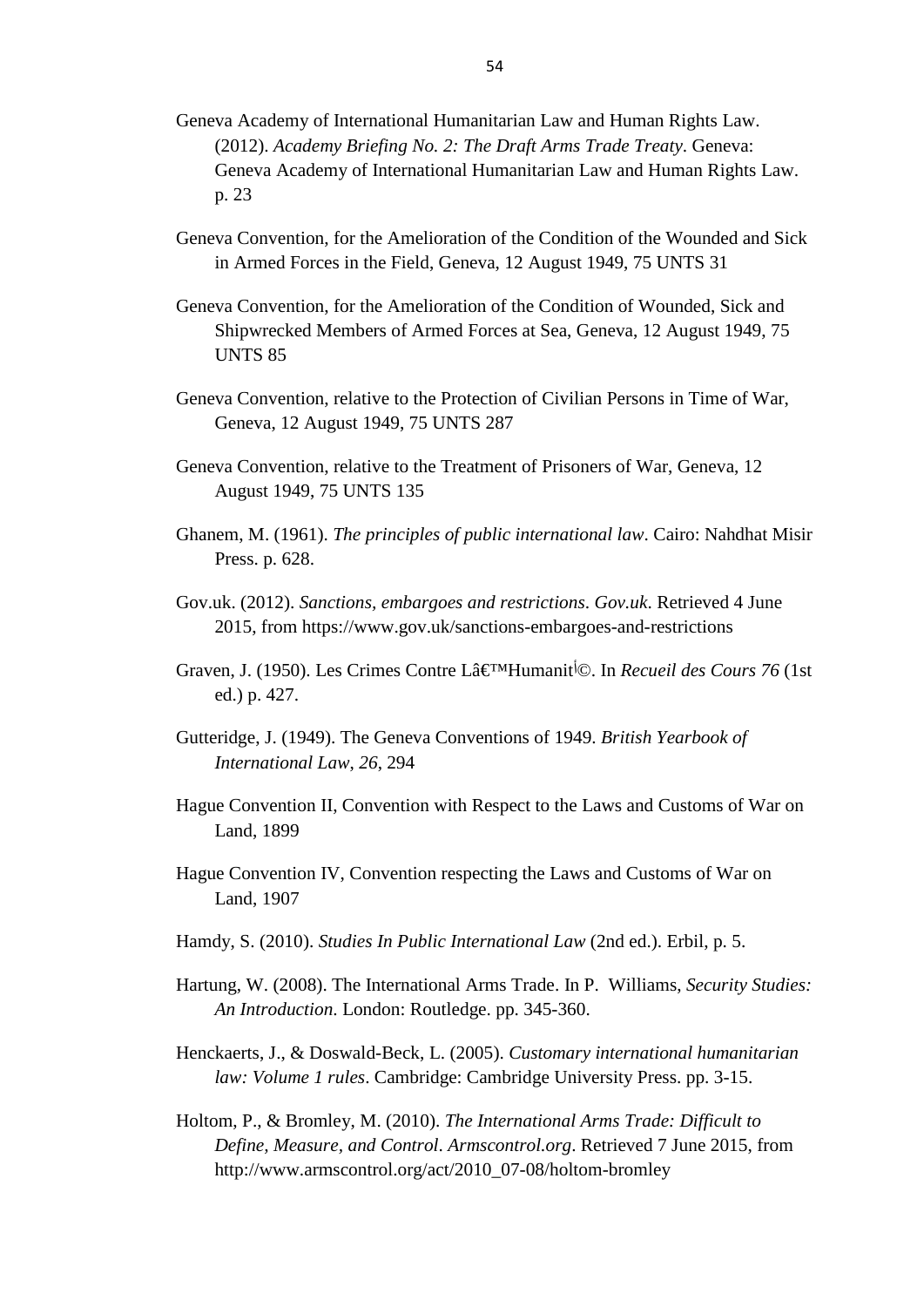- ICRC,. (1998). *Grave breaches specified in the 1949 Geneva Conventions and in additional Protocol I of 1977*. *Icrc.org*. Retrieved 22 July 2015, from https://www.icrc.org/eng/resources/documents/misc/57jp2a.htm
- ICRC,. (2012). What are "serious violations of international humanitarian law"?. *ICRC*. Retrieved from https://www.icrc.org/eng/assets/files/2012/att-what-areserious-violations-of-ihl-icrc.pdf
- ICRC,. (2013). 'ICRC Analysis of Articles 2, 3, 4 and 5 of the July 2012 Draft Arms Trade Treaty'. *ICRC*. Retrieved from https://www.icrc.org/eng/resources/documents/statement/2013/03-012-icrcanalysis-arms-trade-treaty.htm
- International Court of Justice. (1996). *Legality of the Threat or Use of Nuclear Weapons, Advisory opinion*. International Court of Justice, para.78
- International Debate Education Association. *War Crimes and the Rome Statute*. *internationaljustice.idebate.org*. Retrieved 2 August 2015, from http://internationaljustice.idebate.org/international-justice/backgrounders/warcrimes-and-the-rome-statute
- Janis, M. (1991). "International Law?". *Harvard International Law Journal*, *32*, 363- 373.
- Kellman, B. (2014). Controlling the Arms Trade: One Important Stride for Humankind. *Fordham International Law Journal*, *37*(3), 687,732.
- Kytömäki, E. (2015). *The Arms Trade Treaty and human security: Cross-Cutting Benefits of Accession and Implementation*. London: Chatham House.
- Lamb, G. (2007). *'Shadow-Boxing' And 'Lip Service': The Enforcement Of Arms Embargoes In Africa* (p. 2). Pretoria: Institute for Security Studies.
- Legal Information Institute. *Genocide*. *LII / Legal Information Institute*. Retrieved 13 July 2015, from https://www.law.cornell.edu/wex/genocide
- Legal Information Institute,. *Human Rights*. *LII / Legal Information Institute*. Retrieved 15 August 2015, from https://www.law.cornell.edu/wex/human\_rights
- Liebman, L. (2013). The New Arms Trade Treaty in Brief. *Lironsblawg*. Retrieved from https://lironsblawg.wordpress.com/2013/04/24/the-new-arms-trade-treatyin-brief/
- Mandel, R. (2011). *Dark Logic: Transnational Criminal Tactics and Global Security*. Stanford, Calif: Stanford University Press. p. 97.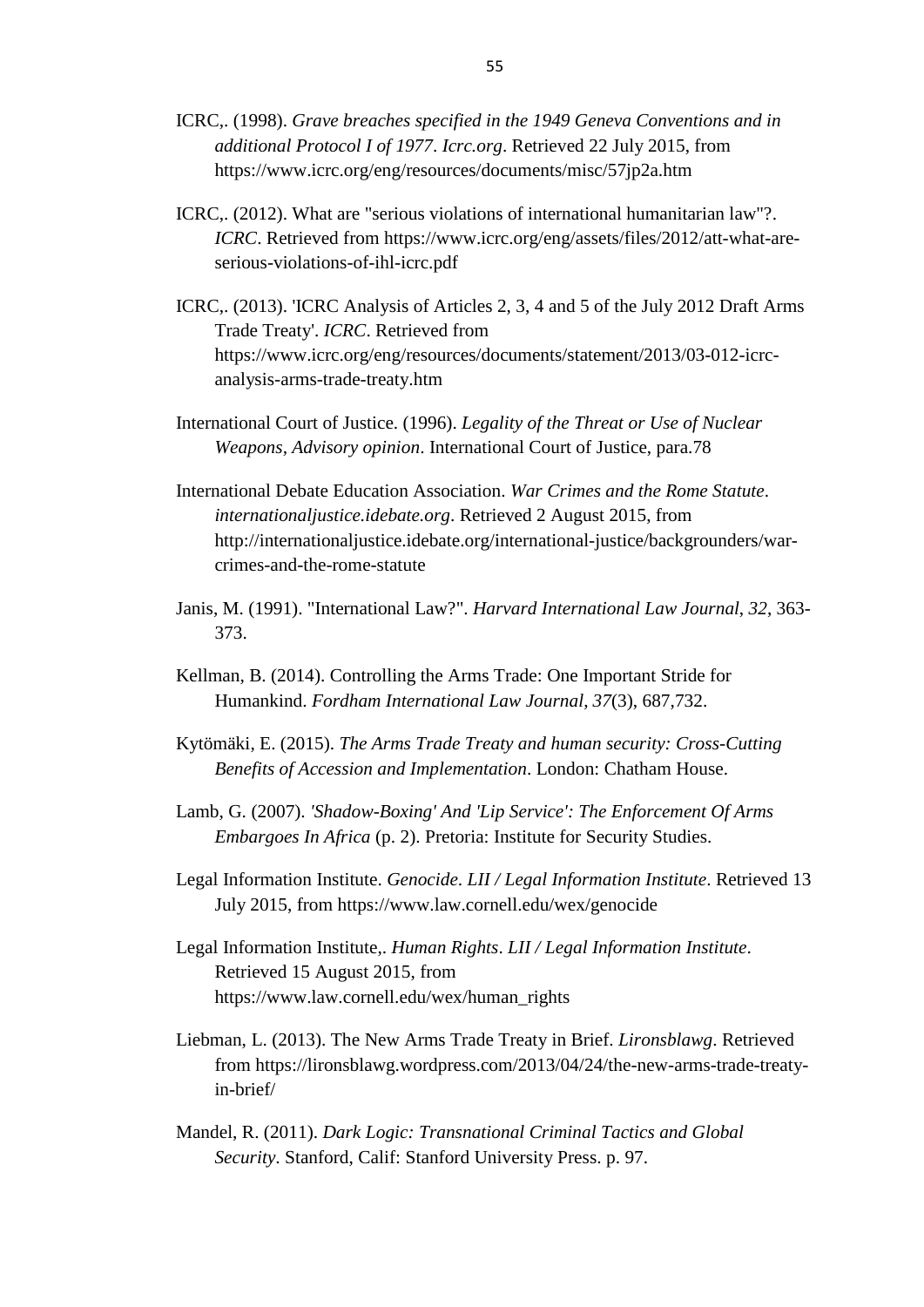- McKeever, K. (2006). *Researching Public International Law - Research Guides*. *Library.law.columbia.edu*. Retrieved 11 May 2015, from http://library.law.columbia.edu/guides/Researching\_Public\_International\_Law# Definitions\_of\_International\_Law
- Moir, L. (2009). Grave Breaches and Internal Armed Conflicts. *Journal Of International Criminal Justice*, *7*(4), 763-787. http://dx.doi.org/10.1093/jicj/mqp050
- Murphy, S. (1996). Panel III: The Role Of The United Nations With Respect To The Means For Accomplishing The Maintenance And Restoration Of Peace. *Georgia Journal Of International And Comparative Law*, *26*, 81-121.
- O'Donnell, D. (2006). International treaties against terrorism and the use of terrorism during armed conflict and by armed forces. *International Review Of The Red Cross*, *88*, 853-880. http://dx.doi.org/10.1017/s1816383107000847
- O'Keefe, R. (2009). The Grave Breaches Regime and Universal Jurisdiction. *Journal Of International Criminal Justice*, *7*(4), 811-831. http://dx.doi.org/10.1093/jicj/mqp051
- Parker, S., & Green, K. (2012). *A decade of implementing the United Nations Programme of Action on small arms and light weapons: Analysis of National Reports*. New York: United Nations Institute for Disarmament Research. pp. 183-210.
- Pictet, J. *The Geneva Conventions of 12 August 1949: Commentary*. *Loc.gov*. Retrieved 16 July 2015, from http://www.loc.gov/rr/frd/Military\_Law/Geneva\_conventions-1949.html
- Primoratz, I. (2007). *Civilian immunity in war*. Oxford: Oxford University Press.
- Prizeman, K. (2013). *ATT Monitor*. *Reachingcriticalwill.org*. Retrieved 10 July 2015, from http://reachingcriticalwill.org/disarmament-fora/att/negotiatingconference-ii/att-monitor/7565-26-march-2013-vol-6-no-7
- Protocol Additional to the Geneva Conventions of 12 August 1949, and relating to the Protection of Victims of International Armed Conflicts (Protocol I), 8 June 1977, 1125 UNTS 3
- Protocol Additional to the Geneva Conventions of 12 August 1949, and relating to the Protection of Victims of Non-International Armed Conflicts (Protocol II), 8 June 1977, 1125 UNTS 609

Rome Statute of the International Criminal Court, 1998, A/CONF.183/9

Sadat, L. (2013). Crimes Against Humanity in the Modern Age. *The American*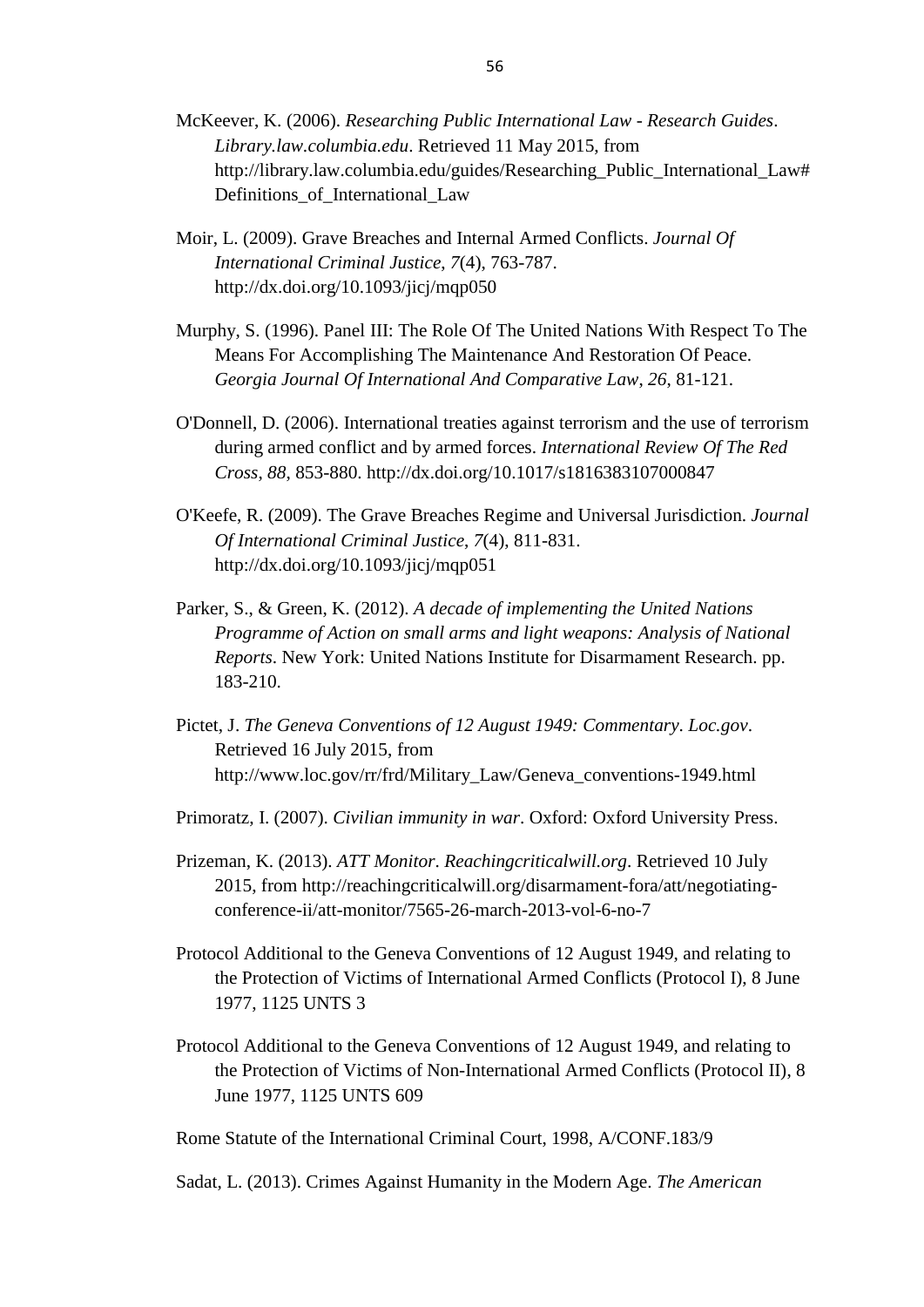*Journal Of International Law*, *107*(2), 334-377. http://dx.doi.org/10.5305/amerjintelaw.107.2.0334

- Santiago, M. (1979). Humanitarian Law In Armed Conflicts: Protocols I And II To The 1949 Geneva Conventions. *Philippine Law Journal*, *54*, 188-2016.
- Schabas, W. (2009). *Genocide in international law: The Crime of Crimes* (2nd ed.). Cambridge, U.K.: Cambridge University Press.
- Sears, N. (2012). Controlling Small Arms and Light Weapons Proliferation: The Potential of the Arms Trade Treaty. *Paterson Review of International Affairs*, *12*, 35-59.
- SIPRI, (2012) *UN arms embargo on Iraq*. *Sipri.org*. Retrieved 2 June 2015, from http://www.sipri.org/databases/embargoes/un\_arms\_embargoes/iraq/iraq\_defaul t
- SIPRI, (2015) *Yemen (NGF)*. *Sipri.org*. Retrieved 4 June 2015, from http://www.sipri.org/databases/embargoes/un\_arms\_embargoes/yemen/yemen
- SIPRI, *Arms Embargoes Database*. *Sipri.org*. Retrieved 2 June 2015, from http://www.sipri.org/databases/embargoes
- Stohl, R. (2008). *Questionable Reward: Arms Sales and the War on Terrorism*. *Armscontrol.org*. Retrieved 23 May 2015, from http://www.armscontrol.org/act/2008\_01-02/stohl
- Stohl, R., & Grillot, S. (2009). *The international arms trade*. Cambridge: Polity. p. 12.
- Stohl, R., da Silva, C., Suchan, G., & Duncan, J. (2009). Irresponsible Arms Trade and the Arms Trade Treaty. In Proceedings of the Annual Meeting-American Society of International Law. *American Society of International Law*, *103*, 331- 343.
- Sultan, H. (1968). *Public international law in time of peace and war*. Cairo: Dar Al-Nahda Al-Arabia.
- Sutek, R. (2014). The Arms Trade Treaty: A Promise towards the Victims of Armed Conflicts. In Slovak Society of International Law, *Slovak Yearbook of International Law*. Slovakia: Slovak Society of International Law.
- Tomuschat, C. (2008). *Human Rights: Between Idealism and Realism*. Oxford: Oxford University Press. p. 38
- Torbey, C. (2007). The Most Egregious Arms Broker: Prosecuting Arms Embargo Violators In The International Criminal Court. *Wisconsin International Law*